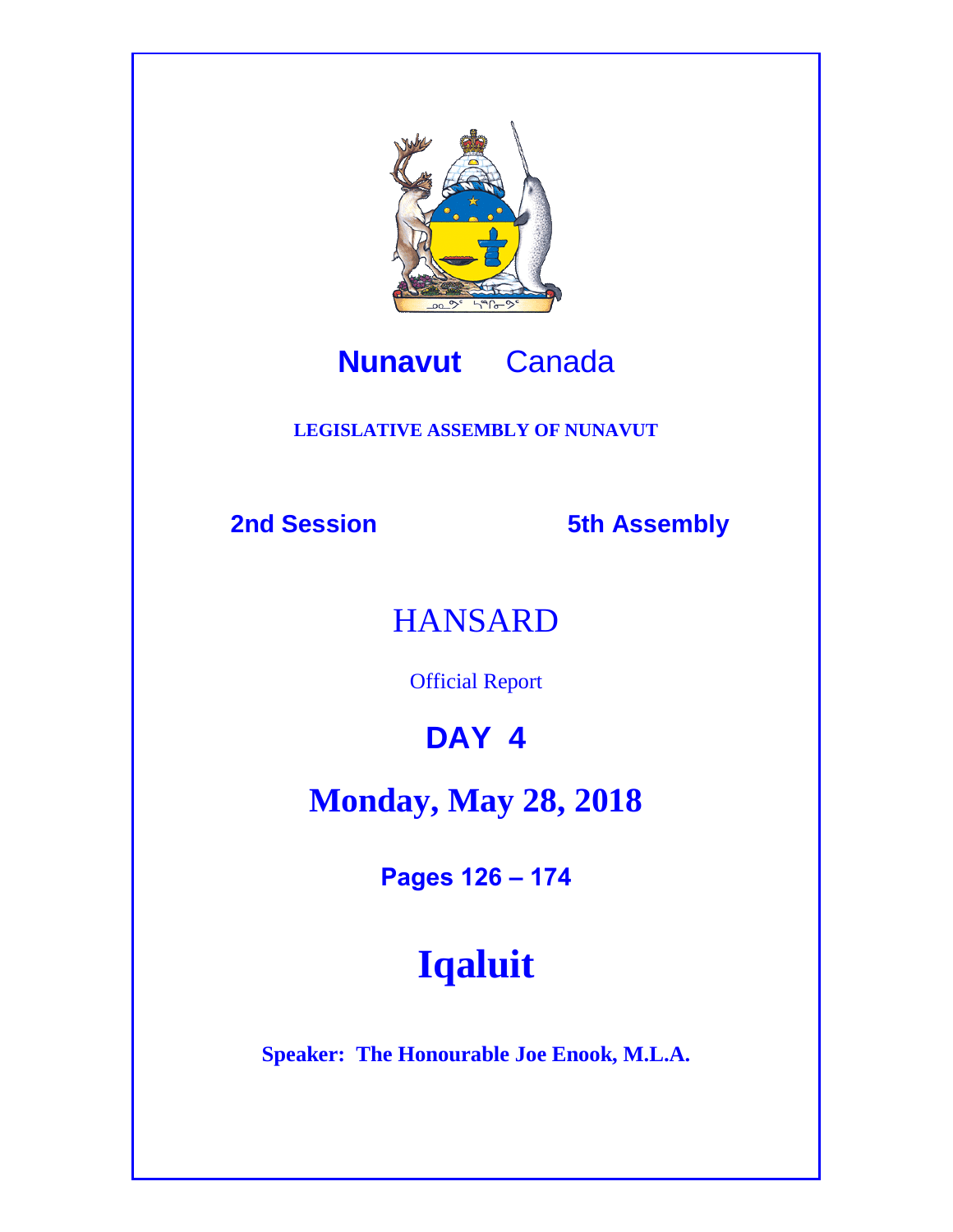#### **Legislative Assembly of Nunavut**

**Speaker Hon. Joe Enook** (Tununiq)

**Mila Kamingoak** (Kugluktuk)

**Pauloosie Keyootak** (Uqqummiut)

**Hon. Lorne Kusugak** (Rankin Inlet South) *Minister of Community and Government Services; Minister responsible for the Nunavut Housing Corporation*

> **Adam Lightstone** (Iqaluit-Manirajak)

**John Main** (Arviat North-Whale Cove)

**Simeon Mikkungwak** (Baker Lake) *Deputy Speaker and Chair of the Committee of the Whole*

> **Margaret Nakashuk** (Pangnirtung)

#### **Patterk Netser** (Aivilik)

**Emiliano Qirngnuq** (Netsilik)

**Hon. Paul Quassa** (Aggu) *Premier; Minister of Executive and Intergovernmental Affairs; Minister responsible for Aboriginal Affairs; Minister responsible for Seniors; Minister responsible for the Utility Rates Review Council*

> **Allan Rumbolt** (Hudson Bay)

*Deputy Chair, Committee of the Whole*

**Hon. Joe Savikataaq**

(Arviat South) *Deputy Premier; Minister of Economic Development and Transportation; Minister of Energy; Minister of Environment* 

**Hon. Elisapee Sheutiapik** (Iqaluit-Sinaa) *Government House Leader; Minister of Family Services; Minister responsible for Homelessness; Minister responsible for Immigration; Minister responsible for the Status of Women* 

**Cathy Towtongie** (Rankin Inlet North-Chesterfield Inlet)

*Officers*  Clerk John Quirke

Clerk Assistant Stephen Innuksuk

Law Clerk Michael Chandler

Sergeant-at-Arms Charlie Audlakiak

Hansard Production Innirvik Support Services

**Box 1200**

**Iqaluit, Nunavut, X0A 0H0 Tel (867) 975-5000 Fax (867) 975-5190 Toll-Free (877) 334-7266 Website: www.assembly.nu.ca**

# **Hon. David Akeeagok**

(Quttiktuq) *Minister of Finance, Chair of the Financial Management Board; Minister responsible for the Workers' Safety and Compensation Commission*

> **Tony Akoak** (Gjoa Haven)

*Deputy Chair, Committee of the Whole*

#### **Hon. Pat Angnakak**

(Iqaluit-Niaqunnguu) *Minister of Health; Minister responsible for Suicide Prevention*

**Hon. Jeannie Ehaloak** (Cambridge Bay) *Minister of Justice; Minister responsible for the Qulliq Energy Corporation; Minister responsible for Labour*

> **George Hickes** (Iqaluit-Tasiluk)

**Hon. David Joanasie** (South Baffin) *Minister of Culture and Heritage; Minister of Education; Minister of Languages; Minister responsible for Nunavut Arctic College*

> **Joelie Kaernerk** (Amittuq)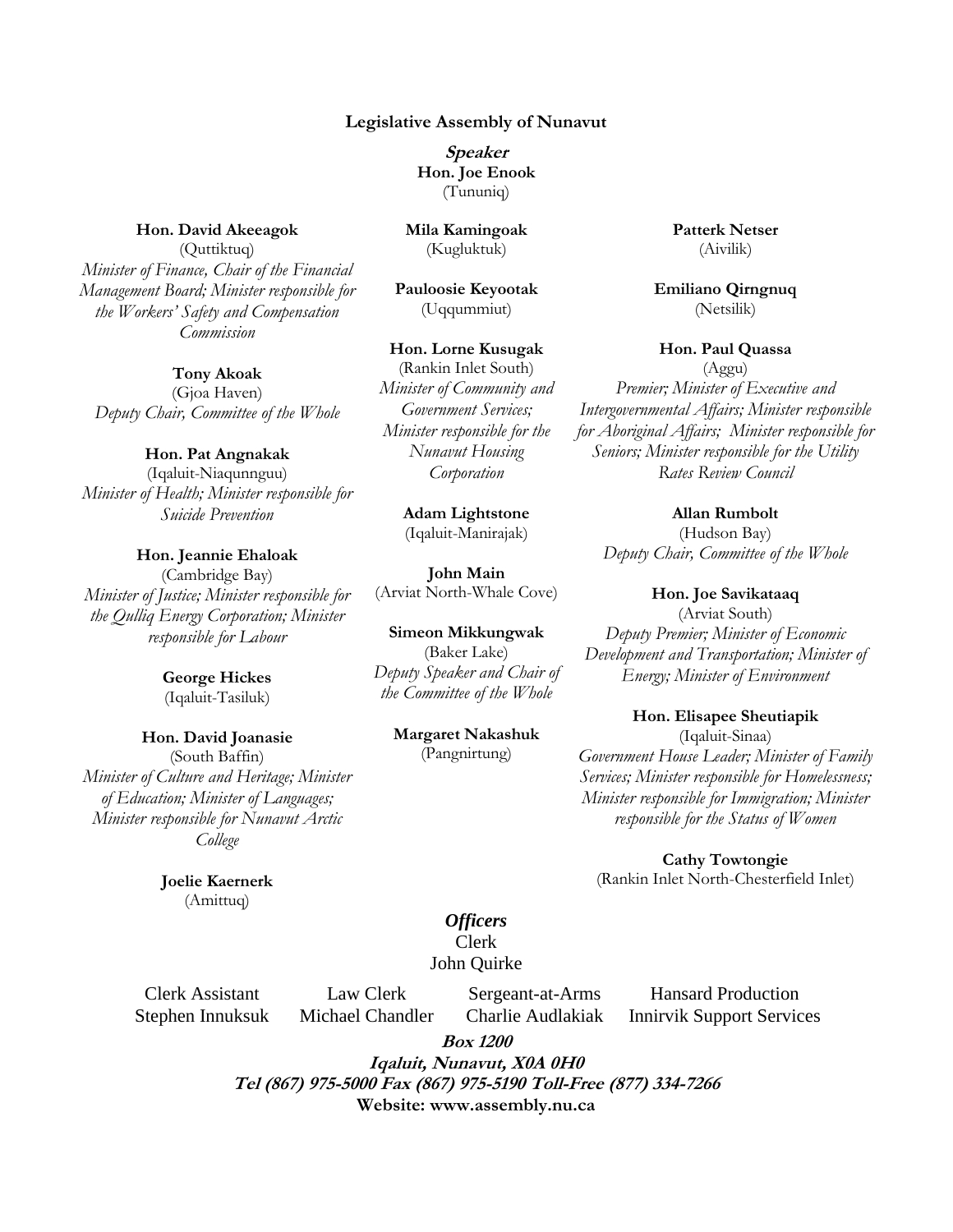# **Table of Contents**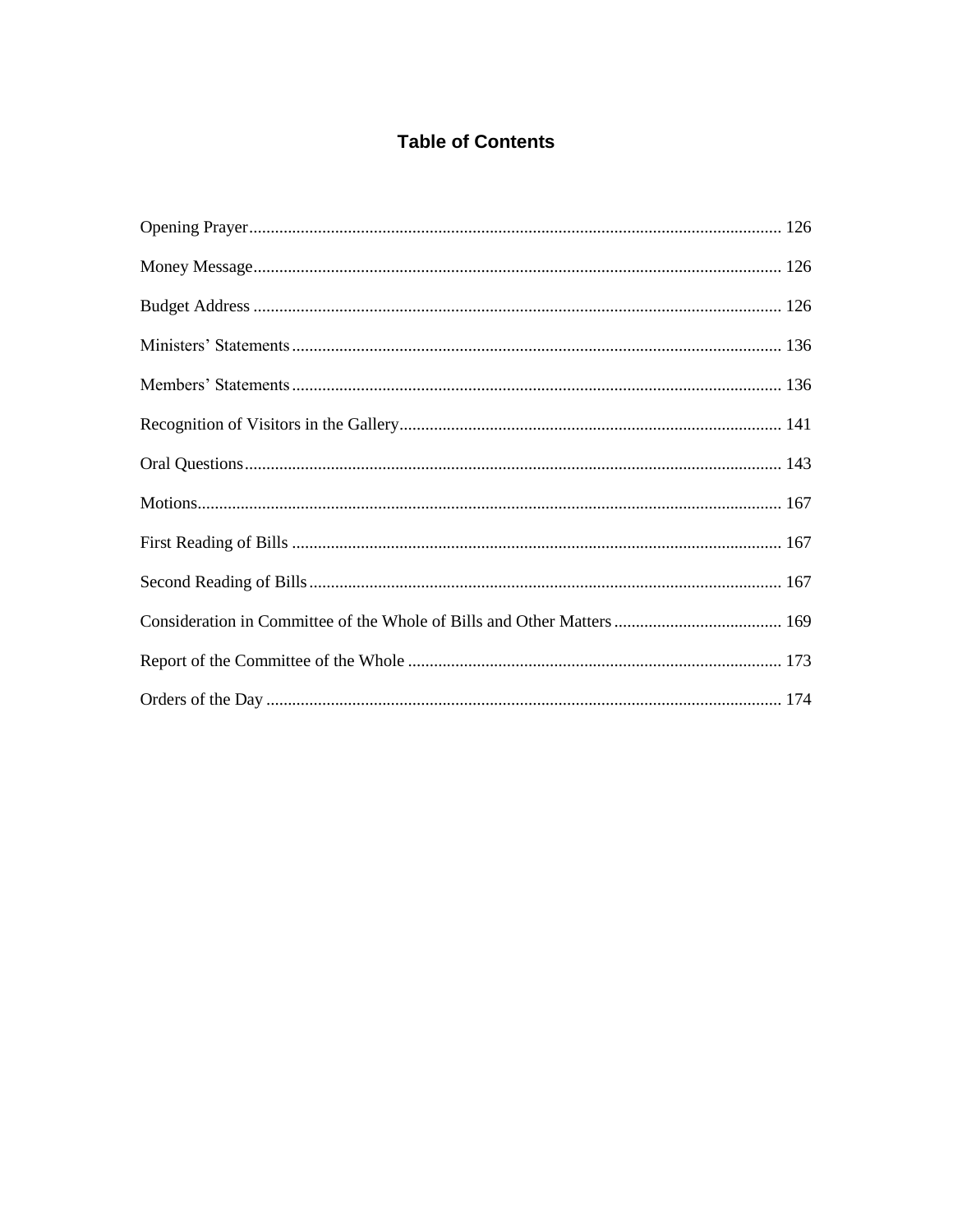# **Daily References**

|--|--|--|--|

# **B.**

# **Ministers' Statements**

# **C.**

# **Members' Statements**

| 030 – 5(2): Appreciation for Clothing Worn for Budget Address (Akeeagok) 138 |  |
|------------------------------------------------------------------------------|--|
|                                                                              |  |

# **D.**

# **Oral Questions**

| $042 - 5(2)$ : Transfer of Old Health Centre to the Municipality of Pangnirtung (Nakashuk)  143 |  |
|-------------------------------------------------------------------------------------------------|--|
|                                                                                                 |  |
|                                                                                                 |  |
|                                                                                                 |  |
|                                                                                                 |  |
| $047 - 5(2)$ : Status of Action Plan to Reduce Alcohol-Related Harm in Nunavut (Qirngnuq) 150   |  |
|                                                                                                 |  |

# **A.**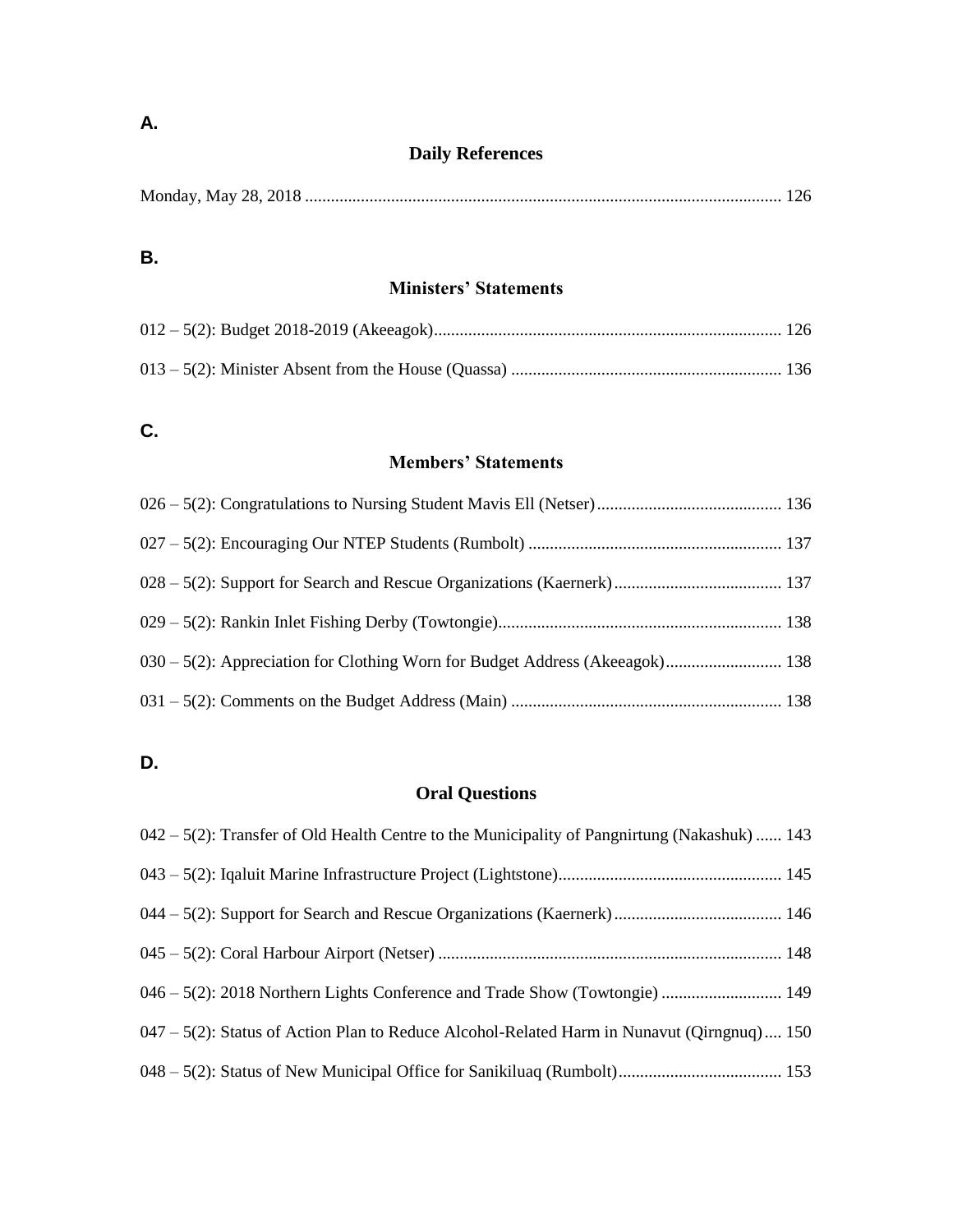| 054 – 5(2): Recruiting for Senior Positions by Southern Search Firm (Lightstone) 162 |  |
|--------------------------------------------------------------------------------------|--|
|                                                                                      |  |
|                                                                                      |  |
|                                                                                      |  |

# **E.**

# **Motions**

# **F.**

# **Bills**

| Bill 04 – Appropriation (Operations & Maintenance) Act, 2018-2019 – First Reading 167       |  |
|---------------------------------------------------------------------------------------------|--|
| Bill 05 – Supplementary Appropriation (Capital) Act, No. 1, 2018-2019 – First Reading 167   |  |
| Bill 04 – Appropriation (Operations & Maintenance) Act, 2018-2019 – Second Reading 168      |  |
| Bill 05 – Supplementary Appropriation (Capital) Act, No. 1, 2018-2019 – Second Reading  168 |  |
| Bill 06 – An Act to Amend the Judicature Act and Other Acts in Relation to Judges, $2018$ – |  |
|                                                                                             |  |
| Bill 04 – Appropriation (Operations & Maintenance) Act, $2018-2019$ – Community and         |  |
|                                                                                             |  |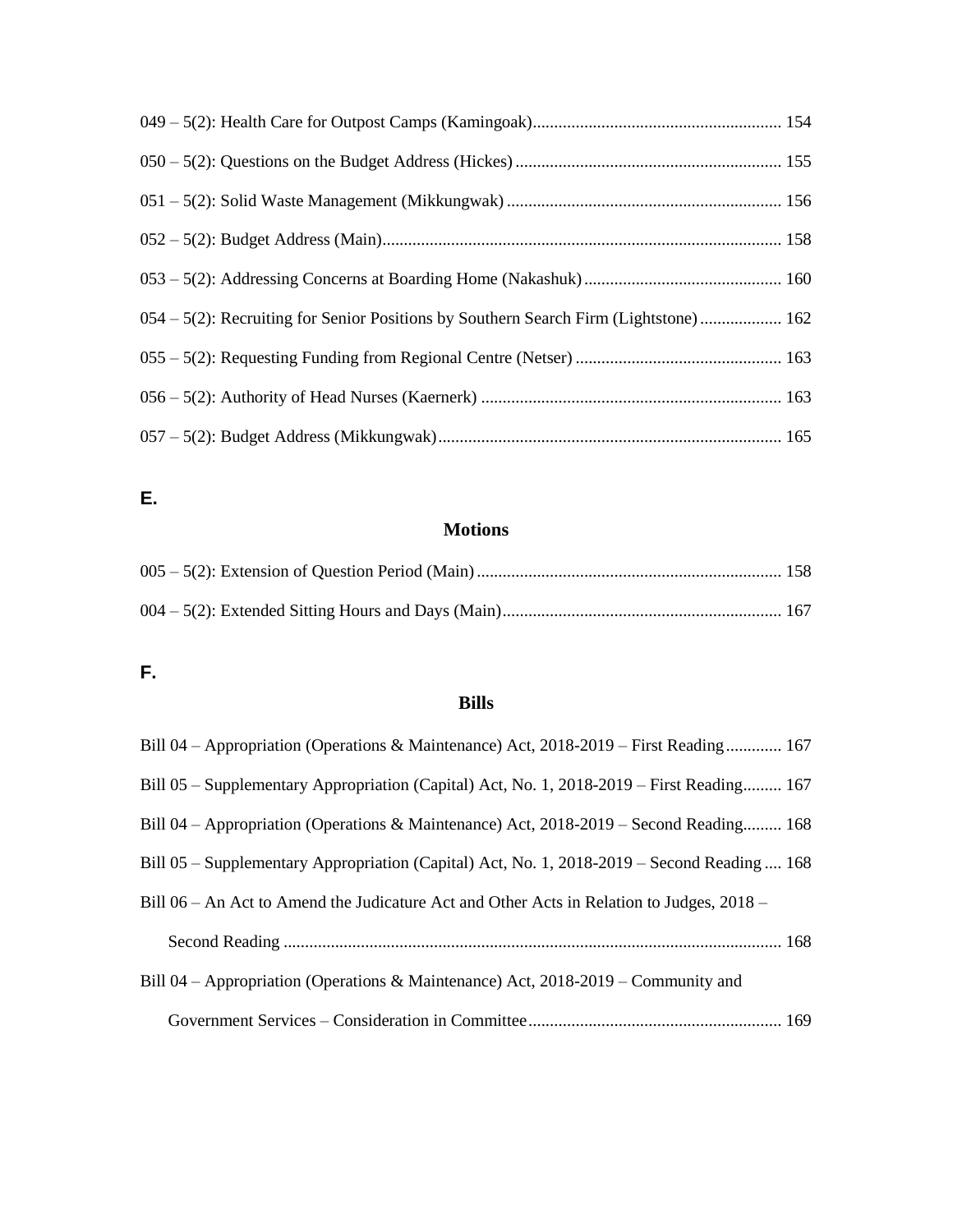#### <span id="page-5-3"></span>**Iqaluit, Nunavut Monday, May 28, 2018 Members Present:**

Hon. David Akeeagok, Hon. Pat Angnakak, Hon. Jeannie Ehaloak, Hon. Joe Enook, Mr. George Hickes, Hon. David Joanasie, Mr. Joelie Kaernerk, Ms. Mila Kamingoak, Hon. Lorne Kusugak, Mr. Adam Lightstone, Mr. John Main, Mr. Simeon Mikkungwak, Ms. Margaret Nakashuk, Mr. Patterk Netser, Mr. Emiliano Qirngnuq, Hon. Paul Quassa, Mr. Allan Rumbolt, Hon. Joe Savikataaq, Ms. Cathy Towtongie.

<span id="page-5-0"></span>*>>House commenced at 13:35*

### **Item 1: Opening Prayer**

**Speaker** (Hon. Joe Enook) (interpretation): Mr. Qirngnuq, can you say the opening prayer, please.

#### *>>Prayer*

**Speaker** (interpretation): Thank you, Mr. Qirngnuq. (interpretation ends) Premier (interpretation) and members, good afternoon. Nunavummiut who are listening to the radio broadcast and watching the televised proceedings, welcome to your Legislative Assembly.

Today in particular I wish to remember and we all remember people who have lost loved ones in Nunavut. On a personal note, I am thinking of my relatives in Pond Inlet and my paternal cousin chiefly, along with family members here in Iqaluit who are in duress due to the loss of a loved one. You are in our thoughts. Further, my colleagues and fellow residents of Nunavut, I urge you to pray for them and keep them in our thoughts. We should always commemorate our loved ones'

memories.

Today I would like to remind you, as colleagues have noted, that Mr. Keyootak is not in the House. The Member for Uqqummiut has a good reason wherein he is serving as an escort for a relative to a medical centre. Our thoughts are with you and we hope you can return prior to the end of this session, Mr. Keyootak. We hope all is well with you and look forward to seeing you in this House.

Before we proceed with the orders of the day, I would like to read the following letter:

#### **Money Message**

<span id="page-5-1"></span>Mr. Speaker, I wish to advise that I recommend to the Legislative Assembly of Nunavut the passage of the following bills during the Second Session of the Fifth Legislative Assembly:

- Bill 4, *Supplementary Appropriation (Operations and Maintenance) Act, 2018-2019*; and
- Bill 5, *Appropriation (Capital) Act, No. 1, 2018-2019*.

Sincerely, Nellie Kusugak, Commissioner of Nunavut

Going back to the orders of the day. Item 2. Budget Address. Minister of Finance, Minister Akeeagok.

### **Item 2: Budget Address**

### <span id="page-5-4"></span><span id="page-5-2"></span>**Minister's Statement 012 – 5(2): Budget 2018-2019 (Akeeagok)**

**Hon. David Akeeagok** (interpretation):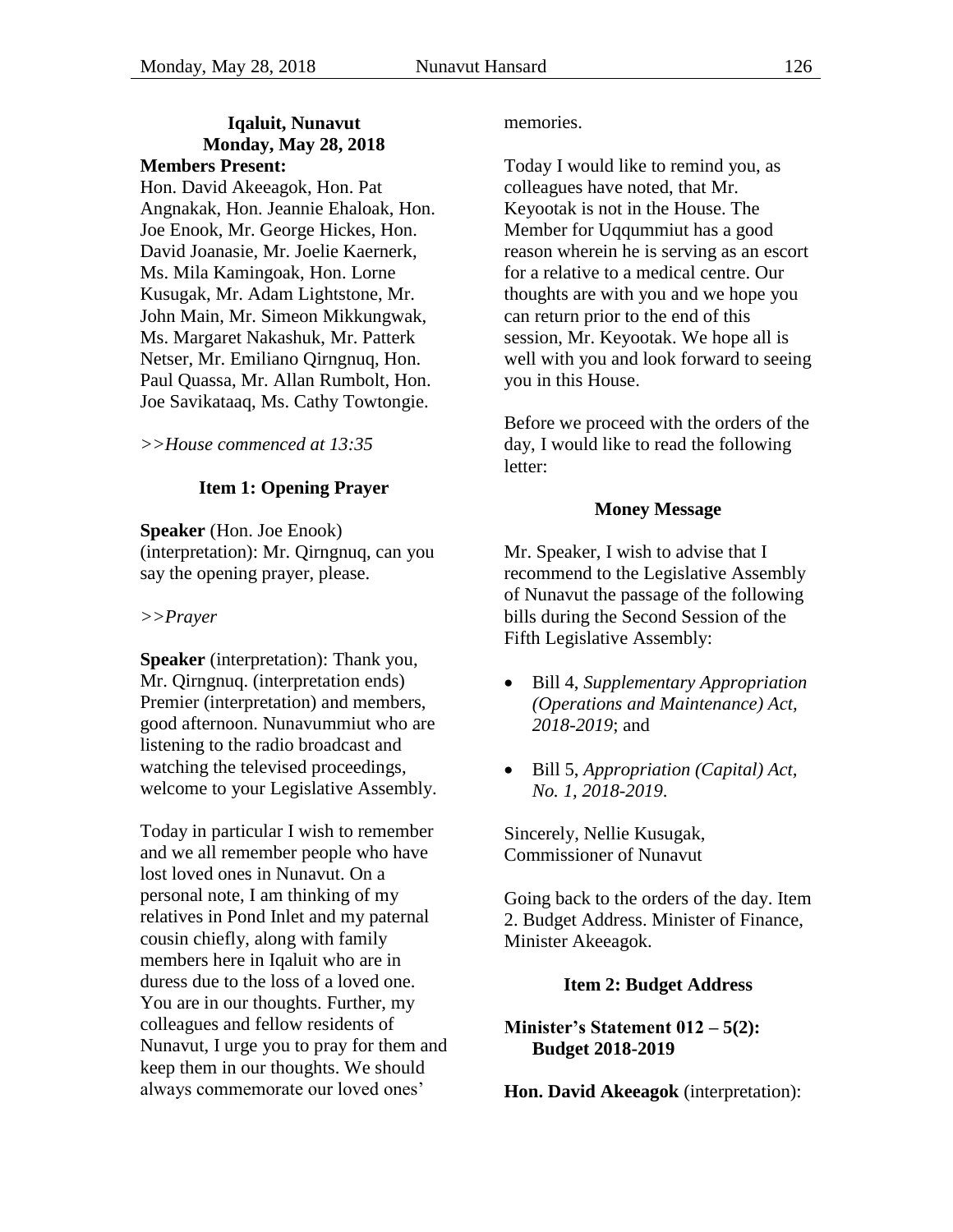Mr. Speaker, fellow MLAs, and all Nunavummiut, I rise today to present to you the first budget of this Fifth Assembly. This budget advances our government's work to improve the lives of Nunavummiut and begins to deliver on priorities identified in *Turaaqtavut*.

I would like to thank my colleagues for their support and input into this mandate and budget, and for supporting the threemonth interim appropriation that kept this government operational during the transition period.

The Members of the Fifth Assembly were elected in late October and have been very busy planning and developing the individual aspirations that got us elected. Through the process of developing the mandate, we were able to collectively take those and move towards implementing a number of initiatives and shared approaches. Not all of these will take place overnight or by this budget. However, I am confident that working together over this term, we will support one another in addressing many of the needs of Nunavummiut that we continue to hear about.

## **Turaaqtavut Overview**

Mr. Speaker, *Turaaqtavut* expresses a clear vision for Nunavut and describes five priority areas for government action over the next four years.

Departments and territorial corporations are developing the initiatives that will enable us to achieve our mandate. Some of the early actions will be supported by this budget. Others will be included in the business plans and budget for next fiscal year and within the term of this Assembly.

Mr. Speaker, I will now comment on *Turaaqtavut* priorities and how they are reflected in this government's budget for 2018-19. I will also note examples of how we are using existing resources to advance our priorities.

### **Inuusivut**

Our population is widely spread across the territory, which presents great challenges in the delivery of health and social programs and services. Each successive government has been concerned with improving the wellbeing and self-reliance of our people and our communities.

Mr. Speaker, the number of seniors in Nunavut has doubled since 2004. Our elders help us remember the lessons of the past and use them to shape our future. It is a priority for our government to meet our elders' needs for support and care in the territory…

### *>>Applause*

…so that they can be closer to their families, language, and culture.

Along with our recently approved capital plans and existing operational budgets, we will be taking steps to bring back our elders to our territory…

### *>>Applause*

…by seeking partnership arrangements to build facilities and services in Nunavut. As a start, we will increase operational funding for the existing elders' homes by \$855,000 annually.

*>>Applause*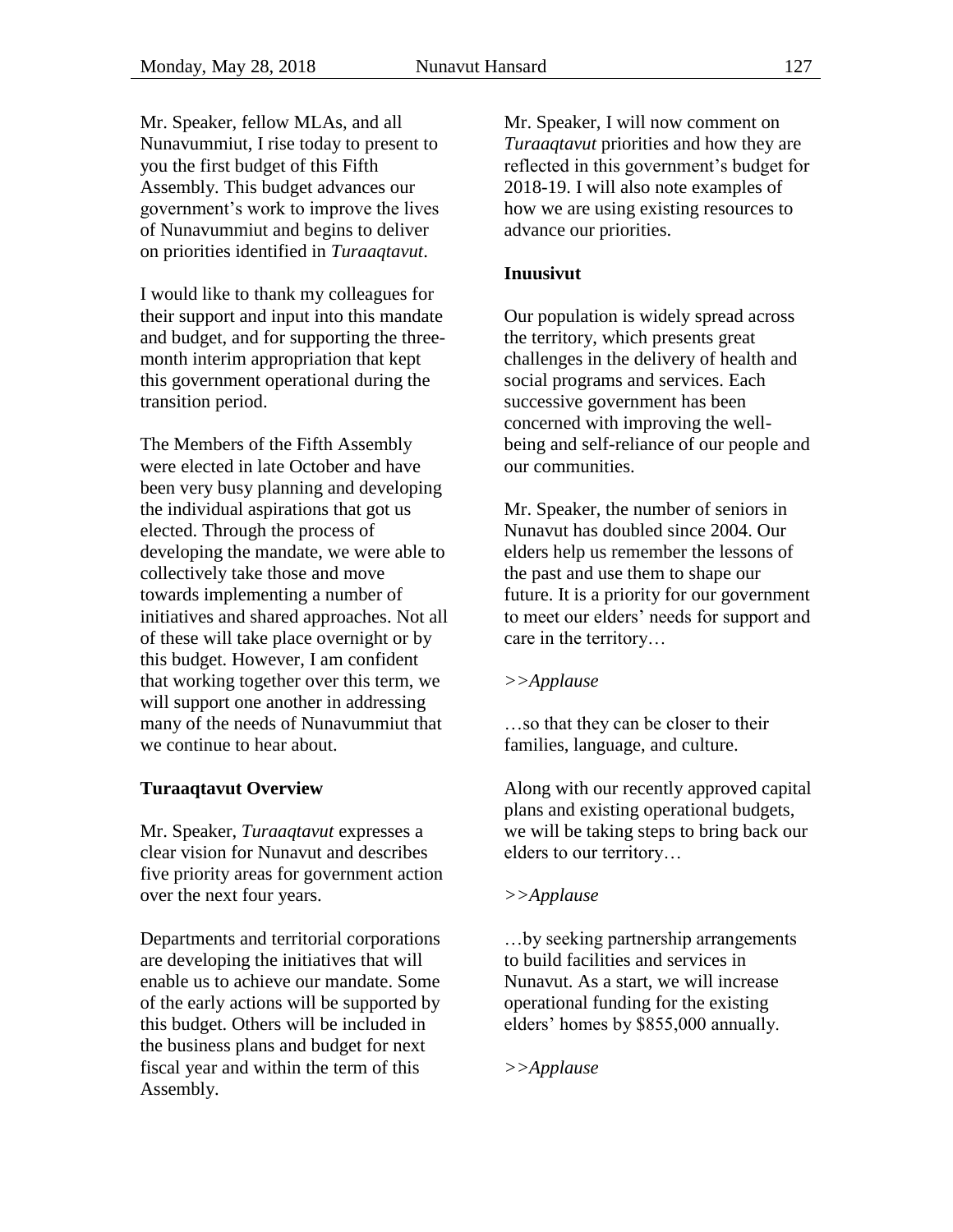(interpretation ends) Mr. Speaker, our government will invest in basic needs such as housing and food security.

Our government is now in the second year of implementing the *Blueprint for Action on Housing* and this year we will keep the momentum going on our whole-of-government approach to addressing Nunavut's housing crisis.

We will continue to strengthen the Income Assistance Program. The Department of Family Services will receive \$22.7 million over three years to support changes to the program. These changes will ensure the food allowance covers the basic living expenses for households and fairly represents differences in the cost of living among communities.

#### *>>Applause*

We continue to spend too much on medical travel and care outside the territory. Mr. Speaker, our government will enhance the health care services that are available in the territory so that care can be delivered as close to home as possible.

The Department of Health will receive \$1.5 million over the next three years so that two operating rooms at the Qikiqtani General Hospital can be used simultaneously and for longer hours. This will help to address the wait-lists for surgical procedures performed at our own hospital.

### *>>Applause*

The department will also receive \$1.6 million over three years to enhance hearing assessment services in Nunavut. This funding will help to prevent highcost treatment by focusing on early intervention.

We are committed to working in partnership with the Government of Canada and Inuit leadership in the country to eliminate tuberculosis. Our government is investing an initial \$5.8 million over three years to expand Nunavut's tuberculosis prevention and control program.

Mr. Speaker, mental wellness continues to be a priority for this government. In this budget we will continue to invest in and improve the outcomes of mental health, addictions, and family counselling programs and services through a mix of traditional and contemporary approaches.

### *>>Applause*

The Department of Health is expanding its pilot of specialized mental health and addiction services. The department will also introduce new initiatives in health and mental wellness under the new Northern Wellness Agreement signed with the Government of Canada.

Mr. Speaker, we must be prepared for the legalization of cannabis in Canada. The Department of Health will receive \$1.8 million over three years to develop a cannabis harm reduction program in Nunavut and train health care providers in our communities.

The Department of Education is working with its partners to provide training that helps schools and community agencies prevent violence against children, promote healthy youth relationships, and prevent bullying and harassment. Our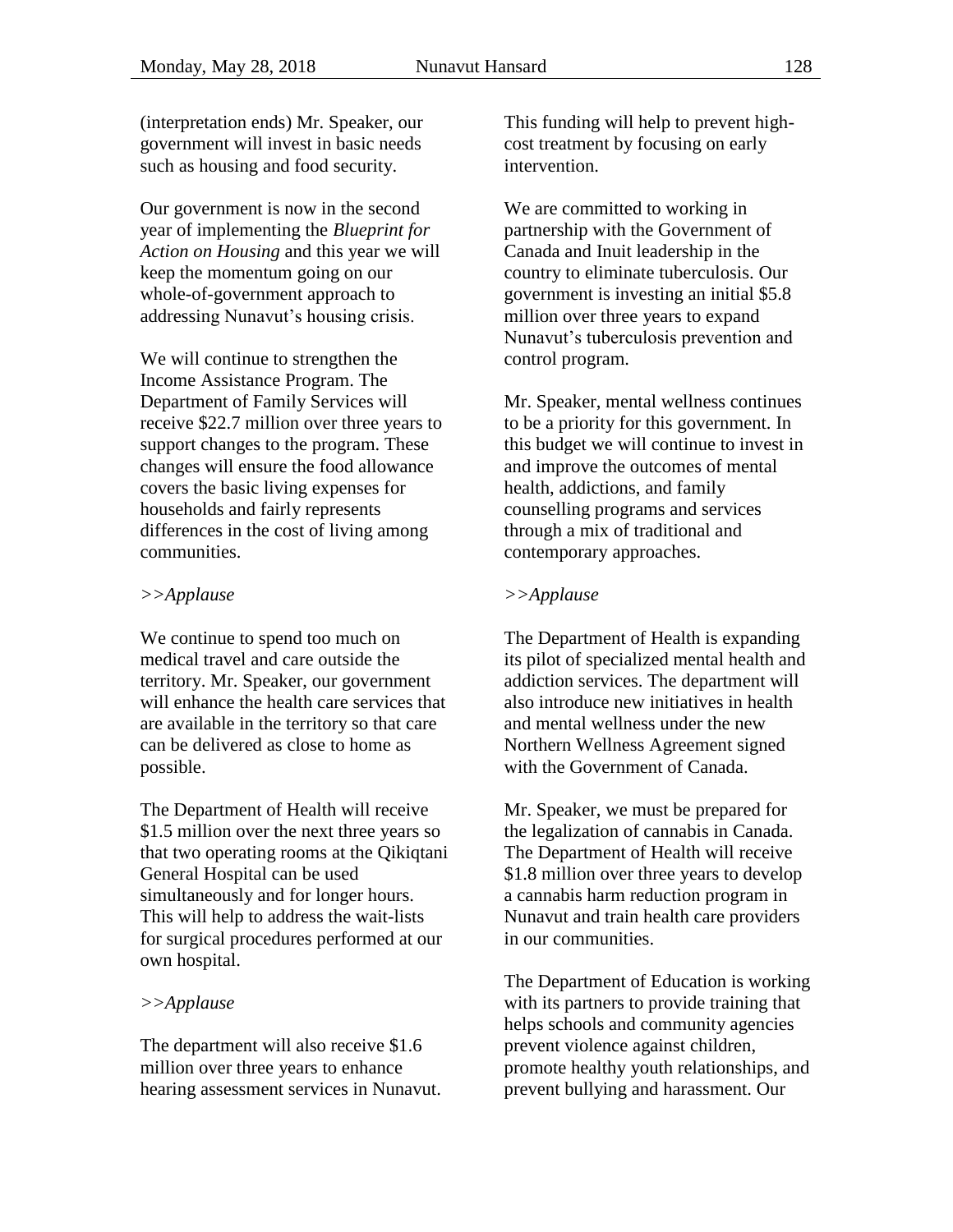government is investing an additional \$1.1 million over three years to expand the availability of crisis support and counselling in schools and communities following a traumatic event.

Mr. Speaker, healthy, self-reliant communities are safe communities with culturally relevant programs and services that support healing and restorative justice.

Foster parents play a crucial role in providing a safe and culturally appropriate family setting that supports the well-being of children and youth while they are in care. The Department of Family Services will receive \$1.1 million over three years to strengthen its foster care program through training and other resources for foster parents.

The Department of Family Services will also receive \$2.6 million over three years to strengthen and expand the Public Guardianship program. Improvements to the program will ensure that vulnerable Nunavummiut are supported effectively.

### *>>Applause*

Mr. Speaker, our government will increase funding for community-based justice programs.

The Department of Justice will receive \$1.2 million over three years to enhance the capacity of its Community Justice Division. This will enable the division to improve community services, support crime prevention, and focus on more culturally appropriate ways to address crime and its impact on victims.

The RCMP "V" Division will receive

funding to establish a special victims unit in Nunavut. This unit will enhance the RCMP's ability to investigate sex crimes and address cases involving victims who are at risk or particularly vulnerable, such as children and persons with mental disabilities.

(interpretation) The RCMP will also receive funds to add new Inuktutspeaking civilian employees in six communities. These local staff members will assist with administrative tasks and provide a valuable connection between the RCMP and the community.

### *>>Applause*

### **Pivaallirutivut**

Mr. Speaker, we must develop our infrastructure and economy in ways that support a positive future for our people, our communities, and our land. Our government is actively seeking opportunities to invest with partners in infrastructure that will enhance our wellbeing and connect us to one another.

(interpretation ends) The Department of Community and Government Services will receive \$13.5 million over the next three years to increase the capacity of the Government of Nunavut's information technology infrastructure in preparation for migrating to a higher bandwidth. This will help us to deliver programs and services more effectively.

### *>>Applause*

Mr. Speaker, we must diversify and improve economic opportunities in all communities to encourage self-reliance and provide local employment.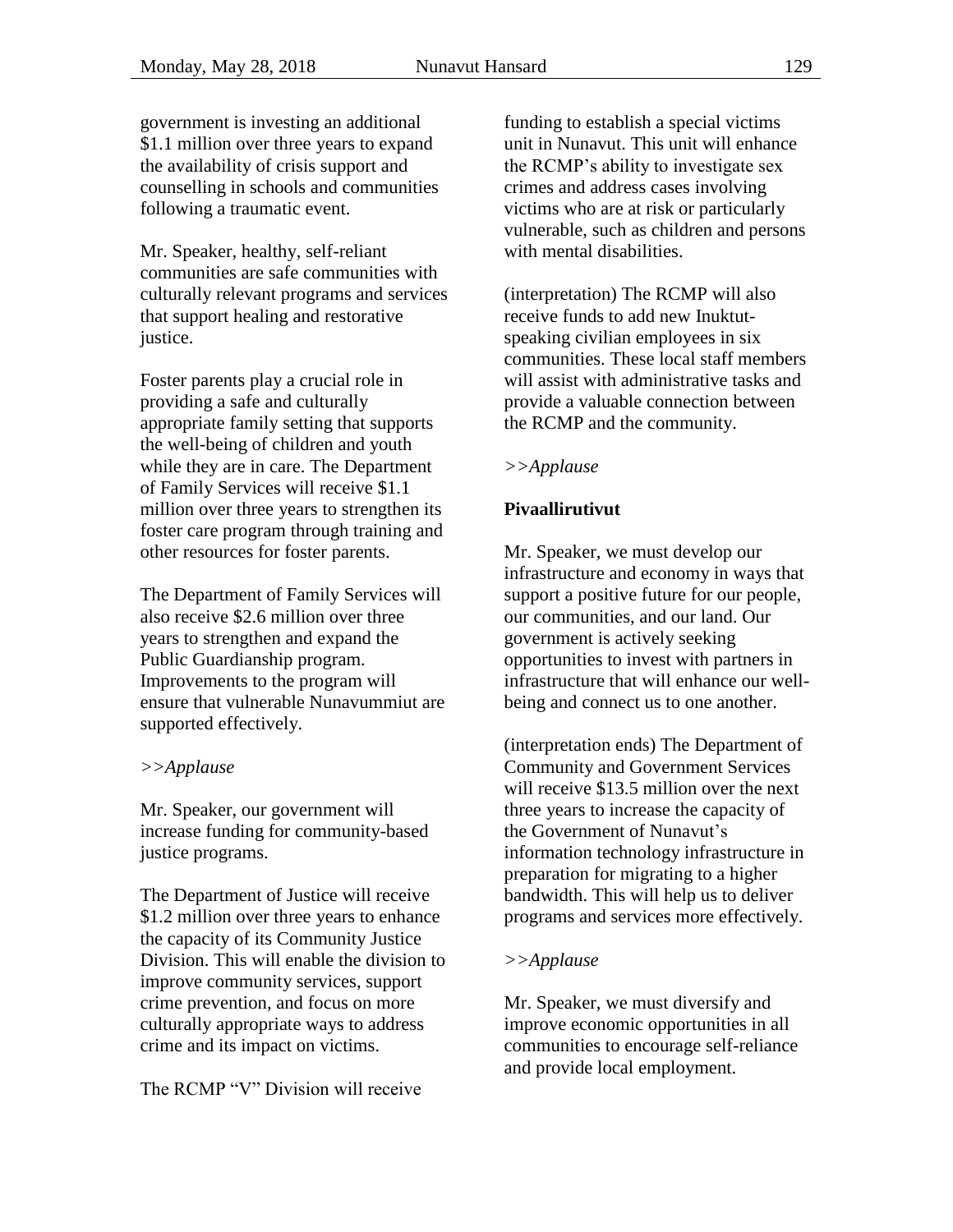The Department of Economic Development and Transportation will receive \$3.3 million over three years to assist companies involved in mining exploration to engage more effectively with communities. This program will replace the fuel tax rebate that was previously available for exploration companies.

(interpretation) The Department of Environment is realigning their harvester support programs to provide enhanced support to active harvesters.

# **Sivummuaqpalliajjutivut**

(interpretation ends) Mr. Speaker, education begins in early childhood and provides the foundation for a positive family and community life, as well as meaningful employment.

Through a new agreement with the Government of Canada, the Department of Education will work to make licensed child care more readily available and affordable for families.

### *>>Applause*

Licensed child care facilities will receive top-up operational funding on the condition that the facility maintains or lowers its fees. Communities will receive assistance to reopen previously closed child care facilities.

### *>>Applause*

Our government is committed to amending the *Education Act* and the *Inuit Language Protection Act* to support bilingual education, ensure quality schooling, and improve student outcomes.

The Department of Education is continuing to roll out the new Inuktut Titiqqiriniq balanced literacy program. In addition, the department will develop new Inuktitut language and cultural materials for licensed child care providers that will seamlessly transition into the K-12 literacy framework and Inuktut Titiqqiriniq.

### *>>Applause*

The Department of Education will receive \$12 million over the next three years to fund 40.5 positions for the student-educator ratio that meets the needs of students and schools. These positions were previously funded from within the department's budget. The department will receive an additional \$1.4 million to staff the new school in Igloolik.

Mr. Speaker, employers in the territory rely too much on imported labour while many Inuit are under-employed or dependent on social assistance.

### **An Hon. Member**: Hear, hear!

**Hon. David Akeeagok**: We will put our communities first by offering more local skills and trades training.

### *>>Applause*

Nunavut Arctic College offers the Environmental Technology Program each year. The college will reallocate funds this year to once again deliver an additional Environmental Technology Program in Pond Inlet.

Mr. Speaker, our government will improve supports for post-secondary students and post-secondary programs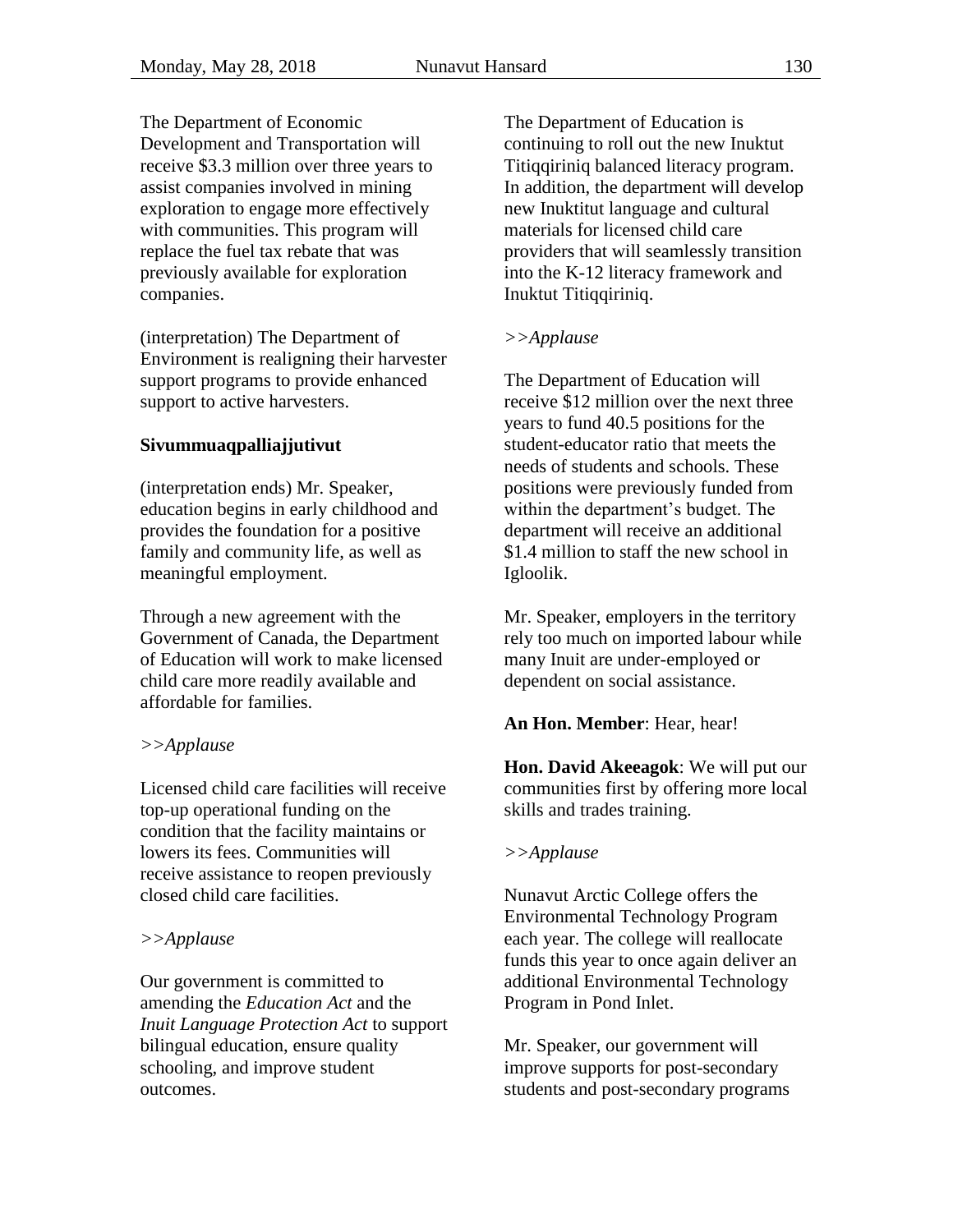that develop the knowledge and skills needed in the territory.

Nunavut Arctic College is implementing reorganization with its own-source revenues to build institutional capacity for revitalizing educational programming.

Mr. Speaker, as the territory's largest employer, the government must compete with other employers within and outside Nunavut. On-the-job training builds the capabilities of the public service, helps to attract and retain employees, and increases Inuit employment.

### *>>Applause*

Our government will continue to provide workplace education and training for all public servants. We will invest in education, training and career development programs that are targeted to Inuit employees.

The Department of Education is establishing a new Inuit employee education leave program called "Sivummuakpaallirutiksat" using internal funds to advance its Inuit employees' education and skills and enable them to move into professional roles in the schools.

### *>>Applause*

### **Inuunivut**

Nunavut is unique in our arctic geography, our majority Inuit population, and the model of governance established by the Nunavut Agreement.

Mr. Speaker, our government will strengthen Nunavut as a distinct territory in Canada and the world.

### *>>Applause*

Many visitors come to Nunavut to learn about Inuit culture and seek experiences on the land. Our people are welcoming and one of the highlights of their visits. As Nunavut's tourism industry grows, a significant number of part-time and fulltime employment opportunities are being created.

To assist Nunavummiut who are interested in tourism-related work, our government is investing \$945,000 over three years to enable the Department of Economic Development and Transportation to provide training in cultural interpretation skills, hospitality and business skills, on-the-land guiding and survival skills, and the certifications needed for many jobs in tourism.

Nunavut's *Official Languages Act* and the *Inuit Language Protection Act* provide an unprecedented level of protection for an indigenous language in a Canadian jurisdiction.

The first *Uqausivut Plan* for the implementation of the Language Acts was tabled in 2012. The Department of Culture and Heritage is developing a follow-on Uqausivut plan that incorporates findings from a recent evaluation and input from language stakeholders across the territory. (interpretation) Nunavut Tunngavik Incorporated and the three regional Inuit associations were involved as key partners and stakeholders in the development of the new plan.

Implementation of *Uqausivut 2.0* will be enabled by the Canada-Nunavut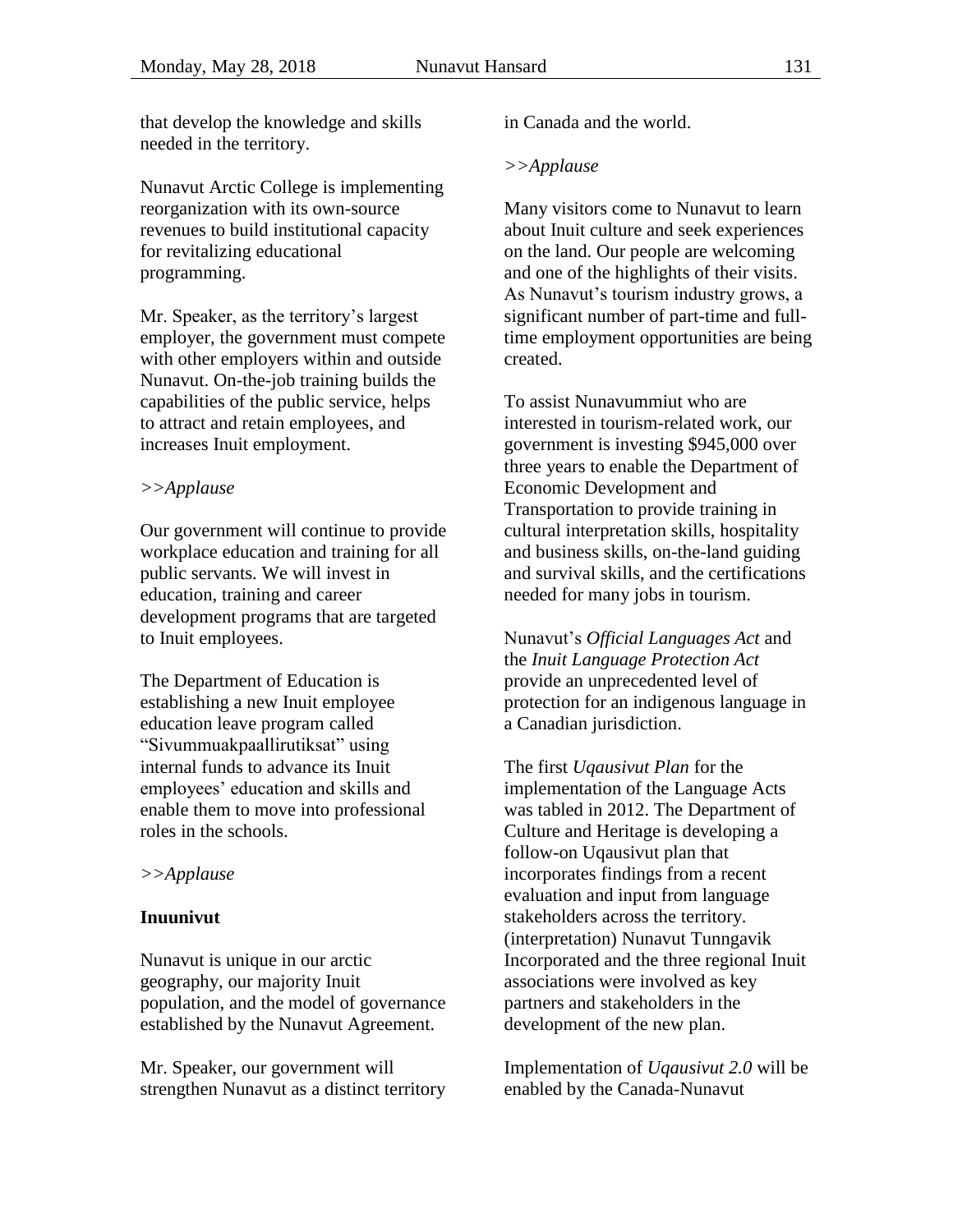Agreement on French Services and Inuktut Language, which was renewed last year and provides increased funding towards the protection and promotion of Inuktut in the territory until 2020.

#### *>>Applause*

Our government is also working to enable the Inuit language as the working language of the public service.

#### *>>Applause*

#### **Katujjiqatigiinnivut**

(interpretation ends) Mr. Speaker, the Nunavut Agreement sets out governance and co-management arrangements that require the territorial government to work in partnership to advance the goals and aspirations of Nunavummiut.

We will work to establish more strategic partnerships with Inuit organizations, the federal government, and the private sector to meet the needs of our communities.

Mr. Speaker, it will take time to develop new partnerships. However, many of our departments are already working in innovative ways with other organizations.

The Department of Environment's Climate Change Secretariat is engaged with the provinces and other territories in implementing actions identified in the *Pan-Canadian Framework on Clean Growth and Climate Change*. The secretariat is also administering a \$1.7 million funding program with the federal government for climate change adaptation projects, including working with the Department of Economic

Development and Transportation to monitor sea ice through the communitybased SmartICE program.

The Department of Health has established a partnership with Memorial University of Newfoundland. Residents in family medicine at the university have an opportunity to work in Nunavut for six-month periods while completing their medical education. Our government will contribute \$1.6 million over three years to fund the NunaFam program, which will add medical capacity and help us to recruit physicians for our territory.

#### *>>Applause*

To be a fully effective partner, we must continue to develop capacity and capability in our public service.

The *Human Resource Strategy* will be updated this year. The Department of Finance will also design and develop a respectful workplace program to focus on conflict management and alternative dispute resolution, rooted in Inuit societal values. All departments and agencies will continue to work actively on increasing Inuit employment, recruiting skilled people, and developing our employees.

The Department of Community and Government Services is using internal funds to create more than 20 new permanent positions that will replace long-term casual work. Nunavut Arctic College is doing the same. Together, Community and Government Services and Nunavut Arctic College are creating almost 50 new permanent positions in communities throughout the territory. These are secure jobs that can be entered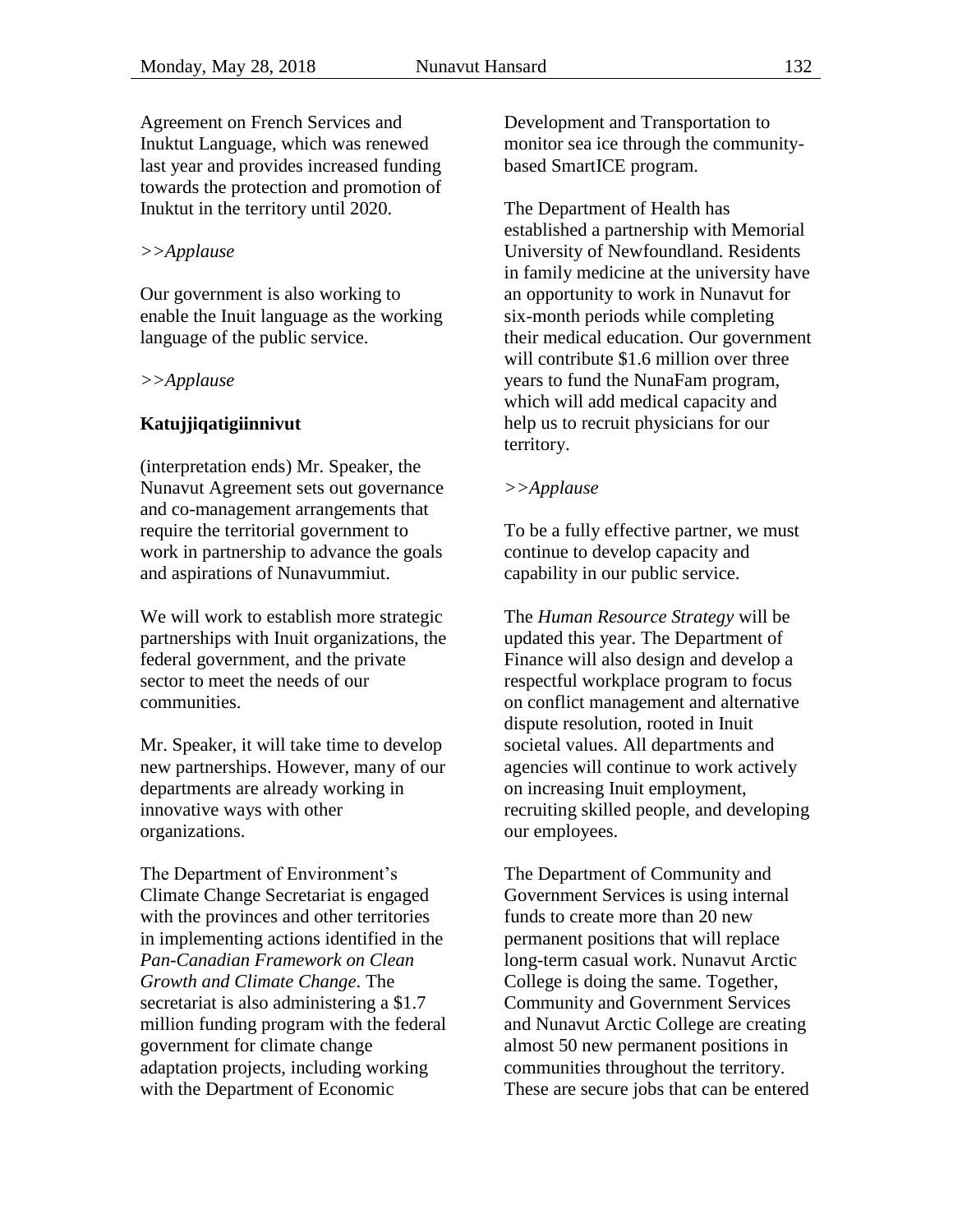without advanced education; jobs in which employees can learn and grow.

#### *>>Applause*

The Department of Executive and Intergovernmental Affairs will continue to provide Government of Nunavut-wide career development opportunities for Inuit employees, including the Sivuliqtiksat Internship Program. Our government continues to work in partnership with Nunavut Tunngavik Incorporated and the Government of Canada to best use Nunavut implementation funds to increase and enhance Inuit employment through education and training, such as the Amaaqtaarniq Education Leave, Hivuliqtikhanut Emerging Leaders and Policy Foundations programs.

#### *>>Applause*

### **Economic Outlook**

Mr. Speaker, I will now turn to our territorial economy and our fiscal situation.

Nunavut's economy is growing. This growth is due largely to a strong mining sector. Mineral and petroleum exploration has declined over the past several years, but mine construction and mining operations are active and have the potential to expand throughout the territory.

Nunavut's tourism and cultural industries also contribute to our diversifying economy and help to create a positive reputation for Nunavut in Canada and abroad. In particular our marine tourism sector is growing and has the potential to provide increasing

economic benefits to communities, if managed correctly.

Mr. Speaker, gross domestic product (or GDP) is the broadest measure of economic activity in our territory. The conference board estimates that Nunavut's real GDP will grow 4.4 percent in 2018 and 9.1 percent in 2019. This is much greater than the 2.1 percent growth projected for Canada as a whole in 2018 and the 2.0 percent growth projected nationally in 2019.

The unemployment rate in Nunavut improved slightly last year and wages grew by 4.3 percent.

These are all signs of a positive economic outlook for the territory. It suggests that Nunavummiut will have increasing opportunities to seek full- and part-time employment outside of government.

However, growth in GDP and employment does not mean immediate or rapid growth in government revenues.

### **Fiscal Overview**

(interpretation) Mr. Speaker, our revenues in 2018-19 are expected to be \$2.18 billion, up 5.5 percent from last fiscal year.

Approximately 10.6 percent of our revenues, or \$229.8 million, is collected in Nunavut through income taxes, rent for staff housing, service fees, revolving funds, and other sources.

As with other territories, the majority of our revenues come from federal transfers and third party agreements to fund particular programs or time-limited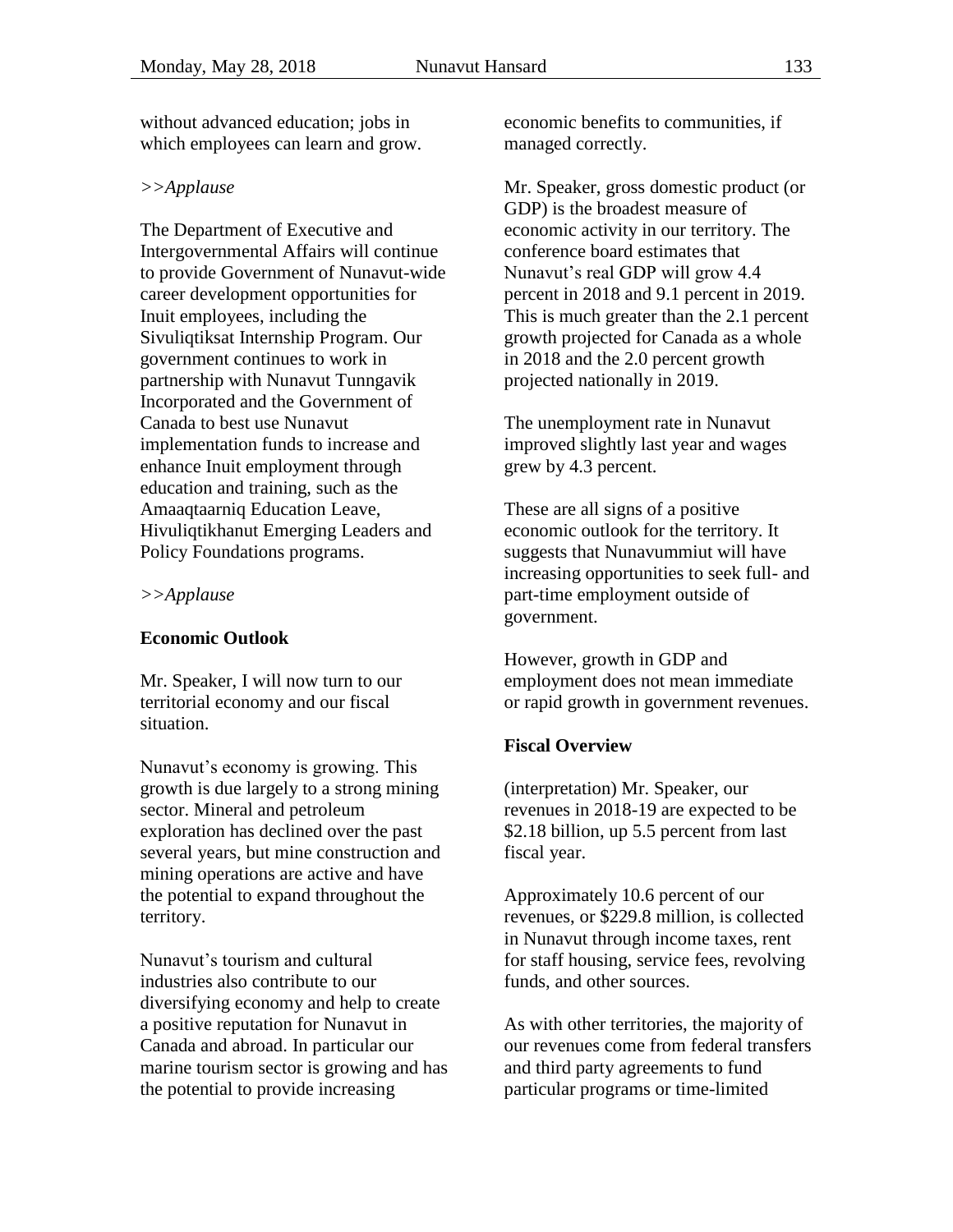initiatives.

Federal transfers will provide us with over \$1.67 billion this fiscal year. (interpretation ends) Mr. Speaker, the annual growth rate in these transfers has declined over the past five years.

Federal transfers are intended to help territorial governments pay for essential infrastructure and public services, including hospitals, schools, and social services. There were long-standing deficits in all these areas at the time of Nunavut's creation and the underfunding has continued. This persistent social deficit undermines the health, wellbeing, and advancement of Nunavummiut.

Mr. Speaker, the government expects and is planning for slower growth in federal transfers, but it will reduce our flexibility in coming years and is not sustainable in the long term. We must find creative ways to make use of our financial resources and prepare for difficult choices to ensure that we can deliver the programs and services that Nunavummiut need.

### *>>Applause*

## **Fiscal Update – 2017-18**

Mr. Speaker, the former government began its year by projecting a small fiscal surplus in 2017- 18. We ended the year with a fiscal deficit of approximately \$39 million. This number is not final, as our books will not close until the end of June, but to put the amount in context, it is approximately 1.9 percent of our expected revenues for 2017-18.

The main reason for the deficit is higherthan-expected spending, including supplementary funding for core areas within the departments of Health, Justice and Family Services.

### **Fiscal Strategy**

For 2018-19, our government is projecting a fiscal deficit of approximately \$28 million. This projected deficit prudently includes \$30 million for contingencies, which will allow the government to respond to issues and opportunities that we cannot plan for.

Mr. Speaker, it was not easy to plan a budget with the large social deficit that we face. The departments of Education and Family Services must respond to the needs of a growing population, and core areas in the departments of Health and Justice have required significant supplementary funding in each of the past few years.

Mr. Speaker, our budget reduces the uncertainties in core funding by recognizing and addressing these needs now. It is a first step in dealing with the issue of historical underfunding.

The Department of Health will receive new base funding to better meet the demands for medical travel and for mental health and addictions services.

### *>>Applause*

The Department of Justice will receive new base funding to address systemic salary deficits. In addition, the Department of Education will receive new base funding to address the impact of the new collective agreement with the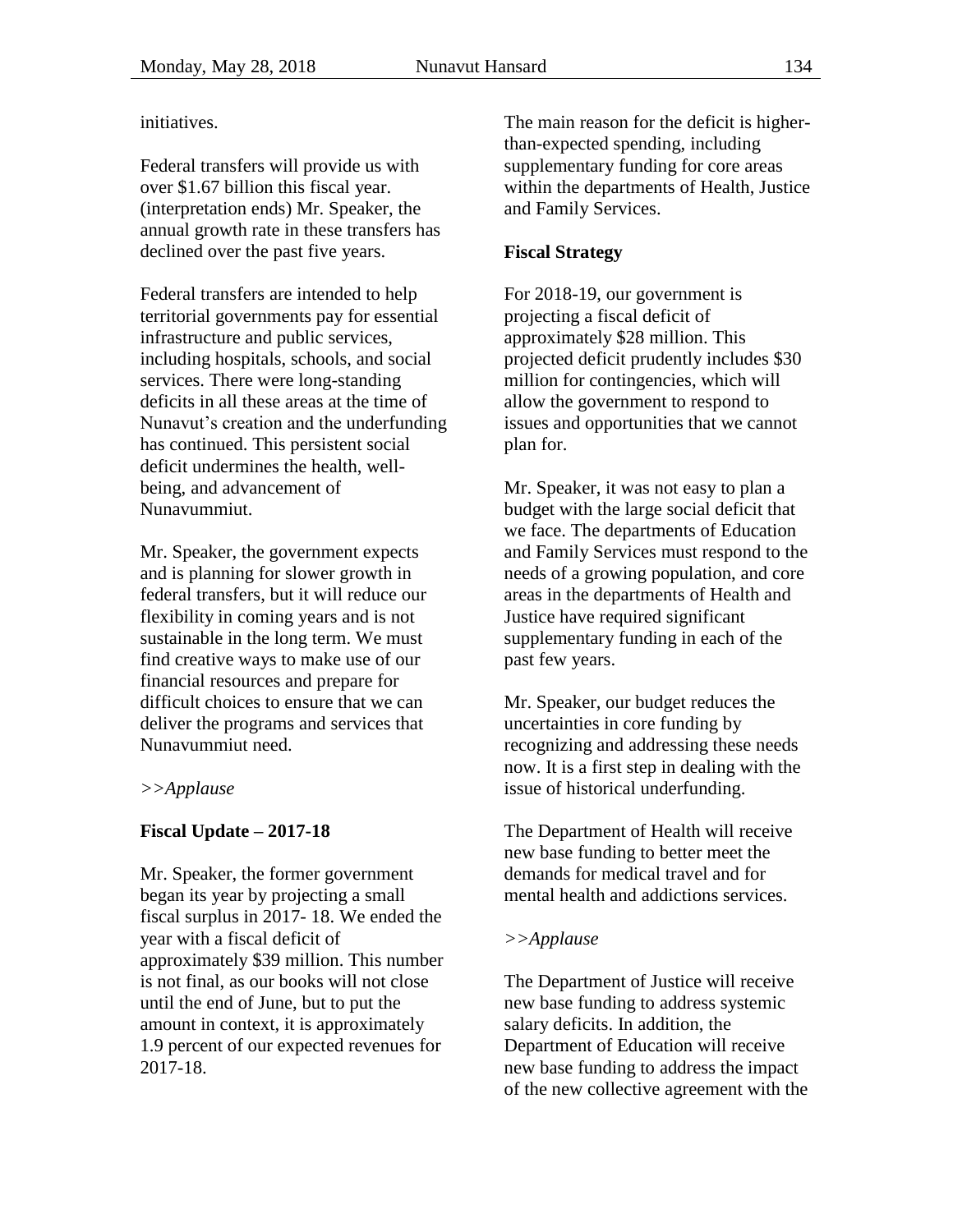Nunavut Teachers Association. These are necessary expenditures that our budget must address.

#### *>>Applause*

It is important to note that this fiscal strategy does not take into account revenues or spending associated with the legalization of cannabis or the carbon tax. These are two federally-driven initiatives that we expect will impact our budget later in the year.

Canada plans to set a national price on carbon pollution to encourage businesses and consumers to use "greener" alternatives to fossil fuels. Our government supports efforts to address climate change, but we don't think the carbon tax will be effective in Nunavut because we have few alternatives to the fuels we rely on for our power supply, air travel, home heating, and traditional activities.

Mr. Speaker, I have met and corresponded with federal Finance Minister Morneau to highlight our concerns and to confirm that we do not intend to administer a territorial carbon tax ourselves.

We expect the federal government will implement its "backstop" tax of approximately 2.5 cents per litre on fuel in Nunavut. Revenues would be shared with Nunavut. Our government will need to consider how best to use this revenue starting with next year's budget.

Mr. Speaker, we will report on the carbon tax and legalization of cannabis in a fiscal update when we get a better sense of the impacts of these federal initiatives.

#### **Conclusion**

In speaking about our Assembly's first budget, I have emphasized necessary new funding commitments. It is important to note that most departments are budgeting within the same amounts as last year and are funding enhanced programs and new positions from within their existing budgets.

Mr. Speaker, it is clear that there is not much flexibility within the government's fiscal situation. Our efforts to address just some of the historical underfunding have put us into a deficit budget.

Our housing stock remains inadequate for our population and our crucial infrastructure is aging beyond repair. We can address only small parts of the large social deficit that has been accumulating since long before Nunavut's creation.

Mr. Speaker, running back-to-back fiscal deficits is manageable but not something we plan to sustain.

To continue adding necessary new programs and initiatives, we must question which programs we can eliminate, which costs we can reduce, and how we can raise new revenues. Our government will continue to identify and cancel programs such as the fuel tax rebate that are no longer effective or relevant to ensure that we operate in a fiscally responsible manner and better meet the needs of Nunavummiut.

#### *>>Applause*

(interpretation) Over the next few weeks my colleagues will be in front of the committee to provide specific details on their *Turaaqtavut* initiatives that I have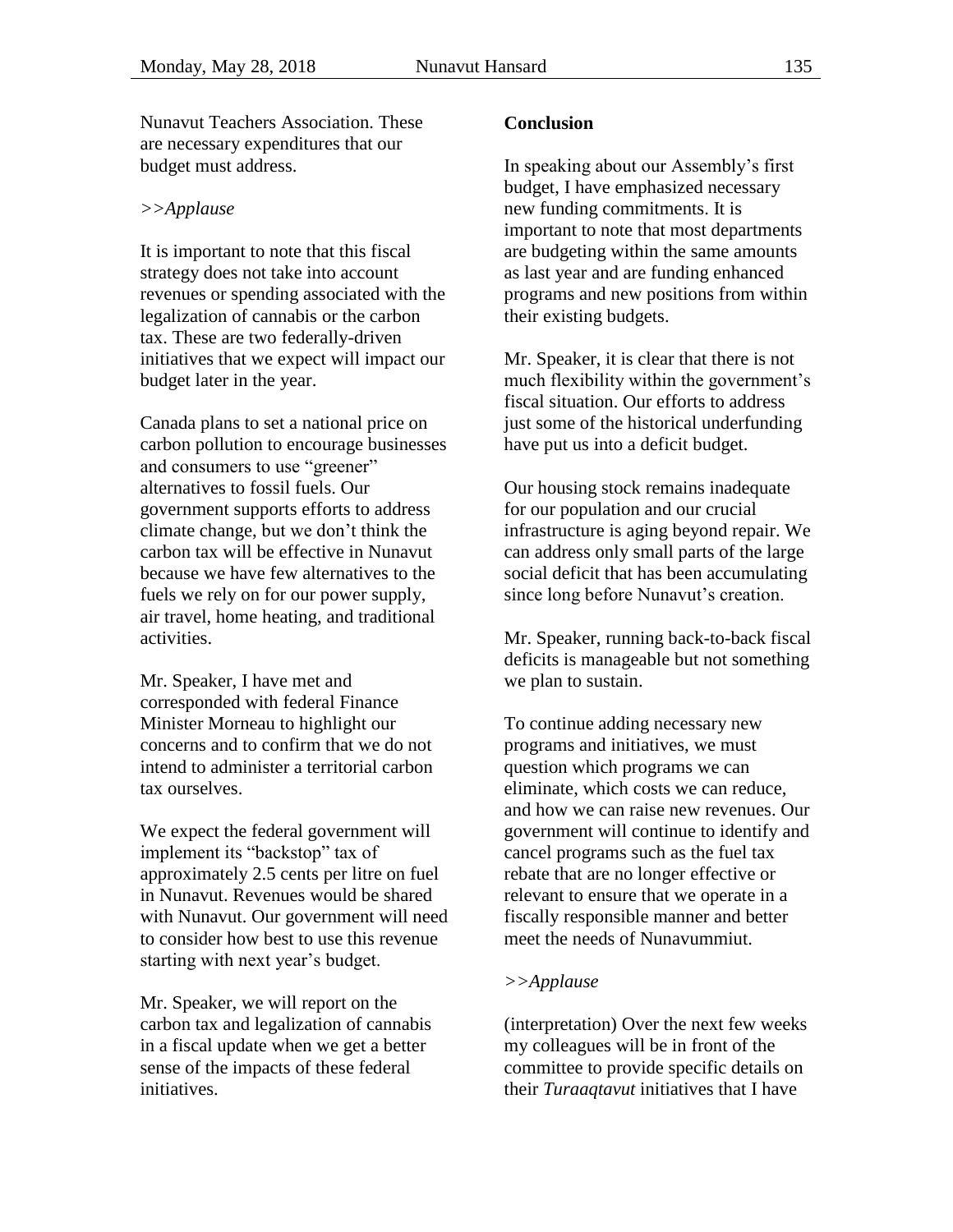outlined today as the approval process begins for the Fifth Assembly's budget. Thank you, Mr. Speaker.

#### *>>Applause*

**Speaker** (interpretation): Thank you. Before we proceed, we will take a 15 minute break.

Sergeant-at-Arms.

*>>House recessed at 14:26 and resumed at 14:41*

**Speaker** (interpretation): Thank you. Let's now proceed with the orders of the day. Ministers' Statements. Premier Quassa.

#### <span id="page-15-0"></span>**Item 3: Ministers' Statements**

#### <span id="page-15-2"></span>**Minister's Statement 013 – 5(2): Minister Absent from the House**

**Hon. Paul Quassa** (interpretation): Thank you, Mr. Speaker. I wish to advise members that the Hon. Elisapee Sheutiapik will be absent from the House for approximately two days. I just want you to know that. Thank you, Mr. Speaker.

**Speaker** (interpretation): Thank you. Ministers' Statements. Members' Statements. Member for Aivilik, Mr. Netser.

#### <span id="page-15-1"></span>**Item 4: Members' Statements**

#### <span id="page-15-3"></span>**Member's Statement 026 – 5(2): Congratulations to Nursing Student Mavis Ell**

**Mr. Netser** (interpretation): Thank you, Mr. Speaker. I thank the (interpretation

ends) Minister of Finance (interpretation) for his interesting comments.

Mr. Speaker, I rise today to congratulate a nursing student from Coral Harbour. She came to Iqaluit for her studies, she is doing very well, and I'm proud of her. Mavis Ell is a Coral Harbour resident who received a Queen Elizabeth II scholarship award for being one of the top students in Nunavut Arctic College's Nursing Program.

(interpretation ends) Mr. Speaker, working towards a nursing degree is no easy task, especially when I have to go to the health centre every now and then. It takes hours of study and attention to detail and it takes a driving desire to complete every learning task to the best of their abilities.

Mr. Speaker, the nursing profession is a demanding but rewarding career, and we honour those who take them.

Mr. Speaker, we are all aware that filling nursing positions in Nunavut is an ongoing struggle. In fact nurses are in demand all across Canada, and a nursing degree at Nunavut Arctic College meets the national standards. Successful graduates can work anywhere across this great nation, although of course we would prefer that they stay here at home.

Mr. Speaker, I am extremely proud of Ms. Ell and on behalf of the community of Coral Harbour, my town, we wish her the best of luck as she continues her studies. (interpretation) Thank you, Mr. Speaker.

*>>Applause*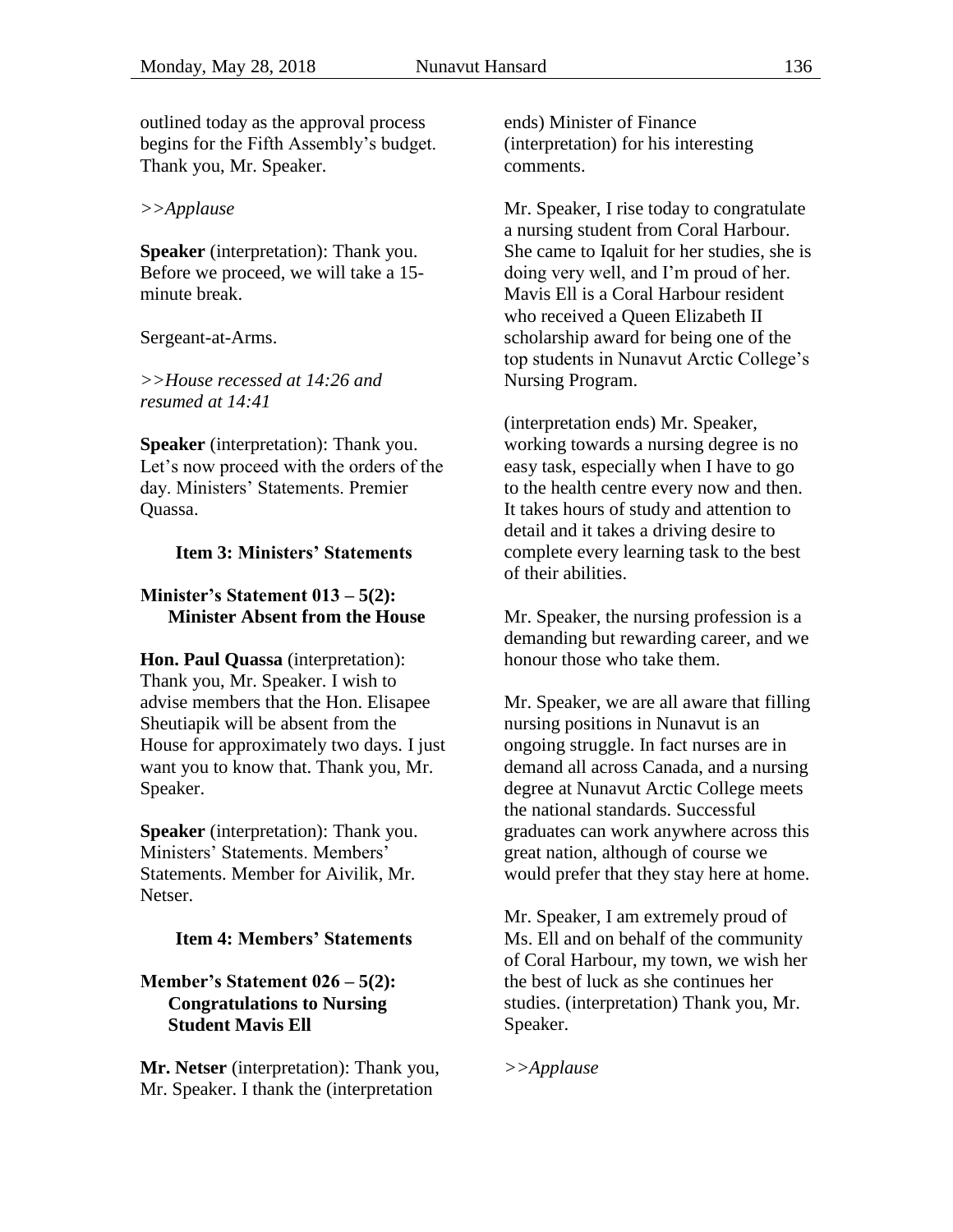**Speaker** (interpretation): Thank you. Members' Statements. Member for Hudson Bay, Mr. Rumbolt.

### <span id="page-16-0"></span>**Member's Statement 027 – 5(2): Encouraging Our NTEP Students**

**Mr. Rumbolt**: Thank you, Mr. Speaker. Good afternoon to the people of Nunavut.

Mr. Speaker, I rise today to encourage our students and future professionals to keep up their studies and education as they work hard to achieve their dreams.

Mr. Speaker, it is no secret that Nunavut's education system is in dire need of Nunavut-trained teaching professionals. I am very proud that some residents of Sanikiluaq are doing their share to meet that need.

**An Hon. Member**: Hear, hear!

**Mr. Rumbolt**: Mr. Speaker, I would like to acknowledge and congratulate Sanikiluaq's current Nunavut Teacher Education Program students Silatik Qavvik, Meena Hoyt, Charlotte Crow, Alice Kavik Sala, and Leah Meeko, who are just completing the fourth year of the NTEP program.

Mr. Speaker, they have one more year to go. I would like to wish them the very best and a safe, relaxing summer. It will be a pleasure to congratulate Nunavut's newest teachers when they graduate next year. Thank you, Mr. Speaker.

#### *>>Applause*

**Speaker** (interpretation): Thank you. Members' Statements. Member for Amittuq, Mr. Kaernerk.

#### <span id="page-16-1"></span>**Member's Statement 028 – 5(2): Support for Search and Rescue Organizations**

**Mr. Kaernerk** (interpretation): Thank you, Mr. Speaker. I rise today to inform the Minister of CGS that I will be asking questions in regard to search and rescue at the appropriate time.

I am very proud of search and rescue teams, not just in our community but in the entire territory of Nunavut. When they find a lost person, we become relieved. I know it's very difficult and challenging. It becomes emotional when we can't find missing individuals. I just want the minister to be aware that I'll be asking questions in regard to this issue.

I would also like to congratulate all the search and rescue teams for working very hard across Nunavut. They do volunteer work and they use their own equipment and transportation to search for individuals who are lost. Therefore I would like to congratulate all the search and rescue teams throughout Nunavut.

I would like to tell the young people from Nunavut that when people older than them tell them what to do, please listen to them because weather is very unpredictable and sometimes equipment breaks down. Elders try to advise us using their knowledge and experience. Sometimes when we go out hunting, we need help.

I just want the minister to be aware that I will be asking questions at the appropriate time. Thank you, Mr. Speaker.

*>>Applause*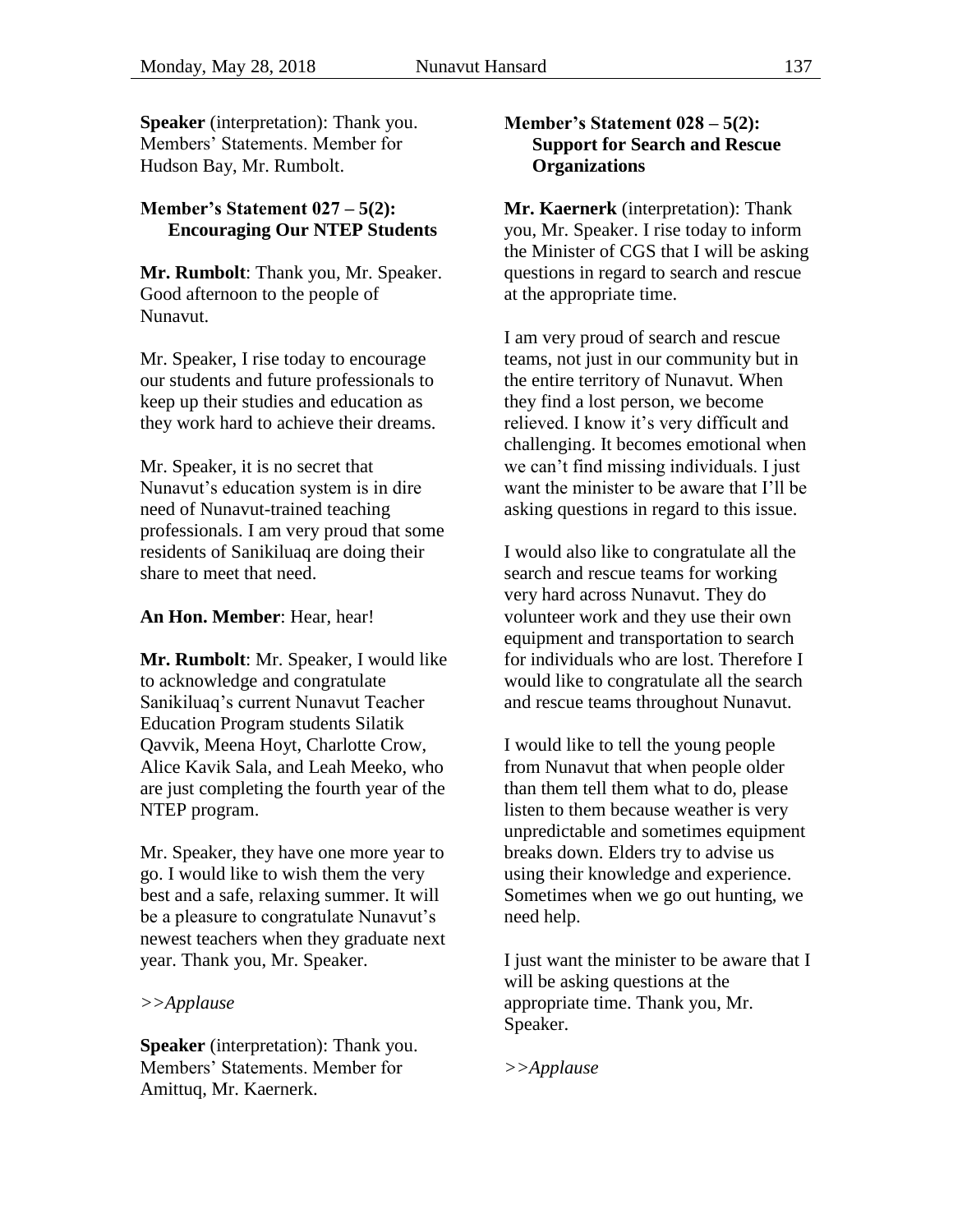**Speaker** (interpretation): Thank you. Members' Statements. Member for Rankin Inlet North-Chesterfield Inlet, Ms. Towtongie.

### <span id="page-17-0"></span>**Member's Statement 029 – 5(2): Rankin Inlet Fishing Derby**

**Ms. Towtongie** (interpretation): Thank you, Mr. Speaker. First of all, I just wish to acknowledge all of the organizers for the Rankin Inlet trout and cod fishing derby and they are: April Warden, Amy Siusangnark, Susan Hickes, and Iris Tatty.

They raised \$60,000 to \$70,000 for all of the prizes, with the top first place prizes for cod and for lake trout each at \$10,000 for first place, and decreasing prizes ranging from \$7,000, \$5,000, \$4,000, all the way down to \$1,000. I am immensely proud of their work throughout the winter raising funds earmarked towards these prizes, although they don't receive much financial support.

There was also a recreational cod fishing derby in Chesterfield Inlet. I would like to thank Lillian Simik for her work in preparing the cod and arctic char derby, as well as a sculpin fishing derby for the elders to occupy their day. Thank you, Mr. Speaker.

#### *>>Applause*

**Speaker** (interpretation): Thank you. Members' Statements. Member for Quttiktuq, Mr. Akeeagok.

### <span id="page-17-1"></span>**Member's Statement 030 – 5(2): Appreciation for Clothing Worn for Budget Address**

**Hon. David Akeeagok** (interpretation): Thank you, Mr. Speaker. I wish to express my immense gratitude and recognize someone who put together my outfit to give the Budget Address. I was provided with various garments.

This parka shell I am wearing was a design copied by my wife from an old photograph of my late father, so it is fashioned after that.

Further, the kamiik I am wearing were given to me this year by two constituents who felt pride in my accomplishments and who are now retired and still living in Iqaluit, and who had bought a pair of kamiik from my late mother and maintained them to now for 44 years. They wanted me to wear them whenever I had an important event. It is a reminder and showcasing the kamiit made by my mother as I wear them now.

#### *>>Applause*

Although my parents have passed away and are no longer on this earth, one can't help but to recall them when there are events, and in being proud and grateful to them, I am wearing them in their honour. I also thank all my relatives and my lovely wife. Thank you, Mr. Speaker.

#### *>>Applause*

**Speaker** (interpretation): Thank you. Members' Statements. Member for Arviat North-Whale Cove, Mr. Main.

### <span id="page-17-2"></span>**Member's Statement 031 – 5(2): Comments on the Budget Address**

**Mr. Main** (interpretation): Thank you, Mr. Speaker. I say "good day" to my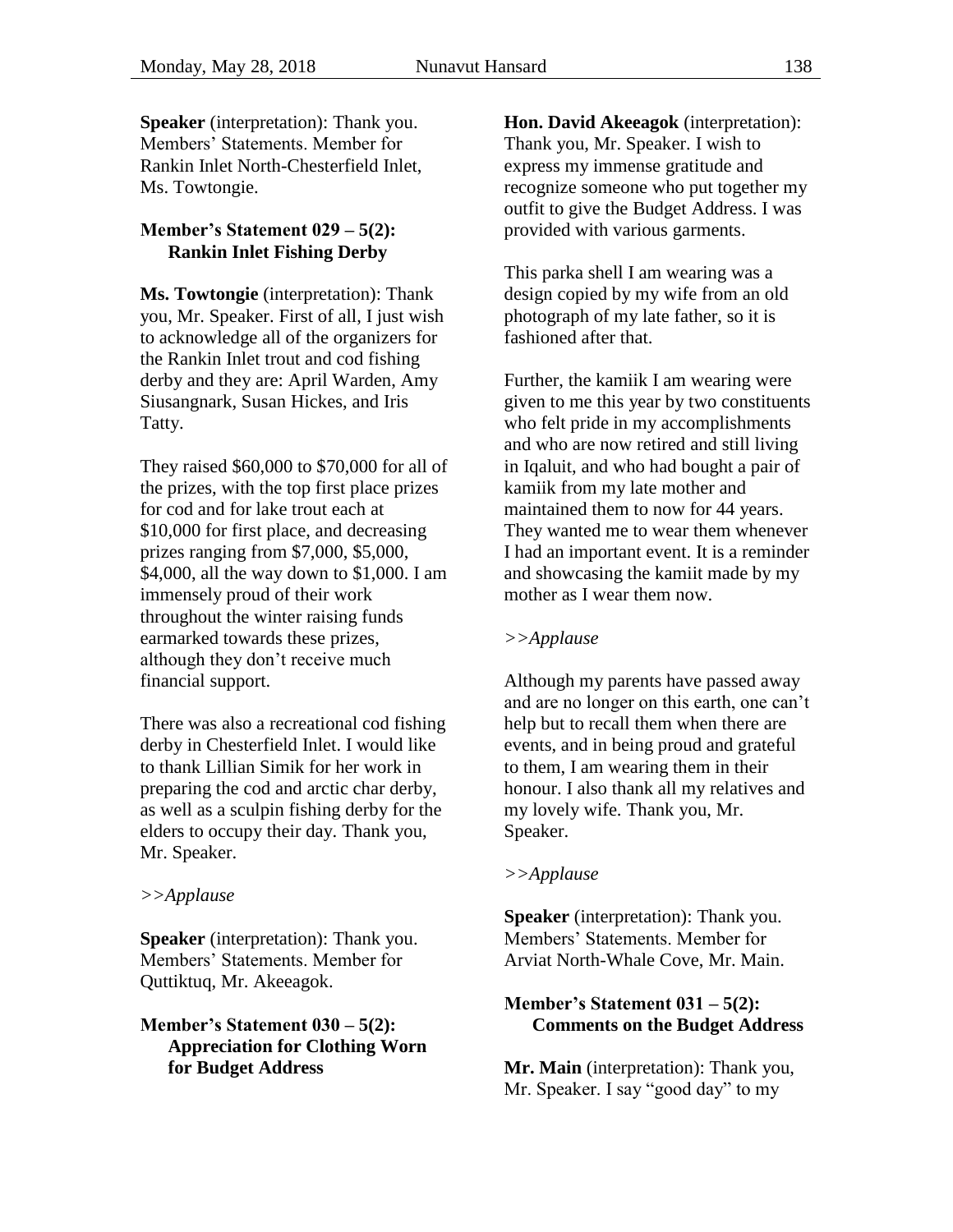fellow members, (interpretation ends) Premier, and ministers.

(interpretation) Firstly I wish to comment on the Budget Address. I also share optimism with the Minister of Finance in regard to his announcements.

From the first time he mentioned the issue, our Premier has maintained that position in this House.

Further, I wish to inform members of cabinet that I am in full support of your work. I have no ill will towards any executive member. As we are all aware and have seen examples of, southern politics include a (interpretation ends) party system (interpretation) that opposes any initiatives of other parties, which are seen as enemy positions. Here in Nunavut we should continue our consensus governance, of which I am very happy to be a part of.

#### *>>Applause*

But there is a "but."

#### *>>Laughter*

When it comes to decision-making as regular members, we shall speak to issues in the upcoming days and months as we wish to see this government move forward. It is also obvious that funding is at a premium due to shortfalls.

In rebutting some of the commentary, I will have to switch to English or perhaps I will attempt to make my points in Inuktitut. In past years there has been (interpretation ends) historical underfunding. (interpretation) I should remark here that I live in Arviat and I also represent the people of Whale Cove

who I know have suffered historic underfunding. All the while the larger communities with the majority of opportunities receive most of the infrastructure projects. We who live in the smaller communities feel completely forgotten, Mr. Speaker.

#### *>>Applause*

Yes, I do know that larger communities require more pieces of infrastructure. To use Iqaluit as an example, I know that yes, we too in Arviat will require infrastructure to service our larger population, as with size comes greater needs. However, we need to level the playing field or to use this example, if one person in Iqaluit needs something and another person in Arviat does too, their needs are exactly the same. This is how we can use the principle of equal treatment, (interpretation ends) the human right, (interpretation) which I am encouraging, for your information, Mr. Speaker, in order for the smaller communities to not be overlooked.

Within the topics addressed in the Budget Address which I read earlier, yes, there was some good news on several fronts for big-ticket projects. However, I want to hear more details about what is available towards limiting our expenditures and what ideas members have towards that. I will have questions to the government on that later.

If we were to focus more investment in this sector, I believe it would lead to tangible benefits. This is occurring in my constituency for the first time related to mining. There is a developing mine in the proximity of Rankin Inlet at the (interpretation ends) Meliadine mine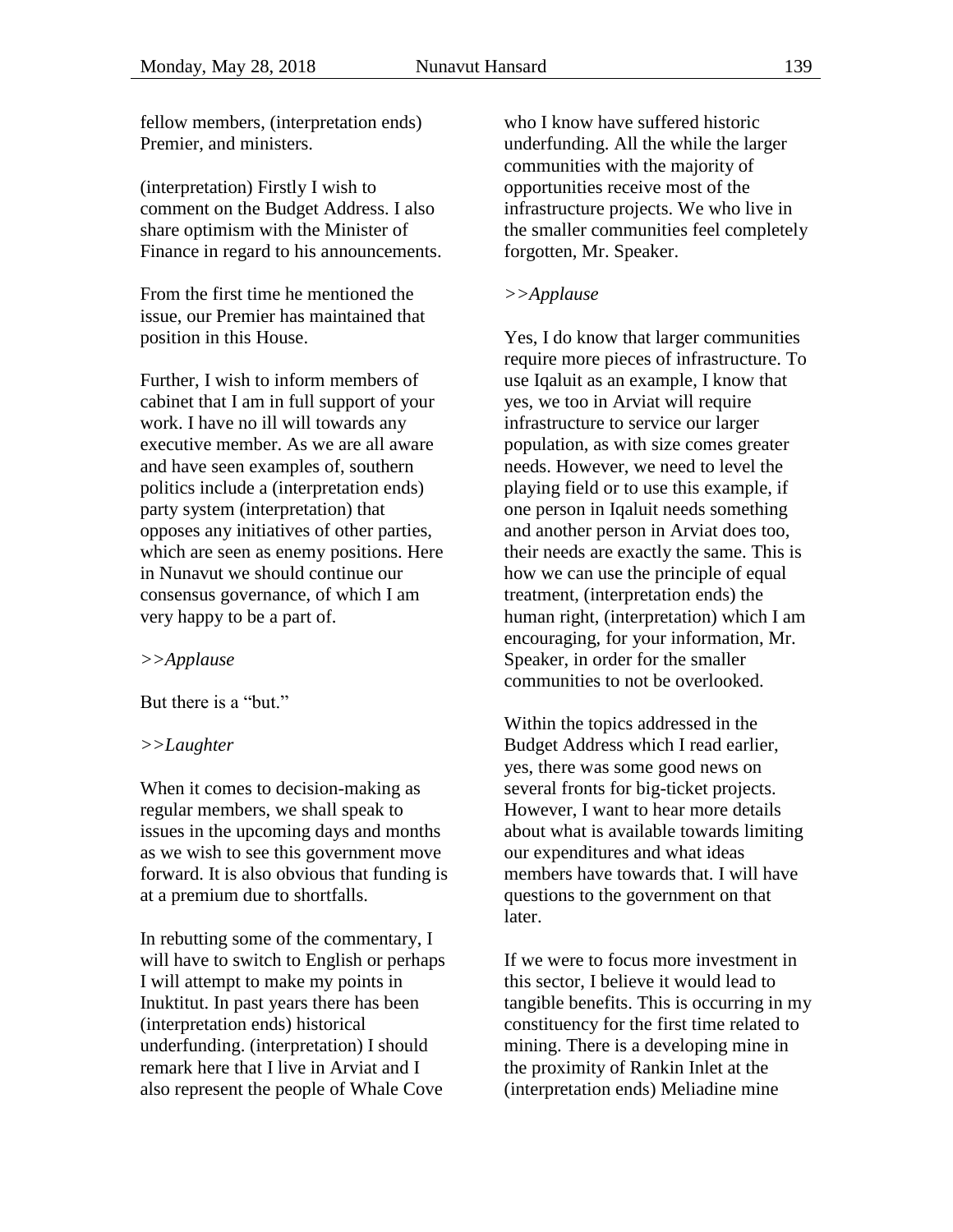(interpretation) which is set to open in 2019 as per the plans. Now is the time to invest in training Inuit and Nunavummiut for mining sector positions so that they may have gainful employment in our territory.

#### *>>Applause*

Mr. Speaker, I request unanimous consent to conclude my statement. Thank you, Mr. Speaker.

**Speaker** (interpretation): Thank you. The member is seeking unanimous consent to conclude his statement today. Are there any nays? There are no nays. Mr. Main, please proceed.

**Mr. Main** (interpretation): Thank you, Mr. Speaker. I also thank my colleagues for letting me go on and on.

#### *>>Laughter*

We need to invest in mining training, which I brought up earlier. We have to spend monies in communities in order to create job opportunities for Nunavummiut. People finish their education, but then there are no jobs for them in the communities. We know that.

One other subject that I didn't hear in the Budget Address was what is called in English (interpretation ends) community empowerment. (interpretation) During the 1990s before Nunavut was created, it was one of the main topics that were brought up. At that time Yellowknife was the capital of the Northwest Territories, which we were a part of. Nunavut was going to be created and a system that is different from the way Yellowknife operates was going to be set up.

I don't know how community empowerment is going to be implemented, but if we look at the dollar amount and divvying it up between the communities and the larger communities, especially Iqaluit, most of those projects… . (interpretation ends) The centralization of power is very concerning to me as a resident of a nonregional centre. I think that we have really lost track of that goal of empowering our communities across Nunavut.

I'll use the example of mental health. We have numerous communities which are facing crises in terms of mental health. What is the answer, Mr. Speaker? I don't think that the Nunavut government is in a position to intervene directly in every single community. I feel that, using the example of mental health, the key element that we are missing is community empowerment. I would like to see that implemented in health, economic development, and infrastructure as much as possible.

This is something that's very near and dear to my heart, and it was also part of the original vision for Nunavut. It's something that I believe as a legislature that we can work together in the months and years to come and I look forward to that. (interpretation) Thank you, Mr. Speaker.

#### *>>Applause*

**Speaker** (interpretation): Thank you. Members, let me remind you that you have ample opportunity to reply to the Budget Address in Item 11 of the *Orders of the Day*. If you have a statement or comment to make specifically on the Budget Address, you have an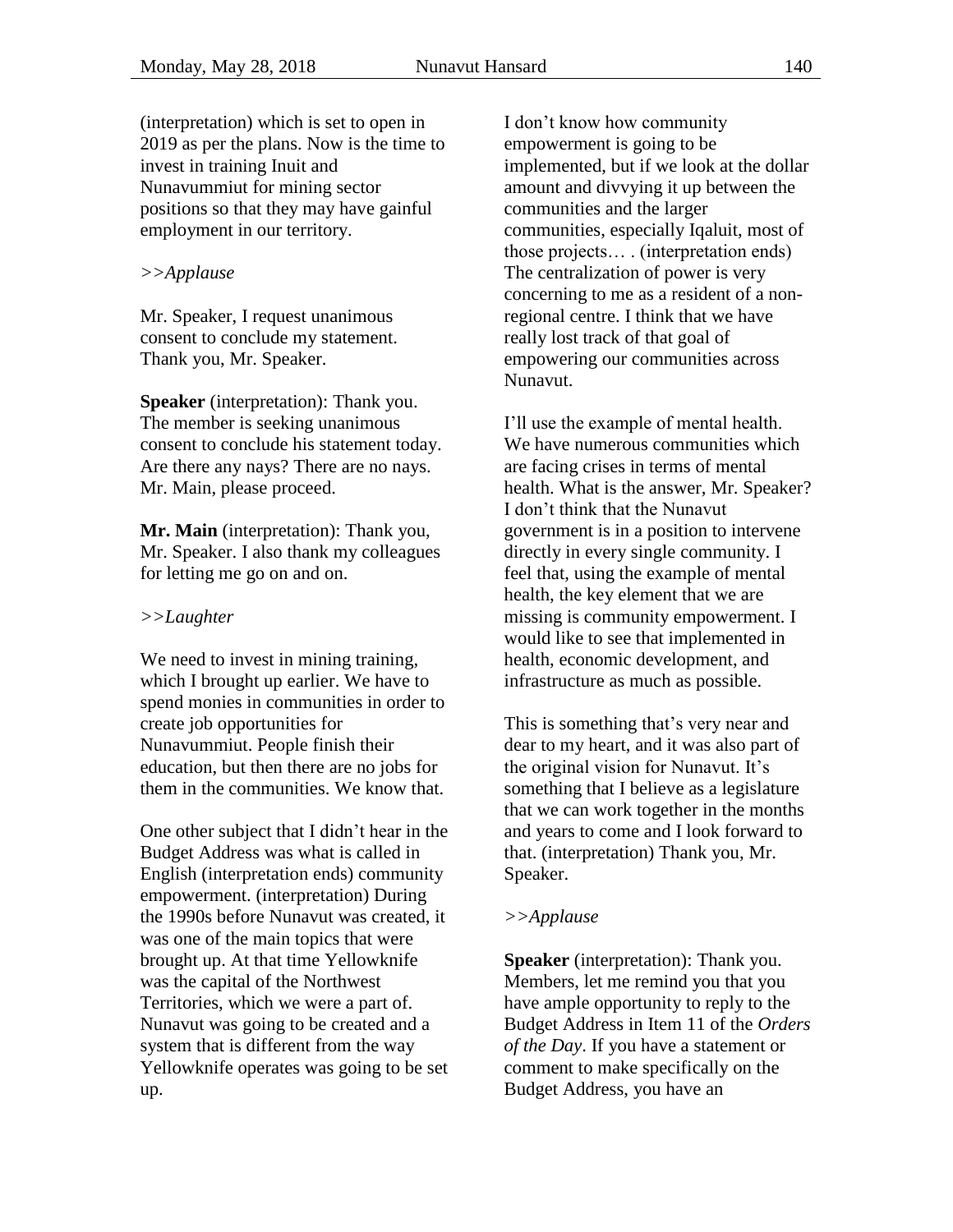opportunity to do so when we get to that item.

Members' Statements. Moving on. Returns to Oral Questions. There are no returns to oral questions. Item 5. Recognition of Visitors in the Gallery. Member for Iqaluit-Tasiluk, Mr. Hickes.

### <span id="page-20-0"></span>**Item 5: Recognition of Visitors in the Gallery**

**Mr. Hickes**: Thank you, Mr. Speaker. My colleague, Mr. Main, and I had the distinct pleasure yesterday afternoon to spend a couple of hours with some visitors to our city and to our territory.

I am very pleased to have had the opportunity to recognize a number of visitors in the gallery today who have joined us from the Parliamentary Internship Programme of the House of Commons. These young Canadians are currently working in the offices of Members of Parliament and they are in Nunavut this week for their program's annual study tour.

Mr. Speaker, the interest that they have shown in how we work as a legislature and how it differs from other jurisdictions across the country is admirable, to say the least. As a political junky myself, I found some of their questions really intriguing, very insightful, and the interest that they're showing in how we move forward as a territory and how they can share that knowledge with the MPs that they work for in Ottawa to help build further alliances for our territory across this nation.

I would like to welcome members to join me in welcoming the following

individuals, and I would ask you to please stand when I mention your name:

From Newfoundland and Labrador, Patrick Butler.

*>>Applause*

From Ontario, Ronald Hoffman.

*>>Applause*

From Prince Edward Island, from one island to another, Emily Jensen.

*>>Applause*

From Ontario, Ross Linden-Fraser.

*>>Applause*

From Alberta, Andrew Merrell.

*>>Applause*

From Quebec, Alex Miller-Pelletier.

*>>Applause*

Also from Quebec, Kim Paradis.

*>>Applause*

From Saskatchewan, Avnee Paranjape.

*>>Applause*

From Quebec, Auréllie Skrobik.

*>>Applause*

And finally, also from Quebec, Rose St-Pierre.

*>>Applause*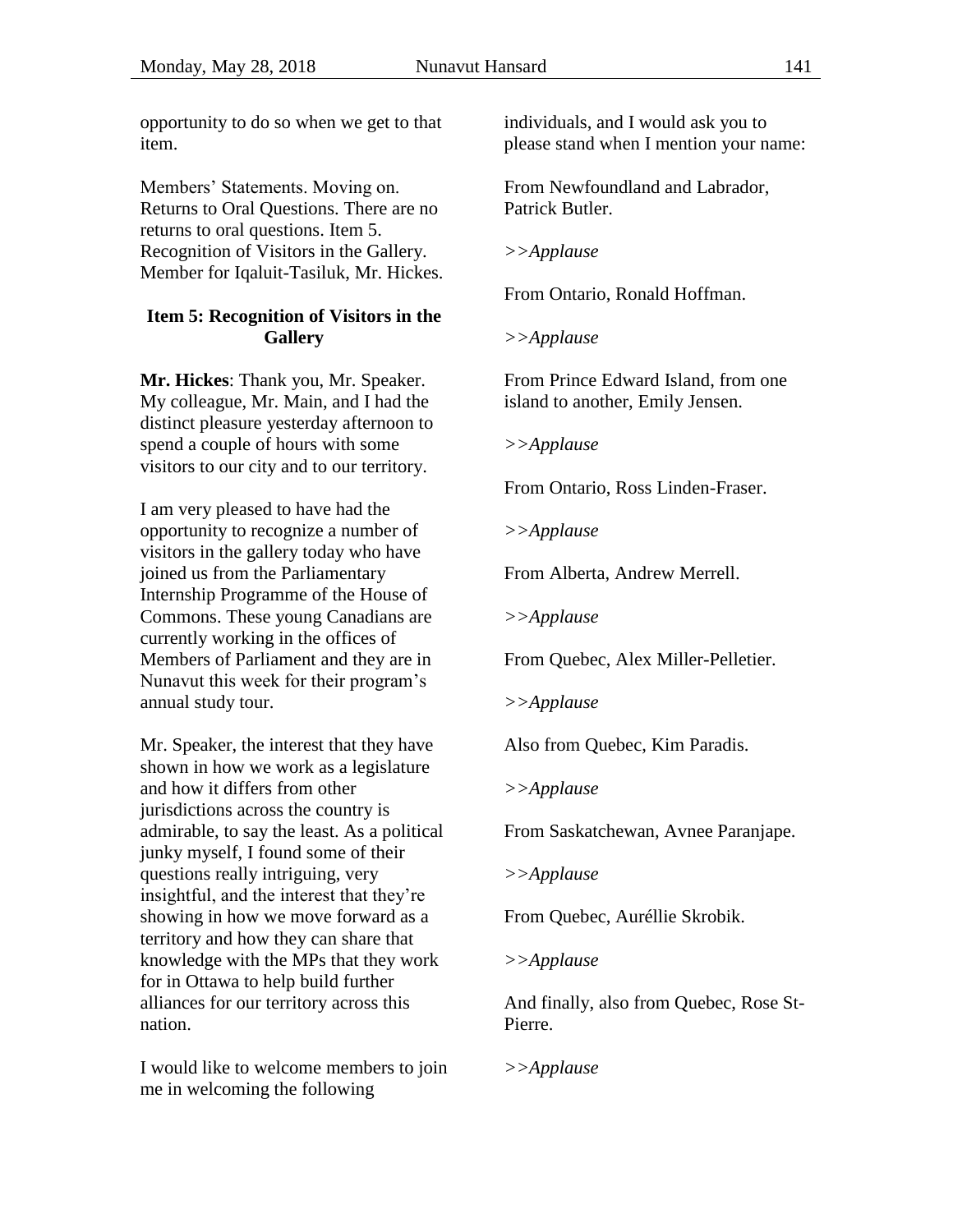I would like to welcome you to the gallery, along with my colleagues, and I hope you have a very enjoyable week visiting us here in Iqaluit. Thank you.

#### *>>Applause*

**Speaker** (interpretation): Thank you. (interpretation ends) To all of you, welcome to beautiful Iqaluit and welcome to beautiful Nunavut. I hope you're having a great visit.

(interpretation) Recognition of Visitors in the Gallery. Member for Kugluktuk, Ms. Kamingoak.

**Ms. Kamingoak**: Thank you, Mr. Speaker. Good afternoon, Nunavummiut, colleagues, and Premier.

Today I would like to recognize my husband, Russel Akeeagok, my brotherin-law P.J. Akeeagok, and Carol Akeeagok. Thank you, Mr. Speaker.

#### *>>Applause*

**Speaker** (interpretation): Thank you. Welcome to the gallery. Always feel welcome in your Legislative Assembly. We're no strangers.

Recognition of Visitors in the Gallery. Member for Amittuq, Mr. Kaernerk.

**Mr. Kaernerk** (interpretation): Thank you, Mr. Speaker. I rise today to recognize my spouse, Samantha Morgan;

#### *>>Applause*

My son, who is named after my mom, Jarrod Morgan;

#### *>>Applause*

And my niece, Iga Malliki. I would like to recognize them. I know they're shy. Thank you, Mr. Speaker.

#### *>>Applause*

**Speaker** (interpretation): Welcome to your Legislative Assembly. Recognition of Visitors in the Gallery. Member for Rankin Inlet North-Chesterfield Inlet, Ms. Towtongie.

**Ms. Towtongie** (interpretation): Thank you, Mr. Speaker. I would like to recognize my best friend from the Ukiivik residence. She controlled all of the students and we had to follow her, Joanna Awa.

### *>>Laughter*

#### *>>Applause*

Also, P.J. Akeeagok; I'm not going to say what we joke about, but you can ask him what it's about. Thank you, Mr. Speaker.

#### *>>Applause*

**Speaker** (interpretation): Thank you. Welcome, Joanna. To those who weren't recognized, welcome to your legislature. Recognition of Visitors in the Gallery. Member for Aggu, Mr. Quassa.

**Hon. Paul Quassa** (interpretation): Thank you, Mr. Speaker. I would like to point out the parliamentary interns from Ottawa. My colleague recognized them to our legislature.

I would just like you to be aware that I will be speaking to them on Wednesday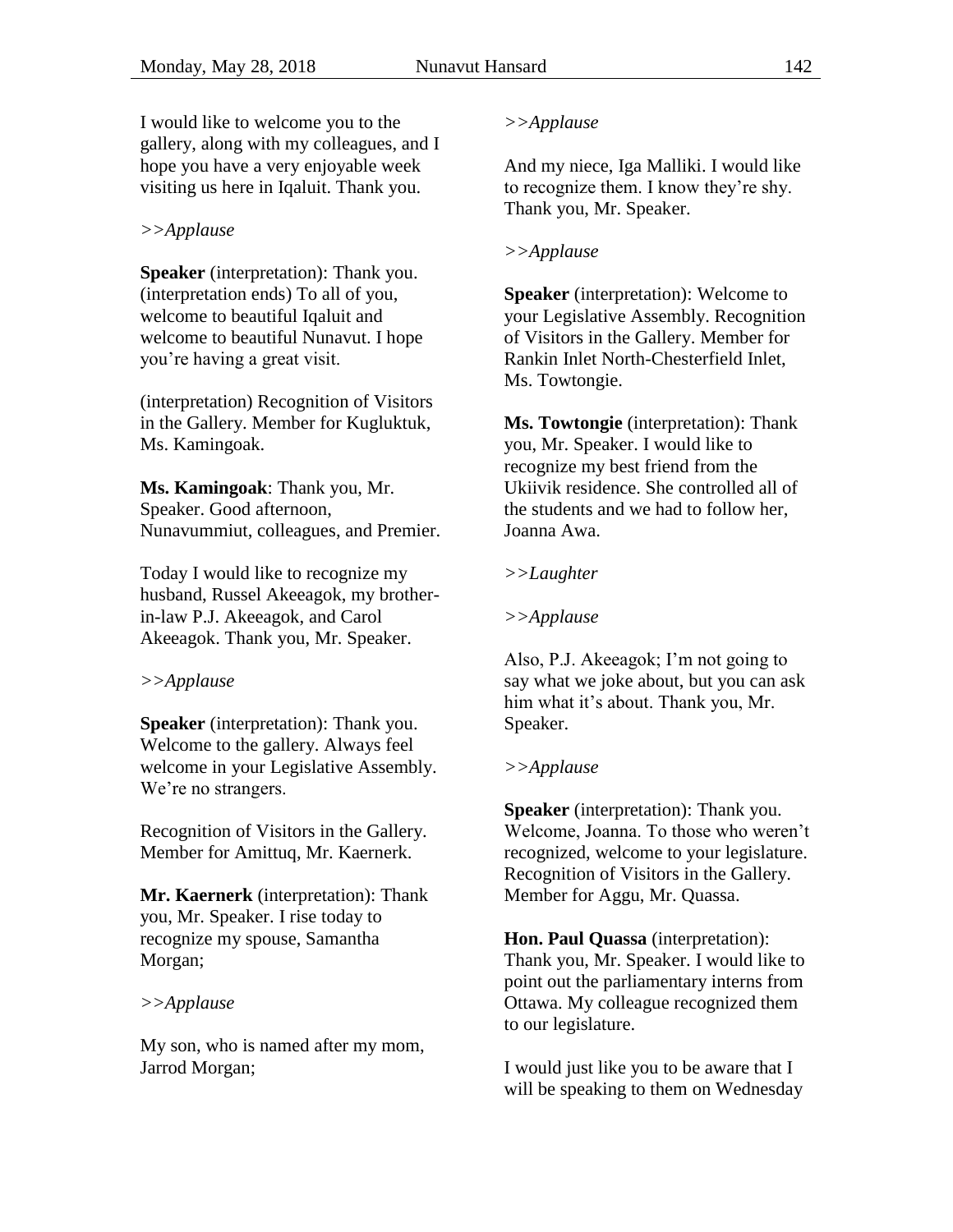morning. These interns are learning how legislatures operate and how we operate as Members of the Legislative Assembly of Nunavut while they are here in Iqaluit. They come from all regions of Canada. I'm proud of them and I welcome them to Nunavut and to the House. Thank you, Mr. Speaker.

#### *>>Applause*

**Speaker** (interpretation): Thank you. Welcome. Recognition of Visitors in the Gallery. Member for Quttiktuq, Mr. Akeeagok.

**Hon. David Akeeagok** (interpretation): Thank you, Mr. Speaker. Even though they were already recognized, I want to recognize my relatives who are in attendance here. I am happy that they support me and they are my wife, Carol Akeeagok, my three nephews Russel, P.J., and Etuangat Akeeagok. Thank you, Mr. Speaker.

#### *>>Applause*

**Speaker** (interpretation): Thank you. Welcome. Recognition of Visitors in the Gallery. Member for Iqaluit-Niaqunnguu, Ms. Angnakak.

**Hon. Pat Angnakak** (interpretation): Thank you, Mr. Speaker. I would also like to recognize the same people, but they are my nephews. If I didn't recognize them, it would not seem right. They are Russel, P.J., and Etuangat Akeeagok. My constituent, Joanna, your name was already mentioned, but I would like to recognize you too. Thank you, Mr. Speaker.

*>>Applause*

**Speaker** (interpretation): Thank you. Welcome. Recognition of Visitors in the Gallery. I have no more names on my list. Let us proceed. Oral Questions. Member for Pangnirtung, Ms. Nakashuk.

### **Item 6: Oral Questions**

### <span id="page-22-1"></span><span id="page-22-0"></span>**Question 042 – 5(2): Transfer of Old Health Centre to the Municipality of Pangnirtung**

**Ms. Nakashuk** (interpretation): Thank you, Mr. Speaker. Good afternoon. Welcome to the visitors and my fellow residents.

(interpretation ends) This question will be to the Minister of Community and Government Services.

During last Thursday's sitting of the Legislative Assembly, I tabled a copy of the Municipal Council of Pangnirtung's formal *Request for the Immediate Implementation of a Pangnirtung Urgency Intervention Plan*.

In its request, the council noted, "Pangnirtung has no shelter for victims of domestic violence. In emergency situations, victims seek refuge at the homes of relatives, neighbours or break into shacks where they hide from their assailants."

Mr. Speaker, the council also noted that, and again I will quote directly from the document, "One option for the Government of Nunavut is to immediately release the Old Pangnirtung Health Centre to the Hamlet of Pangnirtung, which could be renovated to accommodate a shelter and support services for vulnerable community members."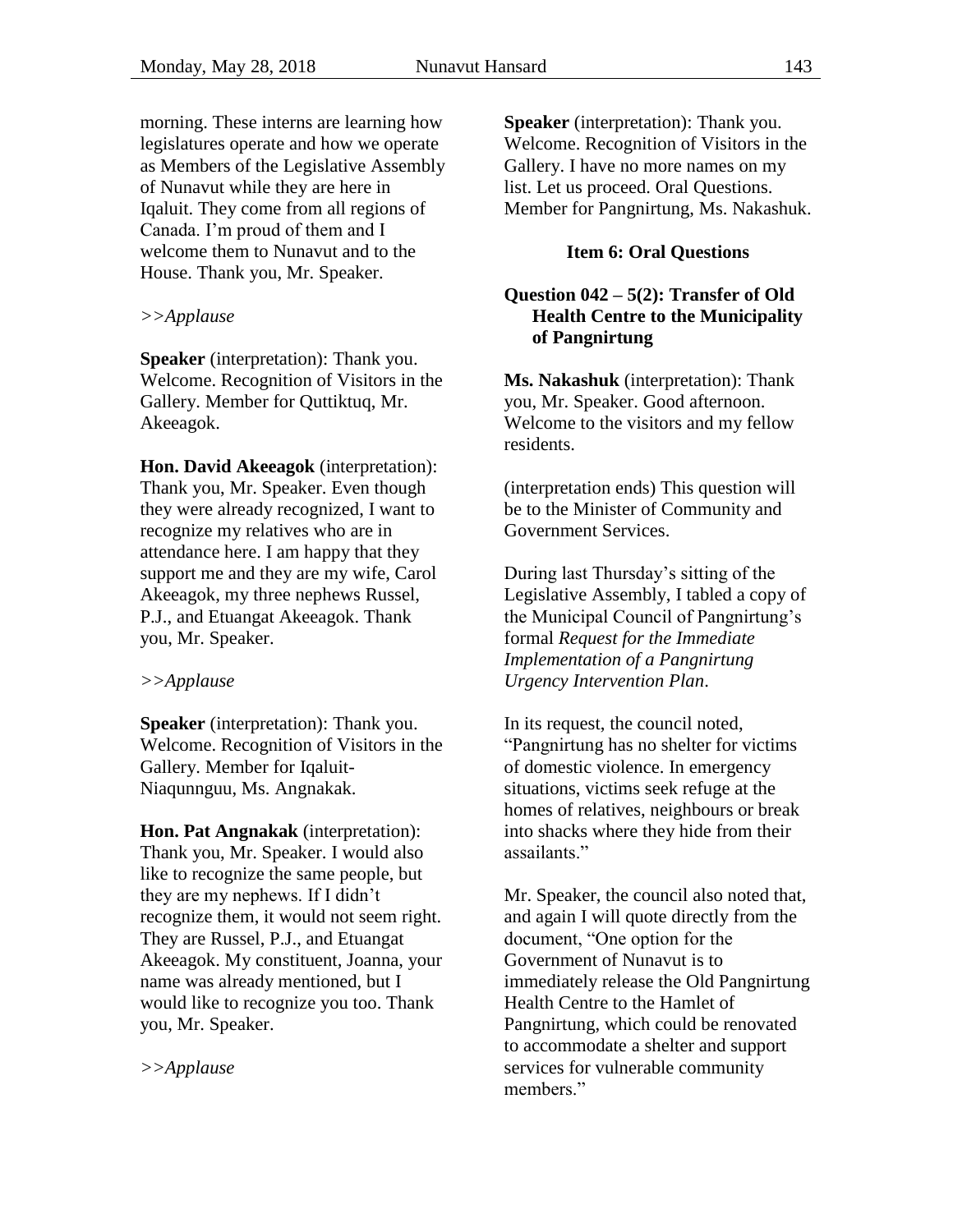The Minister of Community and Government Services is responsible for administering the government's *Surplus Disposal Policy* for buildings and other assets. Can he indicate today how the government is responding to the municipality's request? (interpretation) Thank you, Mr. Speaker.

**Speaker** (interpretation): Thank you. Minister of Community and Government Services, Minister Kusugak.

**Hon. Lorne Kusugak** (interpretation): Thank you, Mr. Speaker. I also thank my colleague for asking that question. We follow a policy and when there are surplus government buildings, there is a first right of refusal. We are still using that process and we are almost at the end of that process. We will have an idea of exactly what we are going to do with that building at the end of the month. Thank you, Mr. Speaker.

**Speaker** (interpretation): Thank you. Your first supplementary, Ms. Nakashuk.

**Ms. Nakashuk** (interpretation): Thank you, Mr. Speaker. (interpretation ends) Pangnirtung's integrated community infrastructure sustainability plan was completed in 2010, almost 10 years ago. The plan stated that "Council has expressed interest in acquiring [the] old health centre." Can the minister confirm what discussions have been held to date between his department and the municipality regarding the building? *Qujannamiik*, Mr. Speaker.

**Speaker** (interpretation): Thank you. Minister Kusugak.

**Hon. Lorne Kusugak**: Thank you, Mr.

Speaker. Our department has been going through the *Surplus Disposal Policy* and it's in the final stages. I hope that at the end of the day we will be able to help the community with the matter. Once we go through the disposal policy, we also have to go over the building to ensure that it is adequate to release to the municipality and make sure that there are no and if there are major deficiencies, to point them out to the municipality if that is what we would do at the end of the day. Hopefully we will have some answers to these questions in the coming week or weeks. Thank you, Mr. Speaker.

**Speaker** (interpretation): Thank you. Your final supplementary, Ms. Nakashuk.

**Ms. Nakashuk** (interpretation): Thank you, Mr. Speaker. (interpretation ends) Pangnirtung's integrated community infrastructure sustainability plan indicates that the community's old health centre dates back to the mid-1970s. Consequently it may contain asbestos or other harmful substances. It is my understanding that an environmental assessment would need to be performed on the building before it is transferred to the new owner. Can the minister indicate how long the process would take? (interpretation) Thank you, Mr. Speaker.

**Speaker** (interpretation): Thank you. Minister Kusugak.

**Hon. Lorne Kusugak**: Thank you, Mr. Speaker. I thank my colleague for the question. As I said, part of the process we are going through right now is once we have gone through the disposal policy and it has gone to the end of this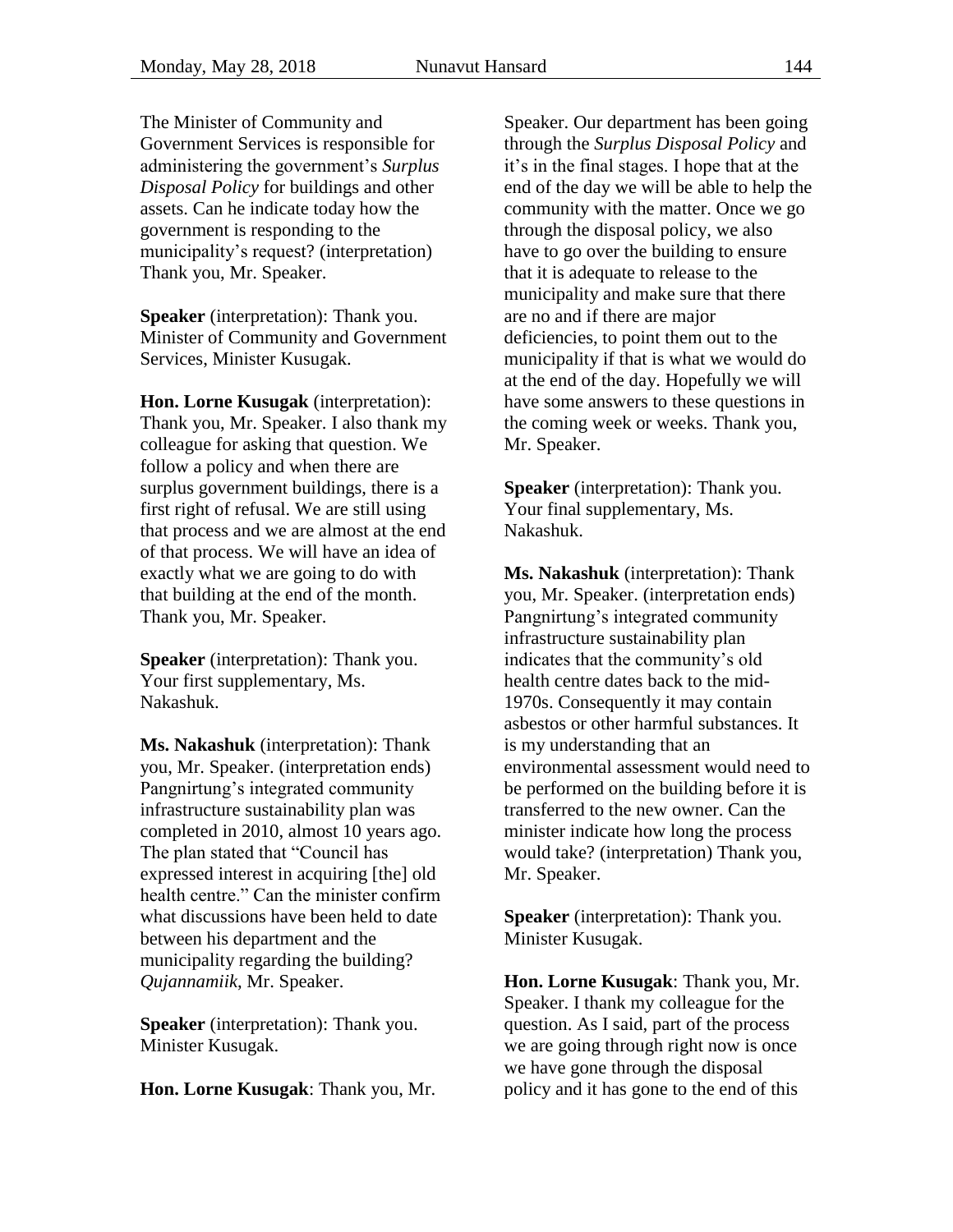month, I believe, to see if any department is interested in the building, then we will have to go through and inspect the building, as I said, to see if there are issues with the building. That will probably take a couple of weeks to a month or so to do, providing that we have an inspector or inspectors that would go through the building and see the deficiencies in that matter, and then our department will take a close look to see if they are repairable and, if they are, how we would tackle that.

There is still a process to go through. Hopefully we will have that done sooner than later. I just can't commit to details in terms of a specific date, but I assure my colleague that we are trying to work on this as quickly as possible, as we are very well aware of the issues surrounding Pangnirtung and the municipality. Thank you, Mr. Speaker.

**Speaker** (interpretation): Thank you. Oral Questions. Member for Iqaluit-Manirajak, Mr. Lightstone.

#### <span id="page-24-0"></span>**Question 043 – 5(2): Iqaluit Marine Infrastructure Project**

**Mr. Lightstone**: Thank you, Mr. Speaker. My questions are also for the Minister responsible for Community and Government Services.

During our recent winter sitting, I asked the minister a number of questions concerning his department's role in the construction of the new Iqaluit Marine Infrastructure Project. I want to revisit some of these issues today.

The Government of Nunavut recently awarded the contract for the construction of the new facility in Iqaluit and the new

facility in Pond Inlet to Tower Arctic Ltd. The award value of the contract was over \$89 million.

As I noted back in our winter sitting, the tender for this project prescribed a minimum Inuit labour content requirement of 15 percent. Can the minister indicate whether or not the successful bidder committed to achieving a higher level of Inuit employment for either or both of these projects? Thank you, Mr. Speaker.

**Speaker** (interpretation): Thank you. Minister of Community and Government Services, Minister Kusugak.

**Hon. Lorne Kusugak**: Thank you, Mr. Speaker. I thank my colleague for the question. I'll have to look into the details of those particulars at this time, as I don't have them, and we will have to work with our client department. I don't have those particular details at this point in time. Thank you, Mr. Speaker.

**Speaker** (interpretation): Your first supplementary, Mr. Lightstone.

**Mr. Lightstone**: Thank you, Mr. Speaker. I look forward to seeing that information at a later date.

During our recent winter sitting, I also asked questions about the issue of the removal of shoreline shacks in Iqaluit. At the time the minister indicated that the issue was "quite complex" and that many organizations were "participating to make sure that it goes as smoothly as possible, especially for those who may be living in those premises."

Mr. Speaker, the government recently issued public information materials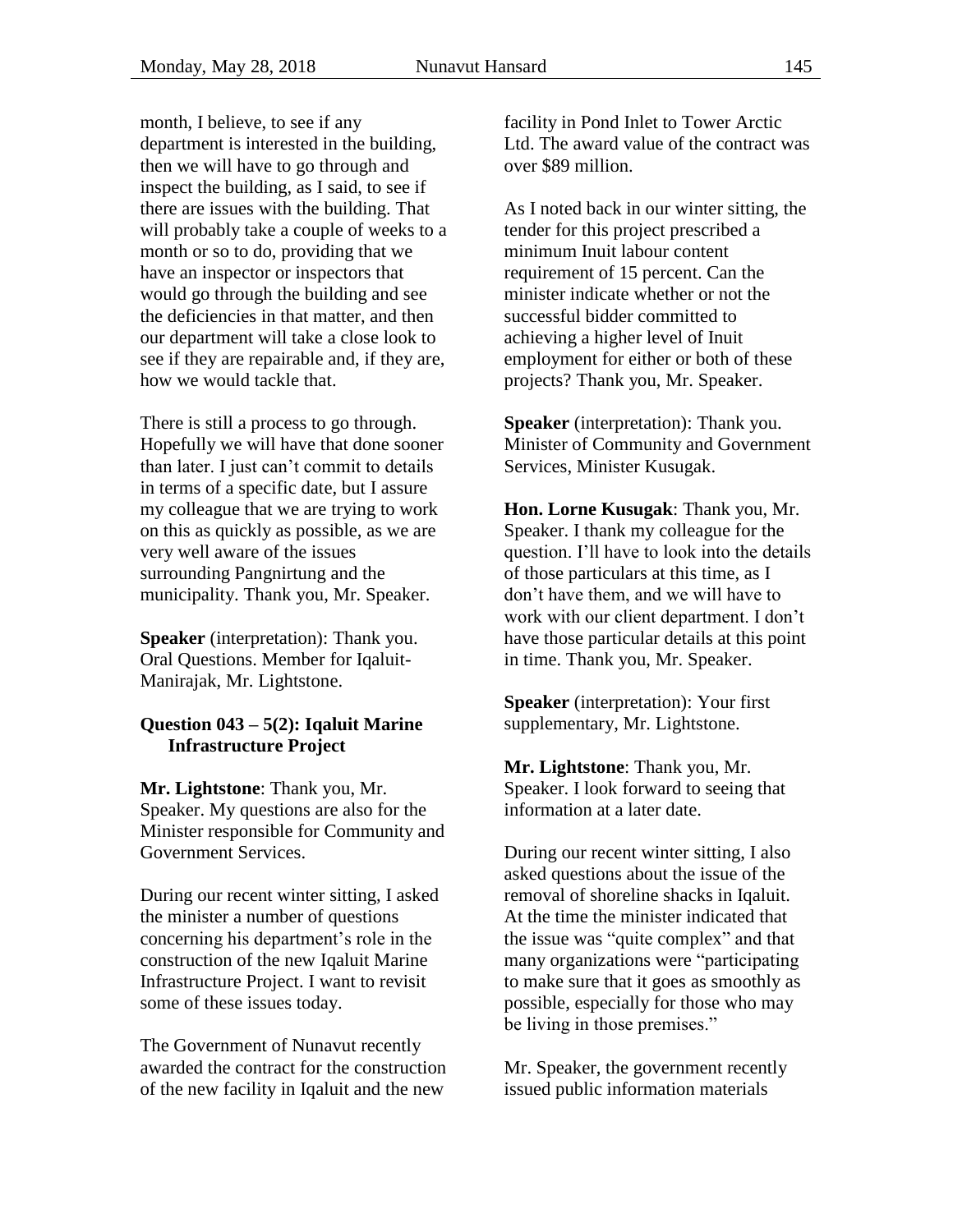which indicated that the Department of Community and Government Services "wants to talk with every shack owner near the small craft harbour." Can the minister update the House today on how the issue is being addressed? Thank you, Mr. Speaker.

**Speaker** (interpretation): Thank you. Minister Kusugak.

**Hon. Lorne Kusugak** (interpretation): Thank you, Mr. Speaker. The issue of the shacks along the shoreline is presently being looked into. The Department of Community and Government Services officials want to talk to the owners of the shacks to come to an understanding of how they want the shacks to be treated, whether they're going to be relocated or be torn down. Officials are setting up a schedule to meet with them. Thank you, Mr. Speaker.

**Speaker** (interpretation): Thank you. Your final supplementary, Mr. Lightstone.

**Mr. Lightstone**: Thank you, Mr. Speaker. The government's information materials also indicate that "the removal of beach shacks along the shoreline will be needed for the construction…once the contractor's schedule is created…the contractor will give one month notice before anything is removed." Can the minister clarify the current timeline for the commencement of this work? Thank you, Mr. Speaker.

**Speaker** (interpretation): Thank you. Minister Kusugak.

**Hon. Lorne Kusugak** (interpretation): Thank you, Mr. Speaker. I again thank

you for that question. We are now trying to get a clear understanding from the owners of the shacks and what they want to do before moving forward with construction. Once we get the information and the weather clears up… . The weather was pretty bad today and there was blowing snow. We will be able to work on the land, weather permitting, and we need to get a clear understanding of what the shack owners want. That's why it's very difficult to state exactly when the construction will commence. We don't know exactly when this will occur in Iqaluit. Thank you, Mr. Speaker.

**Speaker** (interpretation): Thank you. Oral Questions. Member for Amittuq, Mr. Kaernerk.

### <span id="page-25-0"></span>**Question 044 – 5(2): Support for Search and Rescue Organizations**

**Mr. Kaernerk** (interpretation): Thank you, Mr. Speaker. As I stated in my member's statement, I would like to direct my question to the Minister of Community and Government Services. It's his third time getting up to respond to questions.

### *>>Laughter*

The local search and rescue committee in Hall Beach has expressed the need for new equipment. For example, they lack snowmobiles or SPOT devices.

The Department of Community and Government Services is responsible for administering the government's *Community Based Search and Rescue Contributions Policy*. Page 6 of the policy provides for the transfer of surplus government equipment,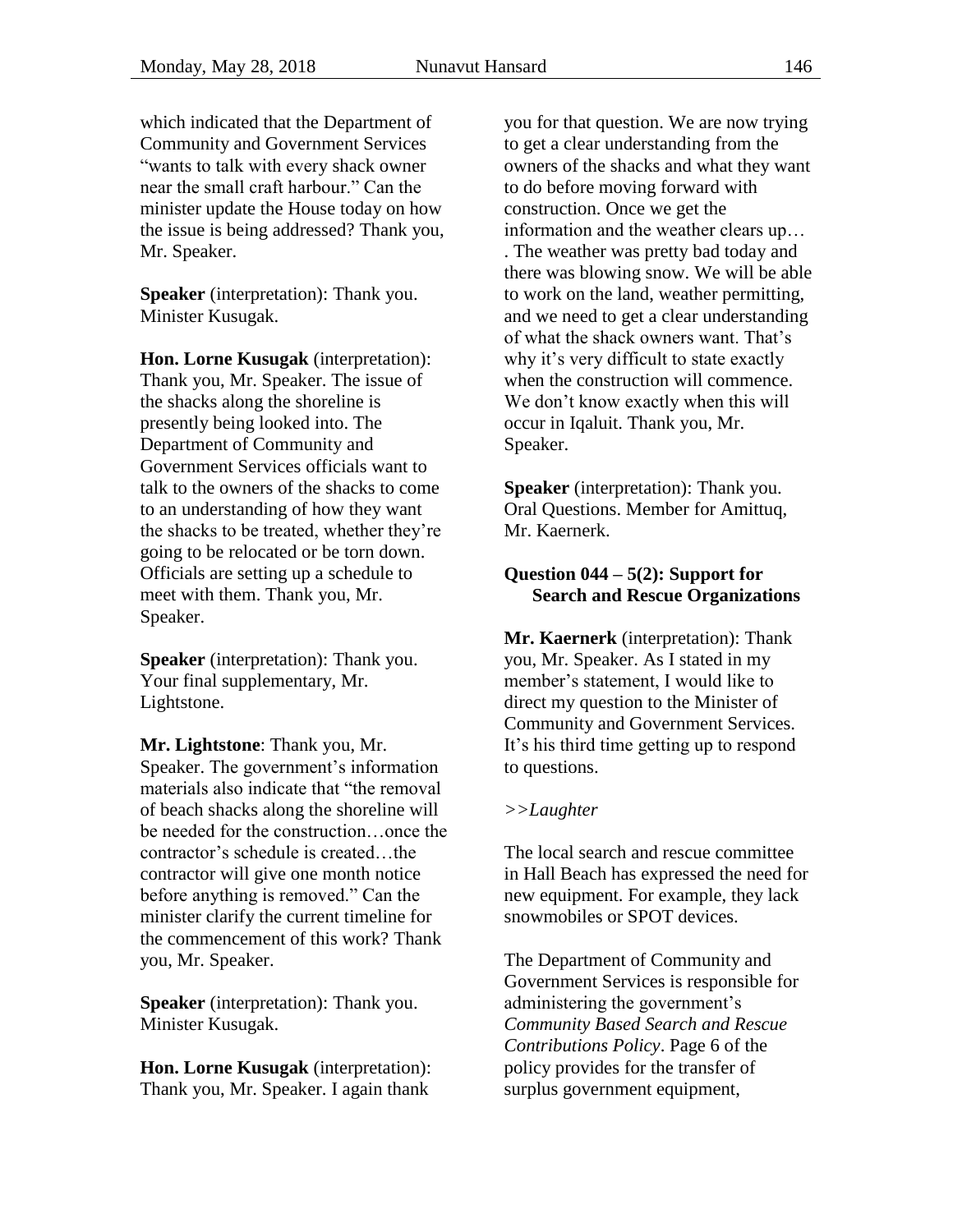including snow machines and SPOT devices, to community search and rescue groups.

Can the minister indicate if his department's policy also provides funding to hamlets for the purchase of new equipment for community search and rescue groups? That's my first question. Thank you, Mr. Speaker.

**Speaker** (interpretation): Thank you. Minister of Community and Government Services, Minister Kusugak.

**Hon. Lorne Kusugak** (interpretation): Thank you, Mr. Speaker. First I would like to thank you for letting me know ahead of time about the questions you would be asking. Knowing ahead of time is a great help.

Yes, the Department of Community and Government Services sometimes donates and allocates surplus equipment to HTAs and search and rescue groups, whether it be generators, snowmobiles, or boats. When there is a surplus of equipment, yes, we do that for search and rescue groups. Thank you, Mr. Speaker.

**Speaker** (interpretation): Thank you. Your first supplementary, Mr. Kaernerk.

**Mr. Kaernerk** (interpretation): Thank you, Mr. Speaker. I also thank the minister for his clear response. The government's most recent annual report on emergency management indicates that there were a total of 24 search and rescues in Hall Beach during that year, which was the highest number out of all the communities in Nunavut.

Although the minister responded by

indicating the surplus provision, can he indicate how his department takes the number of searches a community experiences into account when determining where to allocate surplus equipment? Thank you, Mr. Speaker.

**Speaker** (interpretation): Thank you. Minister Kusugak.

**Hon. Lorne Kusugak** (interpretation): Thank you, Mr. Speaker. When surplus equipment will no longer be used by the department and can be used by either municipalities or search and rescue groups, we work with them. We evaluate the condition of surplus equipment. Although we want to provide support to search and rescue groups, sometimes the cost of repair outweighs the equipment's value. However, we're open to working with the hamlets when it comes to emergency management. Thank you, Mr. Speaker.

**Speaker** (interpretation): Thank you. Your final supplementary, Mr. Kaernerk.

**Mr. Kaernerk** (interpretation): Thank you, Mr. Speaker. I also thank the minister for his response. In 2017, first I would like to say, Mr. Speaker, I provided a letter in January from the hamlet requesting contributions for the community-based search and rescue group to purchase a snowmobile.

The 2017-18 main estimates for the Department of Community and Government Services included \$500,000 in contribution funding for communitybased search and rescue organizations, which works out to an average of \$20,000 per community. Can the minister indicate if his department's 2018-19 main estimates will include an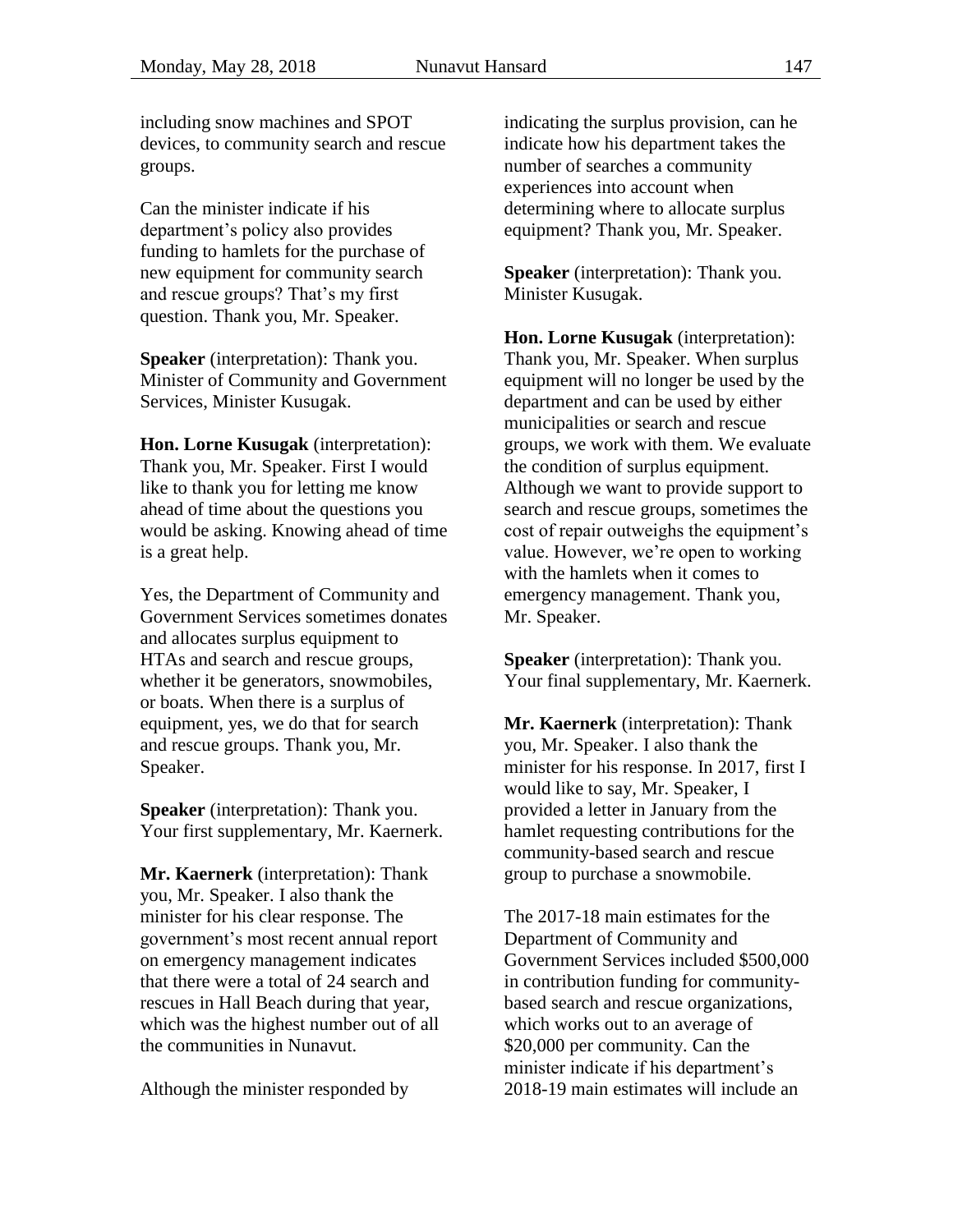increase to this amount? Thank you, Mr. Speaker.

**Speaker** (interpretation): Thank you. Minister Kusugak.

**Hon. Lorne Kusugak** (interpretation): Thank you, Mr. Speaker. It will be close to the figure the member just stated. Thank you, Mr. Speaker.

**Speaker** (interpretation): Thank you. Oral Questions. Member for Aivilik, Mr. Netser.

### <span id="page-27-0"></span>**Question 045 – 5(2): Coral Harbour**  Airport

**Mr. Netser** (interpretation): Thank you, Mr. Speaker. My questions today are for the Minister of Economic Development.

The Hamlet of Coral Harbour is responsible for the operation of the airport and the funding that they get is inadequate, yet the government can spend money to go down to Ottawa as though it were a vacation.

(interpretation ends) Mr. Speaker, concerns have been brought to my attention about the status of the contract between the Municipality of Coral Harbour and the territorial government. My understanding of the situation is that the municipality is under contract to operate the aspects of the airport, but the current level of funding is very inadequate. Talking to my SAO, I understand that their annual shortfall is over \$50,000 a year and they have to make that up from the block funding that they get from the territorial government.

Can the minister clarify how many communities are funded to the airports in the territory? (interpretation) Thank you, Mr. Speaker.

**Speaker** (interpretation): Thank you. Minister of Economic Development and Transportation, Minister Savikataaq.

**Hon. Joe Savikataaq**: Thank you, Mr. Speaker. I don't have the level of detail of how each community is funded, but I can explain to the member a bit that there are generally two different funding sources or funding contracts to each community. One is to maintain the airport in terms of maintenance to make sure it's running properly and the snow the clear, the gravel is hard, and the other one is for the CARS operator, which is through NAV CANADA.

Mr. Speaker, I'm not familiar with which part of the contract that the hamlet is having a shortfall on, but by no means are we here to download our programs and put the hamlets in a deficit. If there are concerns, then they should be brought to my attention. Bringing it up in the House here is good, but come and talk with me with numbers and figures and we can deal with that and if the member can specify on which part of the funding the Municipality of Coral Harbour is having a shortfall on. Thank you, Mr. Speaker.

**Speaker** (interpretation): Thank you. Your first supplementary, Mr. Netser.

**Mr. Netser** (interpretation): Thank you, Mr. Speaker. (interpretation ends) I just mentioned earlier in the preamble the funding aspect of the operations of the airport. The funding is very limited for the operations of the community and they have to take the money out of their block funding to address the shortfall of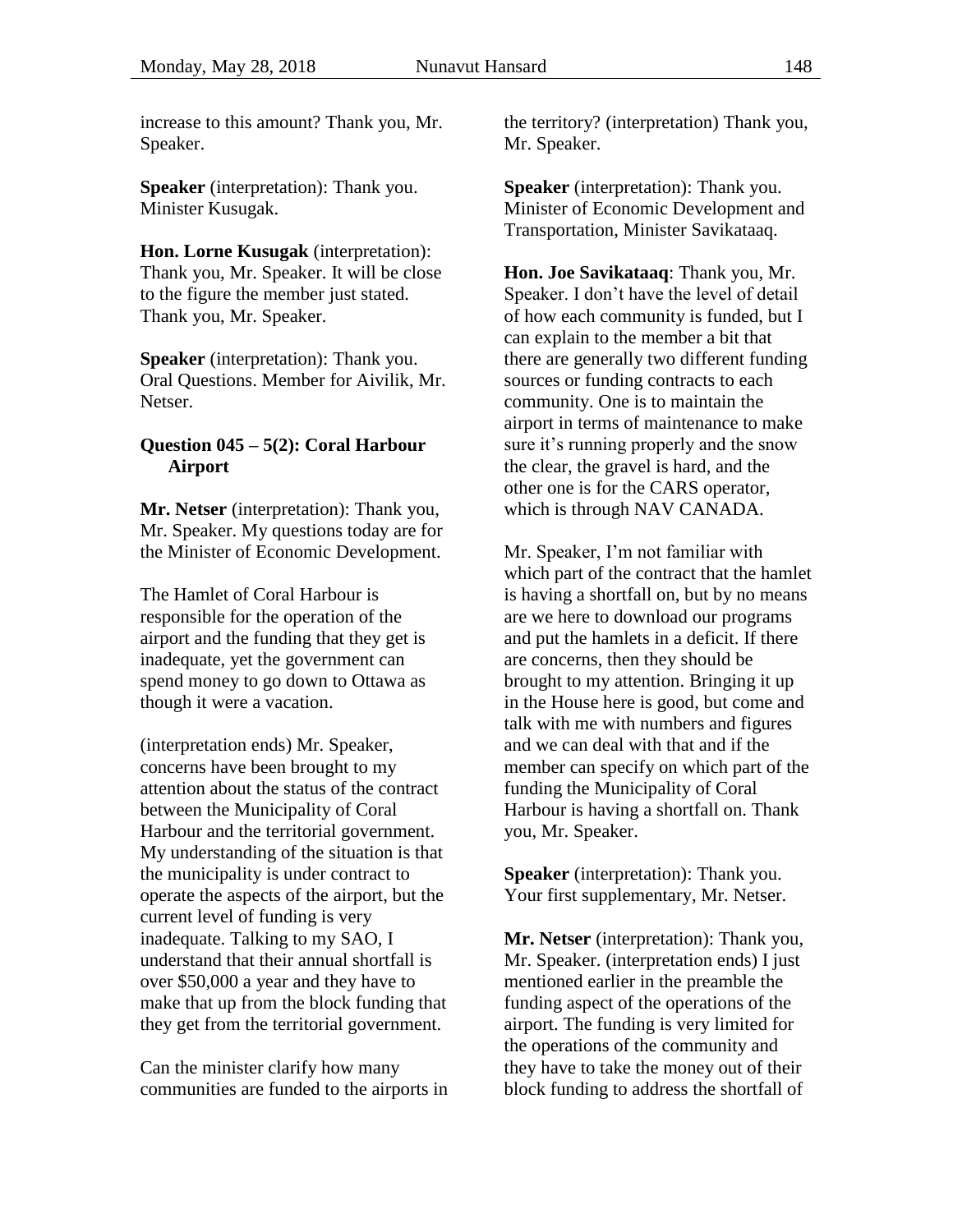the airport operations. It's very important that we continue this program.

Can the minister clarify how much funding is provided by the federal government to the territorial government in terms of addressing the airports in our communities? (interpretation) Thank you, Mr. Speaker.

**Speaker** (interpretation): Thank you. Minister Savikataaq.

**Hon. Joe Savikataaq**: Thank you, Mr. Speaker. I don't have that level of detail with me right now, but I will get back to the member to get the figures back to him as soon as they are available to me. Thank you, Mr. Speaker.

**Speaker** (interpretation): Thank you. Your final supplementary, Mr. Netser.

**Mr. Netser** (interpretation): Thank you, Mr. Speaker. I thank the minister for his response. I know that Economic Development and Transportation does work with the municipality. That shortfall and block funding for the airport are different. (interpretation ends) Can the minister commit to working with the Minister of Community and Government Services to address the concerns raised by the municipality of my town? (interpretation) Thank you, Mr. Speaker.

**Speaker** (interpretation): Thank you. Minister Savikataaq.

**Hon. Joe Savikataaq**: Thank you, Mr. Speaker. The running of the airports in Nunavut is under the mandate of Economic Development and [Transportation] and we're there to fund them. It's not a responsibility of

Community and Government Services. In your situation you said that the shortfall is being funded by the hamlet, which comes from CGS, but it is the responsibility of my department to fund airports and I tell the member that I will look into it. Thank you, Mr. Speaker.

**Speaker** (interpretation): Thank you. Oral Questions. Member for Rankin Inlet North-Chesterfield Inlet, Ms. Towtongie.

### <span id="page-28-0"></span>**Question 046 – 5(2): 2018 Northern Lights Conference and Trade**  Show

**Ms. Towtongie** (interpretation): Thank you, Mr. Speaker. My questions are for the Premier.

Yesterday we were listening to an interview with the Premier about the Northern Lights trade show in Ottawa, in which the entire cabinet attended. Maybe I misunderstood it, but we heard that there was \$7,200 spent for a limousine. What was it used for and why was it being used? Thank you, Mr. Speaker.

**Speaker** (interpretation): Thank you. Premier of Nunavut, Premier Quassa.

**Hon. Paul Quassa** (interpretation): Thank you, Mr. Speaker. I also thank my colleague for that question. I have been making a few statements about the trade show. As I indicated earlier, the trade show is held every two years; it's not an annual event. Usually the monies that are expended for the trade show are budgeted. We spent four days down there in attendance and it was of great benefit to us. We also attended different events. The premiers have the opportunity to be provided transportation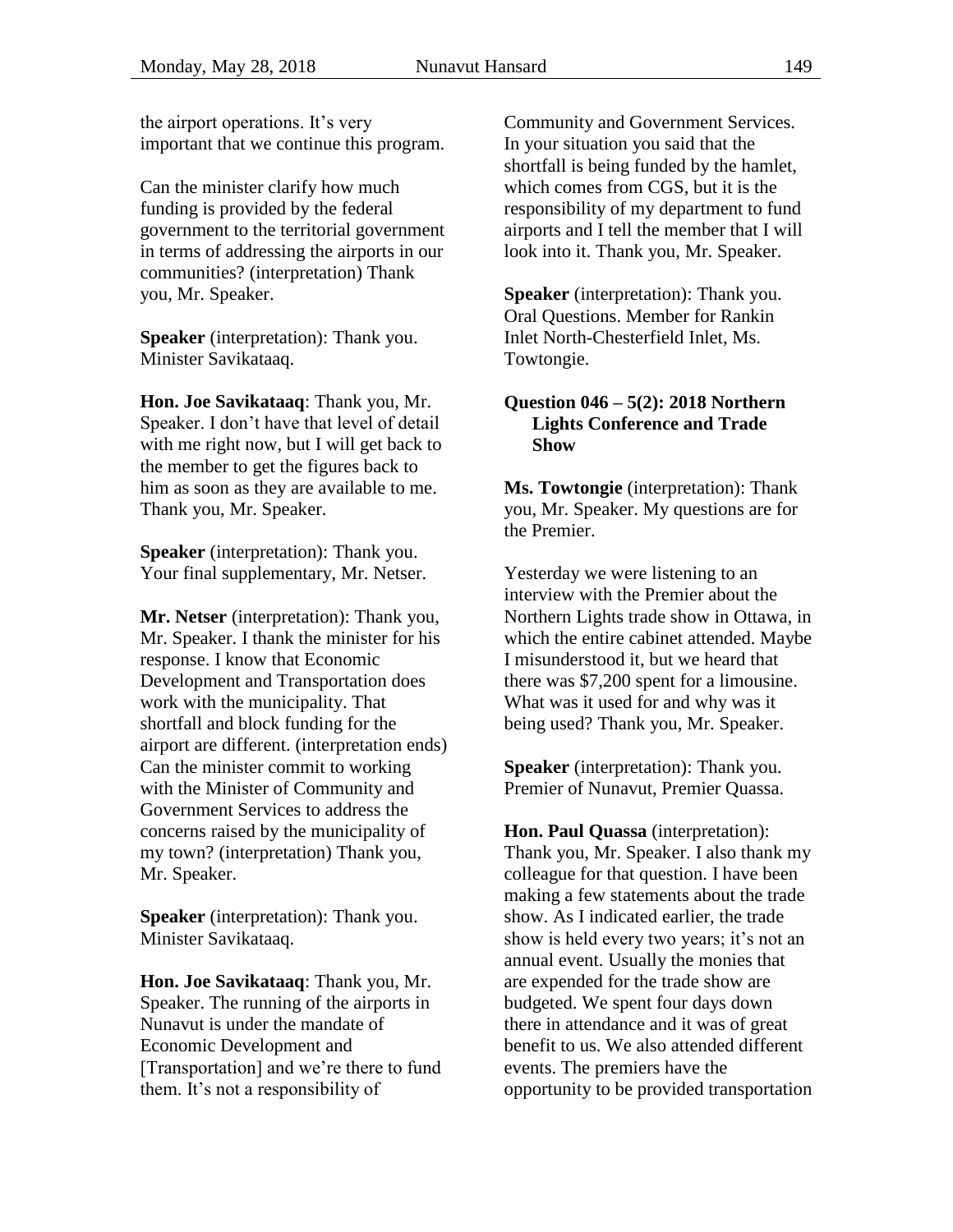services in Ottawa. It's an event that was already planned. That's the response I can provide. Thank you, Mr. Speaker.

**Speaker** (interpretation): Thank you. Your first supplementary, Ms. Towtongie.

**Ms. Towtongie** (interpretation): Thank you, Mr. Speaker. It was something of a surprise when I heard it in the news. I have been in Ottawa as the president of Nunavut Tunngavik and I have walked and also used taxis. Those are (interpretation ends) public funds (interpretation) we are talking about and we have to be careful about how we spend them. With respect to this \$7,200, the government keeps saying that they don't have any money for the communities, and it's an embarrassment to the government. Was it necessary to use limousine services in the amount of \$7,200? Thank you, Mr. Speaker.

**Speaker** (interpretation): Thank you. Premier Quassa.

**Hon. Paul Quassa** (interpretation): Thank you, Mr. Speaker. I also thank the member for seeking additional information. As I indicated earlier, we have the budget set up before we attend any event and this is not the first time. The premiers are provided transportation services and it has already been budgeted. I would like to state again that it's not taking any money out of any programs or services that are provided. It doesn't take anything away from the budgets that are set aside for specific purposes. If we're going to be attending any events like the trade show, then it is budgeted for prior to the event and approved by the House. Thank you, Mr. Speaker.

**Speaker** (interpretation): Thank you. Your final supplementary, Ms. Towtongie.

**Ms. Towtongie** (interpretation): Thank you, Mr. Speaker. Again, in the (interpretation ends) investigative report, (interpretation) I have not seen what money was spent by the Greenlanders or by the other provinces. Nunavut was the only one that used the limousine services and expended \$7,200. None of the provinces brought their whole cabinet to the trade show. Is this the first time that the entire cabinet attended the trade show and is this the first time that limousine services were used? Thank you, Mr. Speaker.

**Speaker** (interpretation): Thank you. Premier Quassa.

**Hon. Paul Quassa** (interpretation): Thank you, Mr. Speaker. As I indicated earlier, the Northern Lights trade show happens every two years and this is not the first time. When the Northern Lights trade show first became an event, the premiers at that time also used the transportation services. When the government is in attendance, they are provided transportation services. I would like you to know that this is not the first time that those services have been used. Thank you, Mr. Speaker.

**Speaker** (interpretation): Thank you. Oral Questions. Member for Netsilik, Mr. Qirngnuq.

### <span id="page-29-0"></span>**Question 047 – 5(2): Status of Action Plan to Reduce Alcohol-Related Harm in Nunavut**

**Mr. Qirngnuq** (interpretation): Thank you, Mr. Speaker. I say "good day" to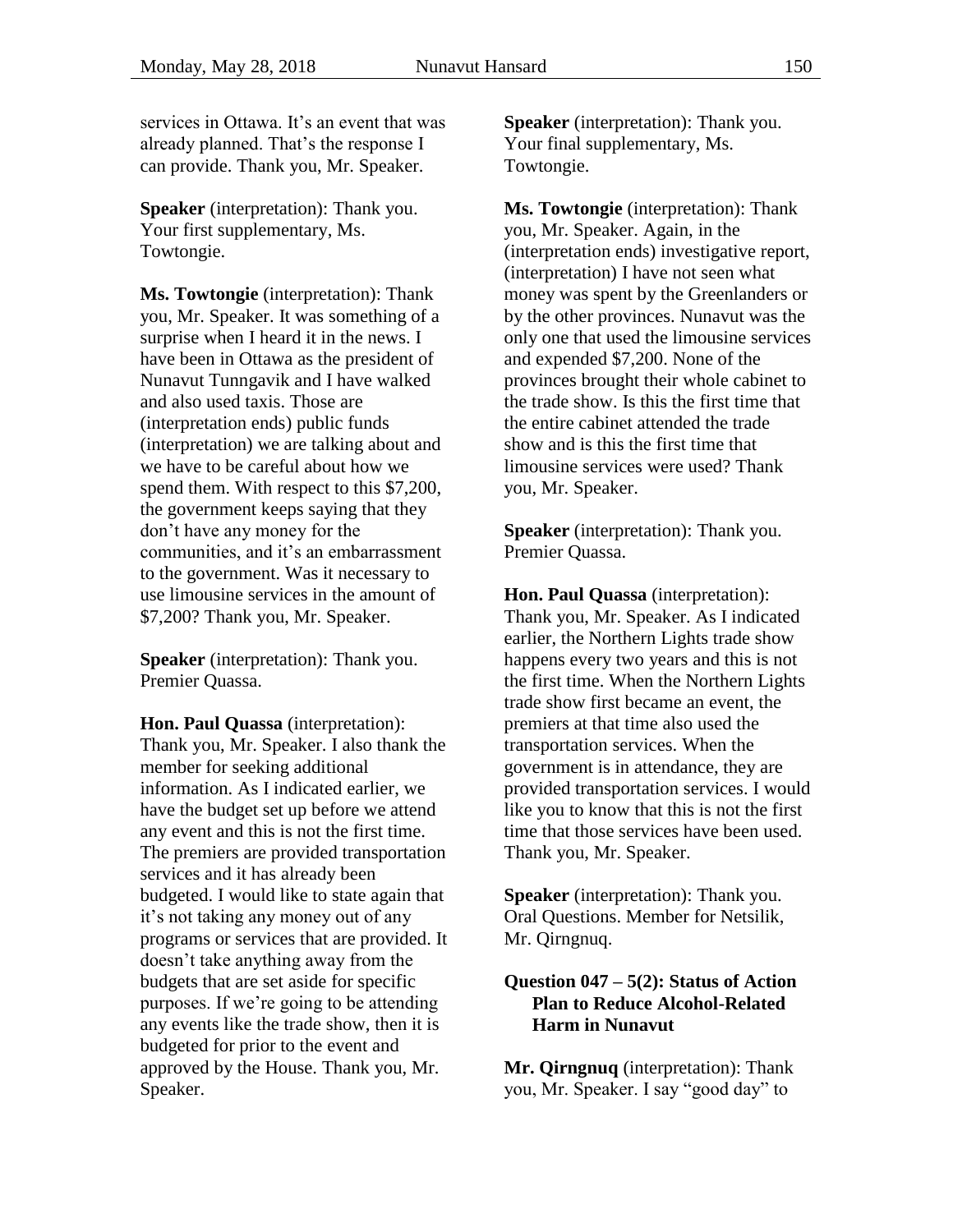the people of Taloyoak and my fellow residents of Kugaaruk, our government, and my colleagues.

I would like to direct my question to the Minister of Finance.

(interpretation ends) Mr. Speaker, the issue of alcohol-related harm in our communities is very serious. In one of the communities that I represent in the Legislative Assembly, the possession of alcohol is prohibited. In the other community it is unrestricted. However, there are problems in both communities associated with alcohol abuse.

On November 8, 2016 the Government of Nunavut's action plan to reduce alcohol-related harm in Nunavut was tabled in the Legislative Assembly by the minister's predecessor.

Can the minister confirm which department of the Government of Nunavut is responsible for leading the implementation of its action plan to reduce alcohol-related harm? (interpretation) Thank you, Mr. Speaker.

**Speaker** (interpretation): Thank you. Minister of Finance, Minister Akeeagok.

**Hon. David Akeeagok** (interpretation): Thank you, Mr. Speaker. I like being asked questions of this nature. Yes, we are concerned about alcohol-related harm in our communities. The communities have the discretion of whether or not to restrict alcohol in their communities. The Department of Finance is responsible for carrying out alcohol-related plans. We have done community tours to talk about alcoholrelated issues. Thank you, Mr. Speaker.

**Speaker** (interpretation): Thank you. Your first supplementary, Mr. Qirngnuq.

**Mr. Qirngnuq** (interpretation): Thank you, Mr. Speaker. I thank the minister, but I didn't hear a response to my question.

(interpretation ends) The Government of Nunavut's action plan to reduce alcoholrelated harm in Nunavut indicates that "Sometimes the courts, justices of the peace, RCMP or other mechanism…restrict or prohibit an individual from accessing alcohol. These restrictions are often put in place after the individual, under the influence of alcohol, has caused themselves or others significant harm…to better reinforce these restrictions…the Government could potentially support such courtordered restrictions by not issuing an alcohol import permit to the individual. For this to work, the permitting system would need to be aware of the alcoholrelated restrictions in place."

Mr. Speaker, the Department of Finance is responsible for the permitting system. Can the minister tell us what actions have been taken to implement this idea? Thank you, Mr. Speaker.

**Speaker** (interpretation): Thank you. Minister Akeeagok.

**Hon David. Akeeagok**: Thank you, Mr. Speaker. Through this campaign that's taking on right now on "Let's Be Aware," there are a number of initiatives that our department has been undertaking.

When it comes to areas where there are alcohol education committees where the local people decide how the permitting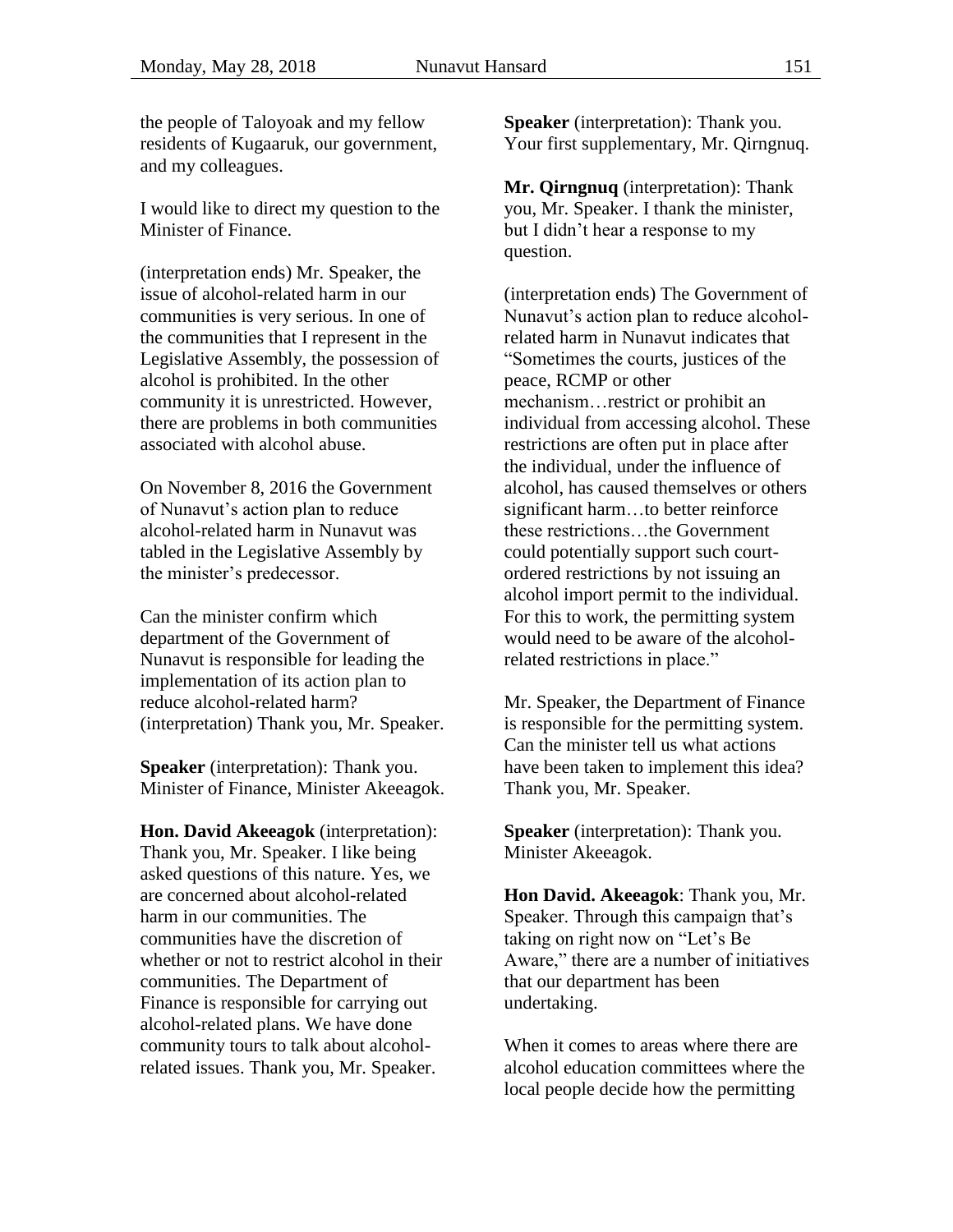will work, we support that through providing training and also talking to interagency organizations, such as the RCMP and social workers. In some communities and the community I represent, they do have a restricted community. The RCMP visits the committee on a regular basis and provides lists in terms of who has had alcohol infractions. That is very valuable for the committees.

If the community that you represent does have an alcohol education committee and they haven't gotten any training yet, I want to hear about it. From my understanding, each of the committees get training and when they get elected in, we try to provide that training to each of the committees and for each of our communities. (interpretation) Thank you, Mr. Speaker.

**Speaker** (interpretation): Thank you. Your final supplementary, Mr. Qirngnuq.

**Mr. Qirngnuq** (interpretation): Thank you, Mr. Speaker. I also thank the Minister of Finance for his response. My last question was answered partially, but I will ask it so that I can get a direct response.

(interpretation ends) The Government of Nunavut's action plan to reduce alcoholrelated harm in Nunavut also indicates that "The government will explore ways to better support the RCMP's efforts in reducing the harm of alcohol by improving information-sharing and communication between government and the RCMP." Can the minister indicate if this work has had an impact on reducing the illegal sale and possession of alcohol? Thank you, Mr.

Speaker.

**Speaker** (interpretation): Thank you. Minister Akeeagok.

**Hon David. Akeeagok** (interpretation): Thank you, Mr. Speaker. (interpretation ends) I don't have the statistics in terms of whether it has reduced any illegal activities that have taken place in the communities when it comes to alcohol.

Through this campaign, it is becoming aware. "Let's Be Aware" is the title, *ujjirusukta*. That's a very good campaign and if I was given an opportunity, I would try to promote it as much as possible.

In the areas where there are prohibited communities, when a community decides that it's prohibited, we try to take action and inform the RCMP, who is our law enforcement, that alcohol is not welcome in the community. When those infractions do take place, they do get charged.

I encourage people that are in prohibited communities and have concerns to talk to your RCMP members and to our department in terms of trying to help the communities battle the illegal operations that are taking place in our communities. It is having good communication at the community level that helps reduce alcohol violence and any other illegal activities that do take place.

When a community makes these decisions on which of those three areas that they're going to do, we try to support that. In order to support each other, we need to work together as a community and as "interagencies." (interpretation) Thank you, Mr. Speaker.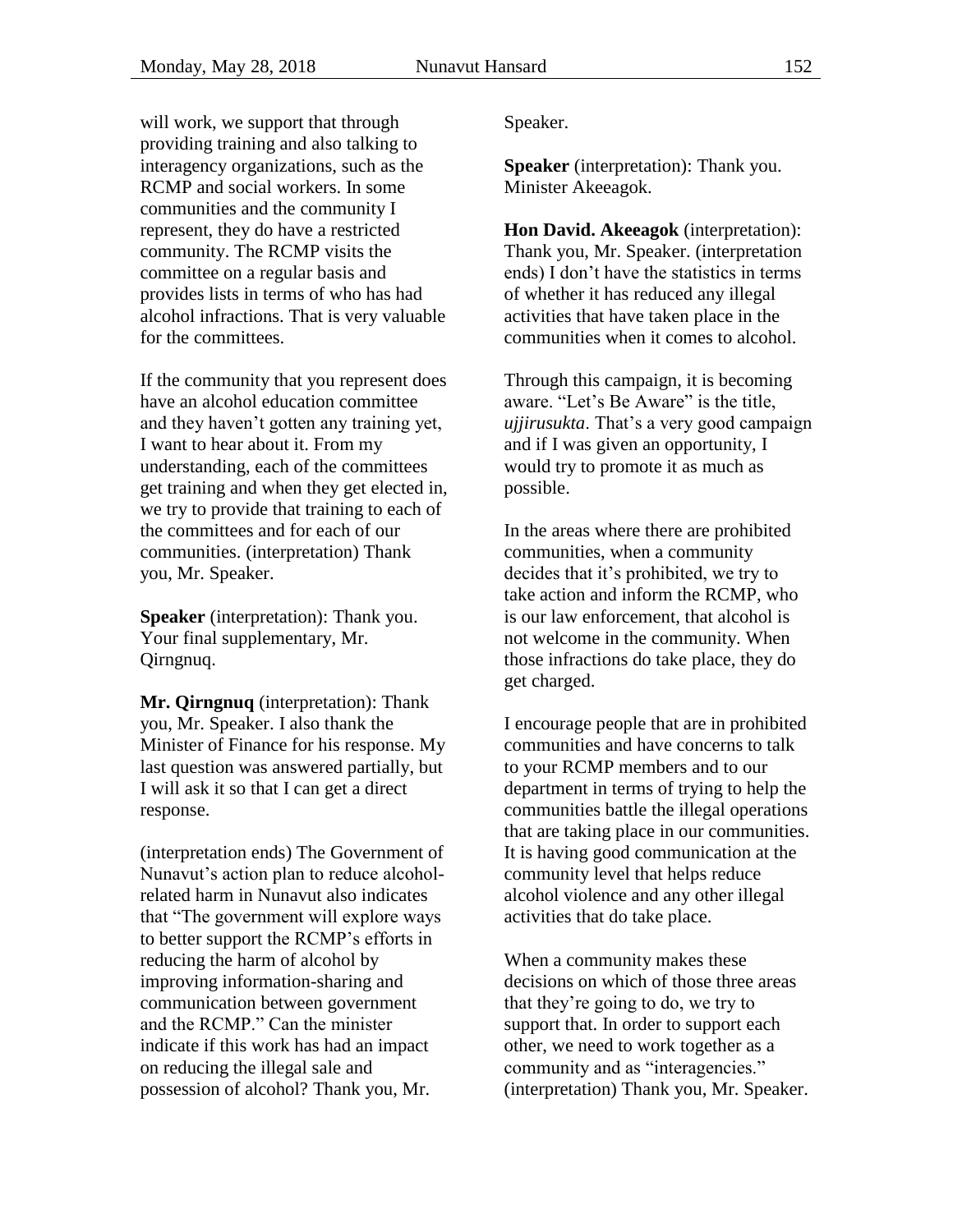**Speaker** (interpretation): Thank you. Oral Questions. Member for Hudson Bay, Mr. Rumbolt.

### <span id="page-32-0"></span>**Question 048 – 5(2): Status of New Municipal Office for Sanikiluaq**

**Mr. Rumbolt**: Thank you, Mr. Speaker. My questions are for the Minister of Community and Government Services.

As the minister is aware, Sanikiluaq's municipal offices are currently located in a leased facility. The space is no longer adequate for the municipality's needs, and it is my understanding that both the municipality and the Department of Community and Government Services have identified a new municipal office building as being a high priority in the government's capital planning process.

Can the minister indicate if funding to begin this project will be included in his department's capital estimates for the upcoming 2019-2020 fiscal year? Thank you, Mr. Speaker.

**Speaker** (interpretation): Thank you. Minister of Community and Government Services, Minister Kusugak.

**Hon. Lorne Kusugak**: Thank you. I thank my colleague for that question. Yes, our department is very well aware of the issues regarding the municipal office in Sanikiluaq or the lack thereof. Yes, our department is looking to put some money in this fall's budget to start to address the situation. Thank you, Mr. Speaker.

**Speaker** (interpretation): Thank you. Your first supplementary, Mr. Rumbolt.

**Mr. Rumbolt**: Thank you, Mr. Speaker.

I thank the minister for the information. As the minister is also aware, concerns have been expressed about the inadequate size of the community hall in Sanikiluaq. I appreciate his willingness to be open to the possibility of incorporating a new community hall with the new municipal office as a multiuse facility. Can the minister confirm that this option is still under consideration? Thank you, Mr. Speaker.

**Speaker** (interpretation): Thank you. Minister Kusugak.

**Hon. Lorne Kusugak**: I thank my colleague for the follow-up question. Mr. Speaker, at this point it's not out of the realm of possibilities, keeping in mind that the bigger you make it, the longer it takes to complete and harder to push through. At this point nothing is out of the realm of possibilities, Mr. Speaker. Thank you, Mr. Speaker.

**Speaker** (interpretation): Thank you. Your final supplementary, Mr. Rumbolt.

**Mr. Rumbolt**: Thank you, Mr. Speaker. While we're on the realm of possibilities, I will continue.

#### *>>Laughter*

As the minister is also aware, I have been expressing concerns for a number of years about the general lack of adequate office space in Sanikiluaq. Will this issue also be taken into consideration in the design and planning of this new municipal office facility? Thank you, Mr. Speaker.

**Speaker** (interpretation): Thank you. Minister Kusugak.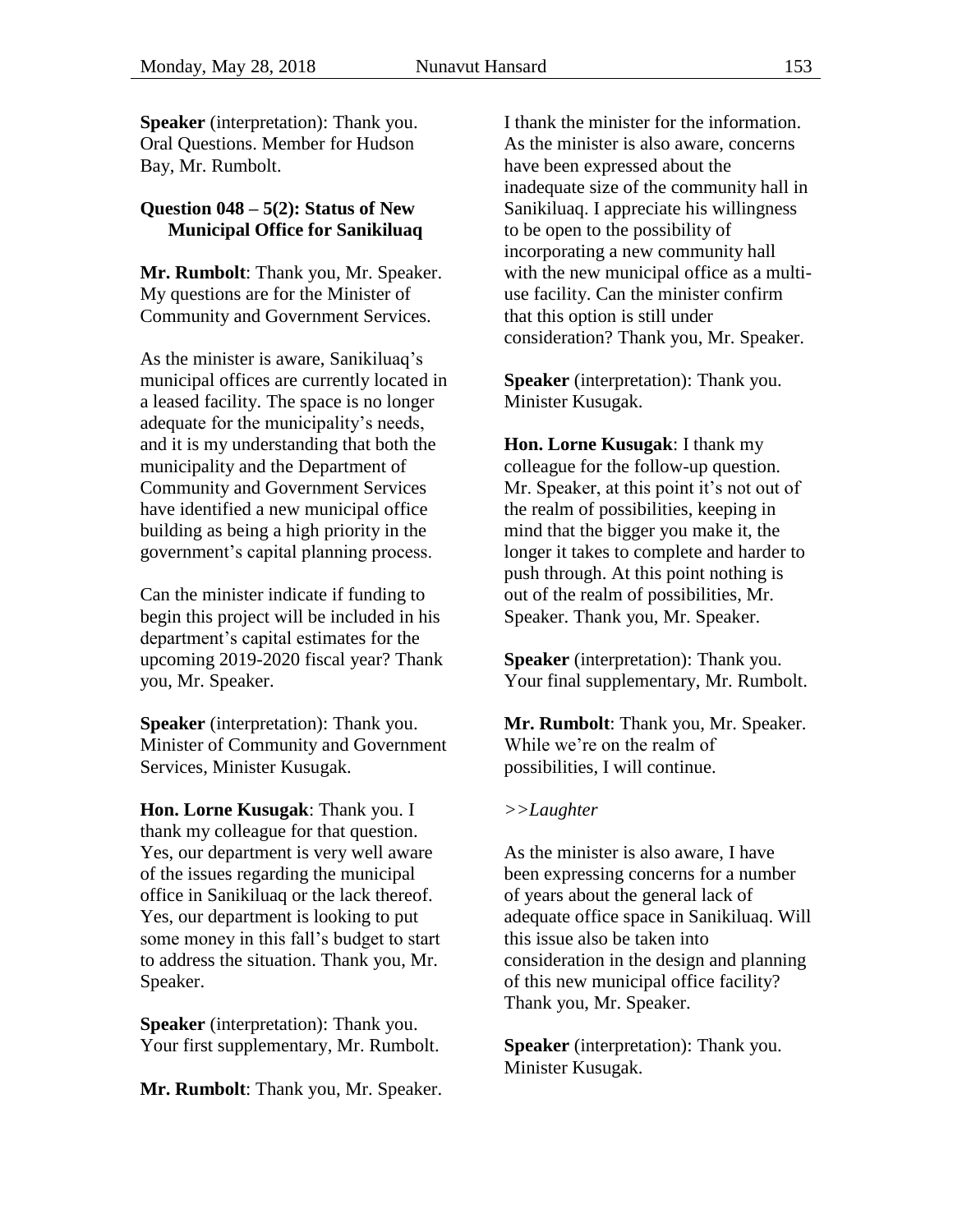**Hon. Lorne Kusugak**: Mr. Speaker, if there was time for three more questions, I think we would end up with a really big building in Sanikiluaq.

#### *>>Laughter*

Mr. Speaker, I thank the colleague for these questions. I think it fits in the same category as the community hall issue. It's something that our department could discuss with the municipality, seeing how we're at the planning stage, not to say they can't or will happen, but we can discuss them, Mr. Speaker. Thank you.

**Speaker** (interpretation): Thank you. Oral Questions. Member for Kugluktuk, Ms. Kamingoak.

### <span id="page-33-0"></span>**Question 049 – 5(2): Health Care for Outpost Camps**

**Ms. Kamingoak**: Thank you, Mr. Speaker. I would like to direct my question to the Minister of Health.

Mr. Speaker, a couple of months ago one of my constituents, who lives in an outpost camp near Kugluktuk, had an accident. The family called the health centre but was unable to speak with the doctor. The family eventually travelled to Kugluktuk by snow machine to get medical attention, but it was slow going due to the weather and being cautious of the injury, which could have been quite serious.

Mr. Speaker, can the minister clearly explain what protocols are in place for health centre staff to provide assistance in these rare situations where accidents happen out on the land or in an outpost camp? Thank you, Mr. Speaker.

**Speaker** (interpretation): Thank you. Minister of Health, Minister Angnakak.

**Hon. Pat Angnakak**: Thank you, Mr. Speaker. Thanks to the member for her question. I don't know the exact pointby-point protocol, but what I do know is that if somebody is hurt out on the land and somebody has a phone or a way of getting in contact with the health centre, then the health centre will do all they can to get somebody out where this person can be picked up. I know, for example, we have an agreement with the mining company. If somebody gets hurt out in the mine where they're mining, we're able to do that. There are different methods of transportation that the health centre can use. Although I can't tell you exactly step by step what it is, I know that there have been instances where we have sent out help to get somebody. Thank you, Mr. Speaker.

**Speaker** (interpretation): Thank you. Your first supplementary, Ms. Kamingoak.

**Ms. Kamingoak**: Thank you, Mr. Speaker. I thank the minister for the answer. Mr. Speaker, my constituents live out at Contwoyto Lake Outpost Camp.

Mr. Speaker, I recognize that our health centres are constructed in established communities and that the majority of our population lives in these communities. However, our history, our culture, and our tradition also include living on the land.

Can the minister describe how the Department of Health works towards accommodating and supporting traditional Inuit culture and lifestyle?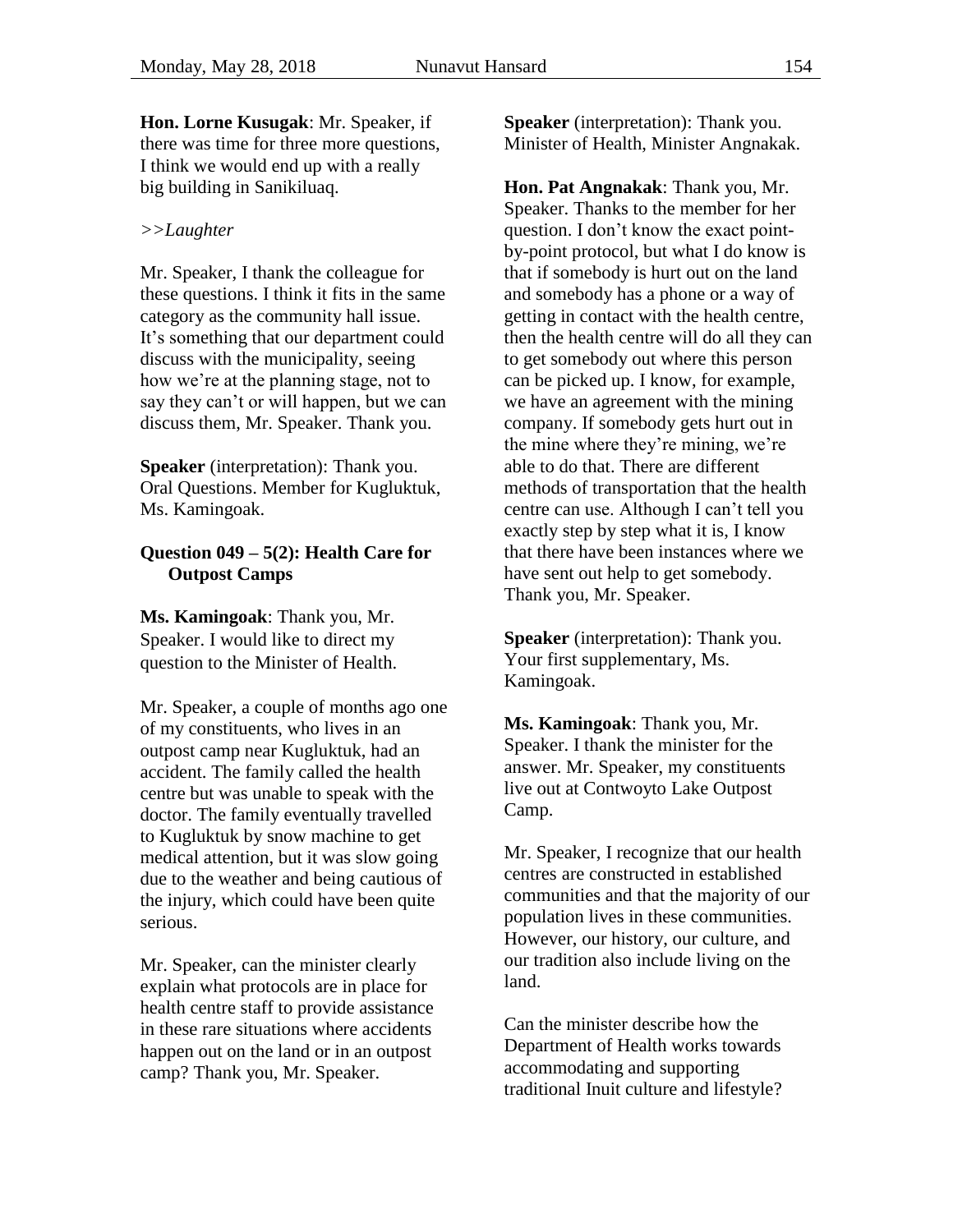Thank you, Mr. Speaker.

**Speaker** (interpretation): Thank you. Minister Angnakak, I believe there are two questions there, but you may respond if you wish.

**Hon. Pat Angnakak**: Thank you, Mr. Speaker. Perhaps if the member can give a better meaning of what she's getting at. It seems to be a totally different topic. Thank you, Mr. Speaker.

**Speaker** (interpretation): Thank you. Ms. Kamingoak, please clarify your question.

**Ms. Kamingoak**: Thank you, Mr. Speaker. My question was: can the minister clarify how the government provides help and support to our constituents who live in outpost camps, especially in the provision of health services? Thank you, Mr. Speaker.

**Speaker** (interpretation): Thank you. I understood it, so I believe you also understood it, Minister Angnakak.

**Hon. Pat Angnakak**: Thank you, Mr. Speaker. Like I said in my last answer, we recognize that there are people who don't all live in the communities, although there are few. There are not a lot of examples, but we still consider them as part of Nunavut and we will do all we can to provide our services. Thank you, Mr. Speaker.

**Speaker** (interpretation): Thank you. Are you done? Okay. Thank you. Oral Questions. Member for Iqaluit-Tasiluk, Mr. Hickes.

### <span id="page-34-0"></span>**Question 050 – 5(2): Questions on the Budget Address**

**Mr. Hickes**: Thank you, Mr. Speaker. I would like to direct my question today to the Minister of Finance.

I was just going over the conclusion of his budget speech today, and in the conclusion on the last page it talks of the need to continue adding necessary new programs and initiatives. What new programs and initiatives are prioritized for implementation in this government's life? Thank you, Mr. Speaker.

**Speaker** (interpretation): Thank you. Minister of Finance, Minister Akeeagok.

**Hon. David Akeeagok** (interpretation): Thank you, Mr. Speaker. (interpretation ends) All the new initiatives and the programs that are identified are the ones I just went through, and each department will be going in and doing their specific details. Those are prioritized in that order through this budget. (interpretation) Thank you, Mr. Speaker.

**Speaker** (interpretation): Thank you. Your first supplementary, Mr. Hickes.

**Mr. Hickes**: Thank you, Mr. Speaker. In the Budget Address he spoke "To continue adding necessary new programs and initiatives, we must question which programs we can eliminate, which costs we can reduce, and how we can raise new revenues." To me, when I read that, they're anticipating new programs to be rolled out. I'll move on to my next part of it. How does this government identify programs that are no longer effective or relevant? Thank you, Mr. Speaker.

### *>>Applause*

**Speaker** (interpretation): Thank you. Minister Akeeagok.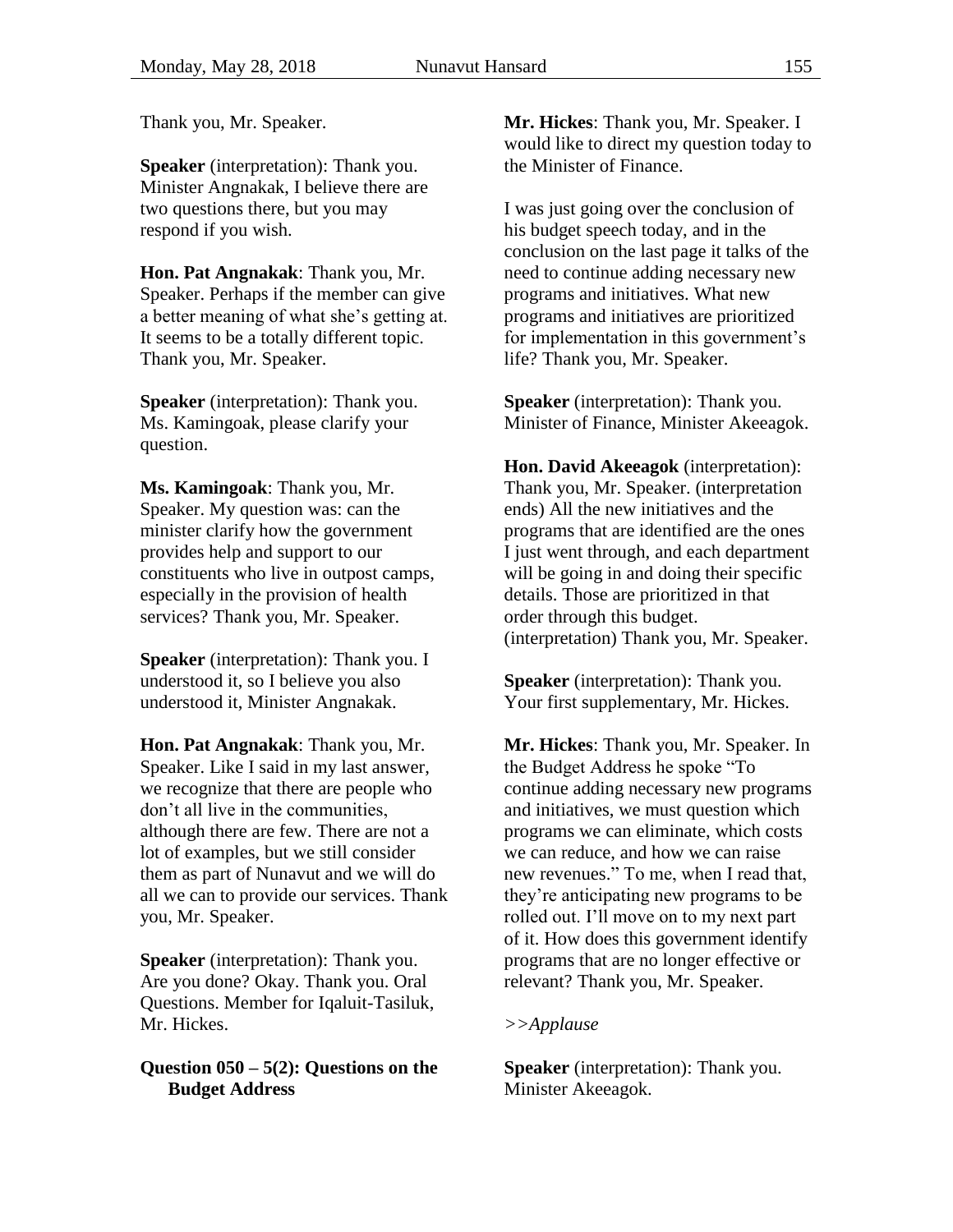**Hon. David Akeeagok** (interpretation): Thank you, Mr. Speaker. (interpretation ends) This is one that we mentioned in the House in terms of what is and is not relevant. A good case in example that is no longer effective or relevant that is in the Budget Address is our fuel tax rebate.

As I committed in this House, I am looking for programs that we will no longer need. I have not identified which of those programs are. I want to stress that through our budget process, when I do the call letters out to the departments, this is one of the areas that I ask departments and my cabinet colleagues to identify programs. I continue and will remain open to all Members of this House to help us identify these programs too. Through this address, I'm reaching out for this. (interpretation) Thank you, Mr. Speaker.

**Speaker** (interpretation): Thank you. Your final supplementary, Mr. Hickes.

**Mr. Hickes**: Thank you, Mr. Speaker. How do I go about this, Mr. Speaker?

When there's a statement such as the minister has made that they're looking at identifying different programs that are no longer effective, every government in Nunavut's history has done some type of a program review to identify just that, program inefficiencies or to identify areas where more investment needs to be made.

In the last government, again, there was another program review, of which we saw a 28-page first phase tabled in the House last fall. What is the review status from the phase 2 or final report from the program review and when will that be

shared with members so that we can evaluate the effectiveness of some of the programs that were analyzed in that report? Thank you, Mr. Speaker.

**Speaker** (interpretation): Thank you. Minister Akeeagok.

**Hon. David Akeeagok** (interpretation): Thank you, Mr. Speaker. That was planned and done by the previous government.

(interpretation ends) With phase 2, the one that we have been mentioning but have not shared because we're still working in terms of figuring out how to take those recommendations, the shared services report is one of the phase 2 approaches. There are a number of other things that we have asked through the operational audit in terms of the review. As those come along and if there are reports to be shared, then those would be shared with my colleagues. (interpretation) Thank you, Mr. Speaker.

**Speaker** (interpretation): Thank you. Oral Questions. Member for Baker Lake, Mr. Mikkungwak.

### <span id="page-35-0"></span>**Question 051 – 5(2): Solid Waste Management**

**Mr. Mikkungwak** (interpretation): Thank you very much, Mr. Speaker. My questions are for the Minister of Community and Government Services.

Mr. Speaker, one of the documents that I tabled in the Legislative Assembly last week was a letter from the Municipal Council of Baker Lake concerning the issue of solid waste management and recycling in the community. In its letter, council has requested that a request for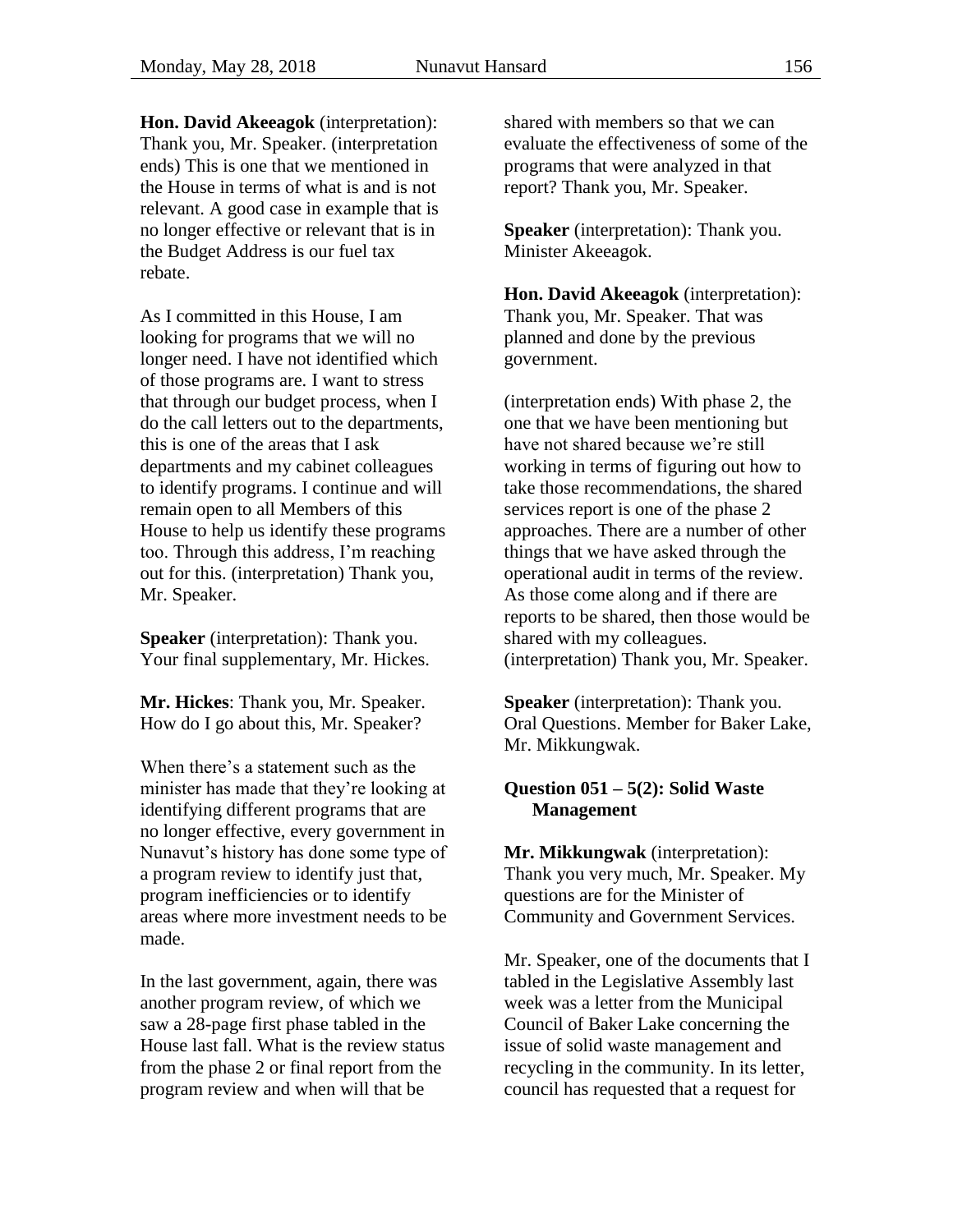proposals be issued to identify long-term solutions for the community.

As the minister will be aware, his department issued a request for proposals on Friday of last week for a solid waste management feasibility study for the community of Clyde River. Will the minister commit to having his department issue a similar RFP for Baker Lake before the end of this summer? Thank you very much, Mr. Speaker.

**Speaker** (interpretation): Thank you. Minister of Community and Government Services, Minister Kusugak.

**Hon. Lorne Kusugak** (interpretation): Thank you, Mr. Speaker. No, we can't issue a similar RFP before the end of this summer for Baker Lake. I know it's not good to hear that, but I'll give you my reasons.

During our winter sitting when we reviewed the funding available under the (interpretation ends) Building Canada Fund, (interpretation) I stated there was a total of \$136 million in three distinct (interpretation ends) bundles, (interpretation) if my colleague recalls. There were 13 communities within Nunavut where the solid waste sites required improvements. There are three bundles: urgent, pressing, and planning required.

Since these communities have been identified, the preparations have already begun for Clyde River's solid waste facility and the contract amount has been included here. The other projects that will be undertaken are due to their urgent status. They are there for that reason while other communities among

the 13 are outside of the urgent status and are in the secondary bracket. The preparations will be ongoing during this upcoming winter, Mr. Speaker. Thank you.

**Speaker** (interpretation): Thank you. Your first supplementary, Mr. Mikkungwak.

**Mr. Mikkungwak**: Thank you, Mr. Speaker. The request for proposals for the Clyde River study indicates that "domestic solid waste management in Nunavut is characterized by nonengineered facilities and primitive practices…poor management of dumpsites is a prominent issue in all of Nunavut's hamlets…the development of proper solid waste management sites is the first step in preparing the communities to adopt better waste management practices."

Mr. Speaker, although Baker Lake is undeniably the most beautiful community in the territory…

#### *>>Laughter*

…even I can't claim that our landfill is a work of art.

Can the minister indicate how many other solid waste management feasibility studies his department will be undertaking over the coming year and for which communities these will be done? Thank you, Mr. Speaker.

**Speaker** (interpretation): Thank you. Minister Kusugak.

**Hon. Lorne Kusugak**: Thank you, Mr. Speaker. As I had mentioned in my first response, my colleague remembers when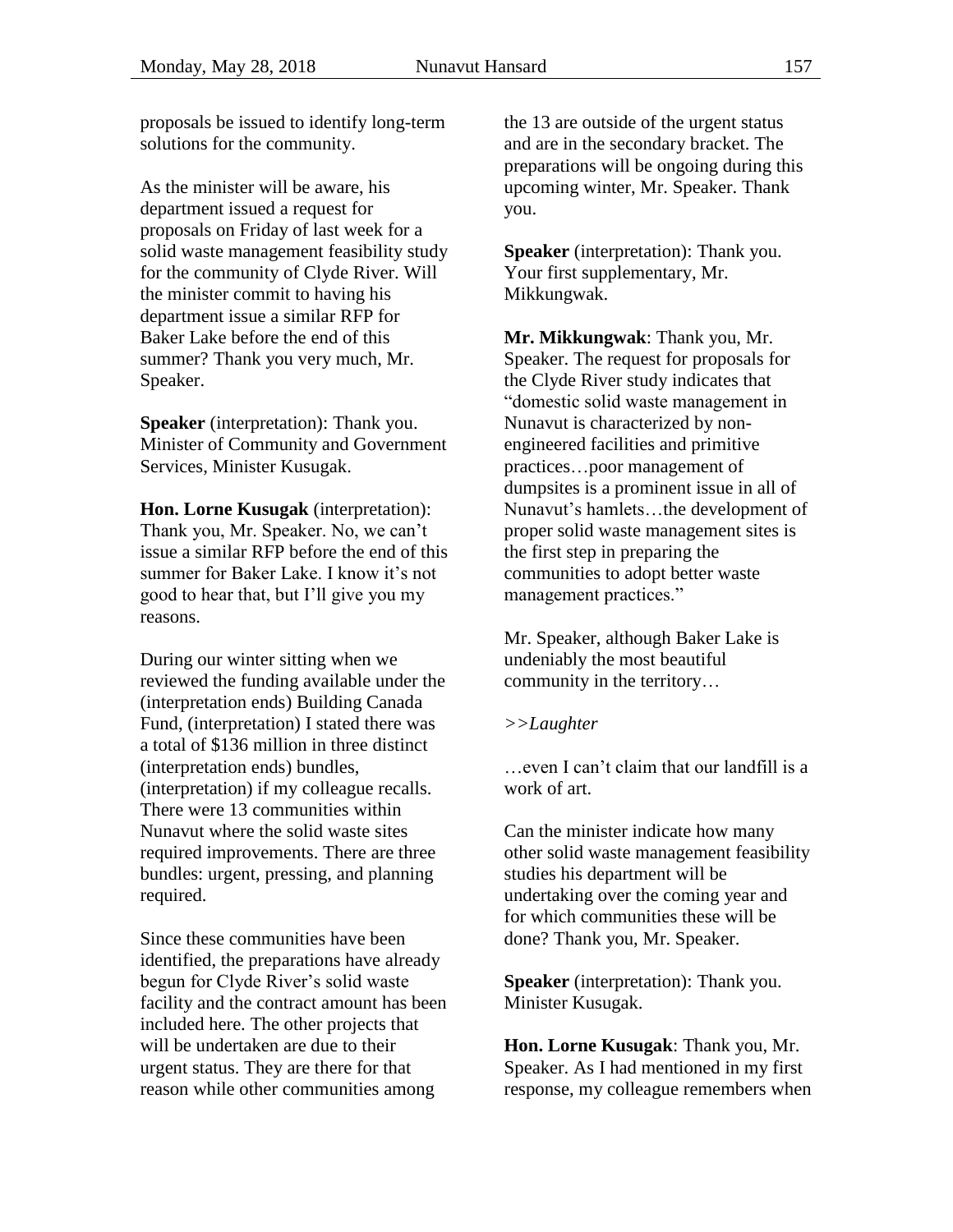we were sitting before the House during our winter session, I talked about three different bundles of funding for solid waste sites. In those three bundles there are 13 communities. For waste bundle 1, there are Arviat, Clyde River, Grise Fiord, and Resolute Bay; solid waste site bundle 2: Rankin Inlet, Kimmirut, Gjoa Haven, Taloyoak, and Pangnirtung; and bundle 3: Igloolik, Hall Beach, Whale Cove, and Sanikiluaq.

The planning stage has started in those 13 communities, as were identified after going through all the communities and seeing which ones needed the priority in dealing with solid waste. These were identified as at the top 13 and we will be working on those and of course working on to deal with the other 12 communities after that. Thank you, Mr. Speaker.

**Speaker** (interpretation): Thank you. Your final supplementary, Mr. Mikkungwak.

**Mr. Mikkungwak**: Thank you, Mr. Speaker. As the minister will recall from his previous tenure during the Third Legislative Assembly, he tabled a document in the House on October 26, 2011 concerning the current state of solid waste management and facilities in Nunavut.

Can the minister indicate how he is working with the Minister of Environment to expand the use of recycling in Nunavut? Thank you, Mr. Speaker.

**Speaker** (interpretation): Thank you. Minister Kusugak.

**Hon. Lorne Kusugak**: Thank you, Mr. Speaker. Our departments work very

closely together on solid waste sites and other issues that we have to work together on. I think we're collaborating very well in terms of trying to deal with the cleanup and remediation of some of these sites, Mr. Speaker. I assure you that we're constantly looking at ways to clean the dump and keep Nunavut clean. Thank you, Mr. Speaker.

**Speaker** (interpretation): Thank you. Members, please note that the time for question period has expired. Mr. Main.

### <span id="page-37-1"></span>**Motion 005 – 5(2): Extension of Question Period**

**Mr. Main** (interpretation): Thank you, Mr. Speaker. Pursuant to Rule 39(7), I move, seconded by the Member for Iqaluit-Tasiluk, that question period be extended. Thank you, Mr. Speaker.

**Speaker** (interpretation): Thank you. The motion is in order and it is not debatable. All those in favour of the motion, please raise your hand. Thank you. All those opposed. The motion is carried and question period is now extended for another 30 minutes.

Oral Questions. Member for Arviat North-Whale Cove, Mr. Main.

### <span id="page-37-0"></span>**Question 052 – 5(2): Budget Address**

**Mr. Main** (interpretation): Thank you, Mr. Speaker. I also thank my colleagues for allowing me to ask another question.

I rise to direct my question to the Minister of Finance, Mr. Speaker. I would like to get clarification on his Budget Address.

(interpretation ends) Mr. Speaker, a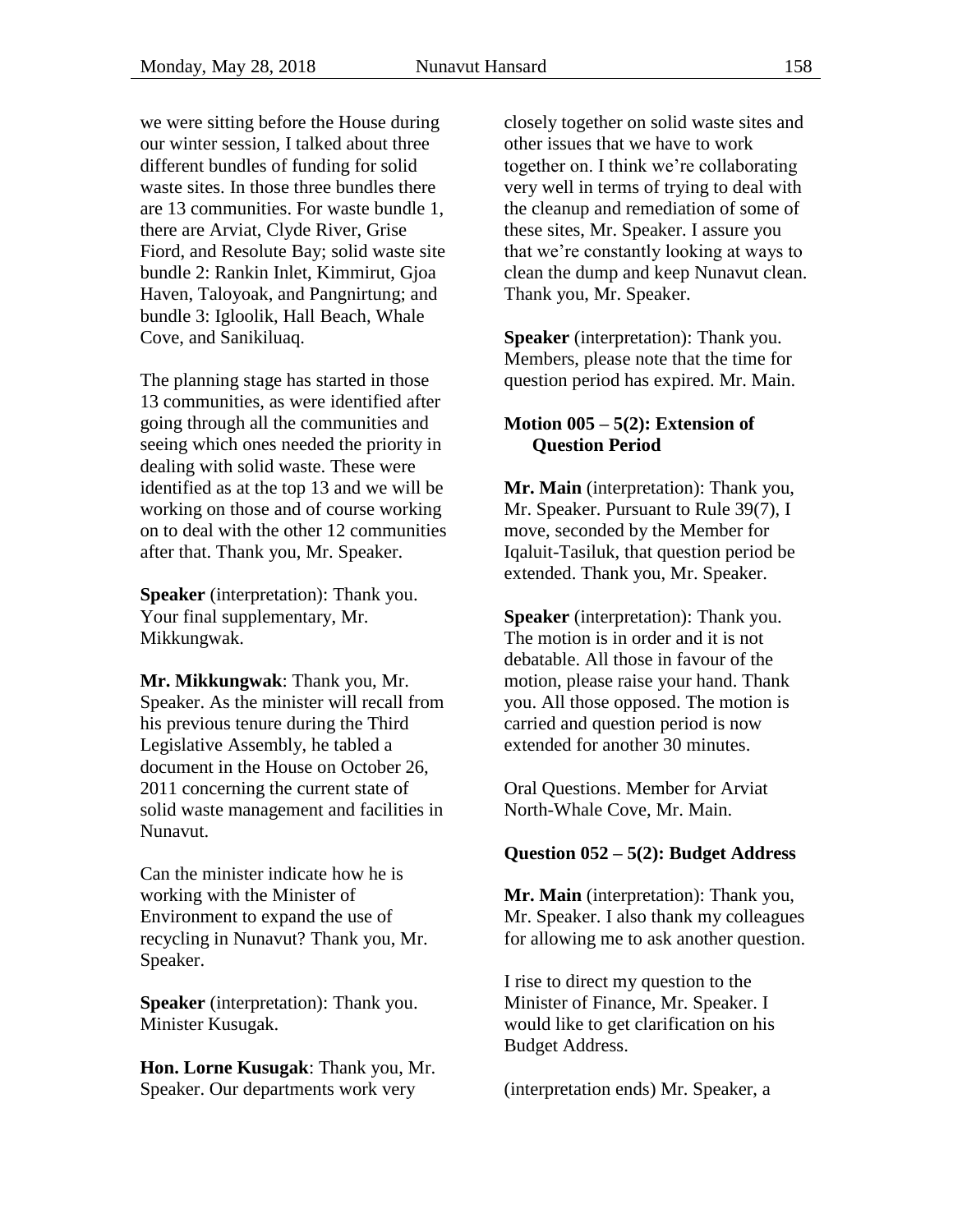particular term jumped out at me in terms of this Budget Address and those are the two words, "historical underfunding." Mr. Speaker, I would like to ask the minister to provide an explanation of what exactly he is referring to when he says, "historical underfunding." Does this refer to internal budget allocation processes or is it referring to federal funding that the Nunavut government receives? Thank you, Mr. Speaker.

**Speaker** (interpretation): Thank you. Minister of Finance, Minister Akeeagok.

**Hon David. Akeeagok** (interpretation): Thank you, Mr. Speaker. (interpretation ends) I thank the member for questioning this. When I am referring to it, it is a combination, as I mention, for our federal part and our territorial funding formula. We continually stress to the federal government that this is not adequate for the full of our budgets.

At the same time, when we do look at our own departments and one, through this budget, that I mentioned at least two of the departments have their core funding increased as a result of this underfunding. Through this House, there continues to be supplementary appropriations brought forward and it continues to be the same areas. That's what we tried to address as part of this word "underfunding." (interpretation) Thank you, Mr. Speaker.

**Speaker** (interpretation): Thank you. Your first supplementary, Mr. Main.

**Mr. Main**: Thank you, Mr. Speaker. Thank you, minister, for that response. If there are areas which have been identified in terms of historical

underfunding, my next question for the minister is: are there areas that have a pattern of historical overfunding? Thank you, Mr. Speaker.

**Speaker** (interpretation): Thank you. Minister Akeeagok.

**Hon. David Akeeagok** (interpretation): Thank you, Mr. Speaker. Thank you very much, my colleague. We have to work together in order to achieve milestones. (interpretation ends) At this point I don't have anything that is historically overfunded to identify. I can't say in this House whether there has been any, but that's a very good question for me to research and come back to this House. (interpretation) Thank you, Mr. Speaker.

**Speaker** (interpretation): Thank you. Your final supplementary, Mr. Main.

**Mr. Main**: Thank you, Mr. Speaker. I'm encouraged to hear that the minister will be looking into this.

In the Budget Address you also referenced what my colleague brought up a few minutes ago, which costs we can reduce. I'm interested in the mechanism by which the minister's department looks at the government's expenditures and tries to determine where we might have a bit of excess or have a bit of *tunnuq*, to use a Nunavut term, a bit of fat to cut, Mr. Speaker.

I'll bring up a few examples. GN travel, which can in some cases be discretionary, the habit of March madness spending where departments and divisions rush to get their budgets fully spent, and issues with procurement, not to mention of course trade shows. In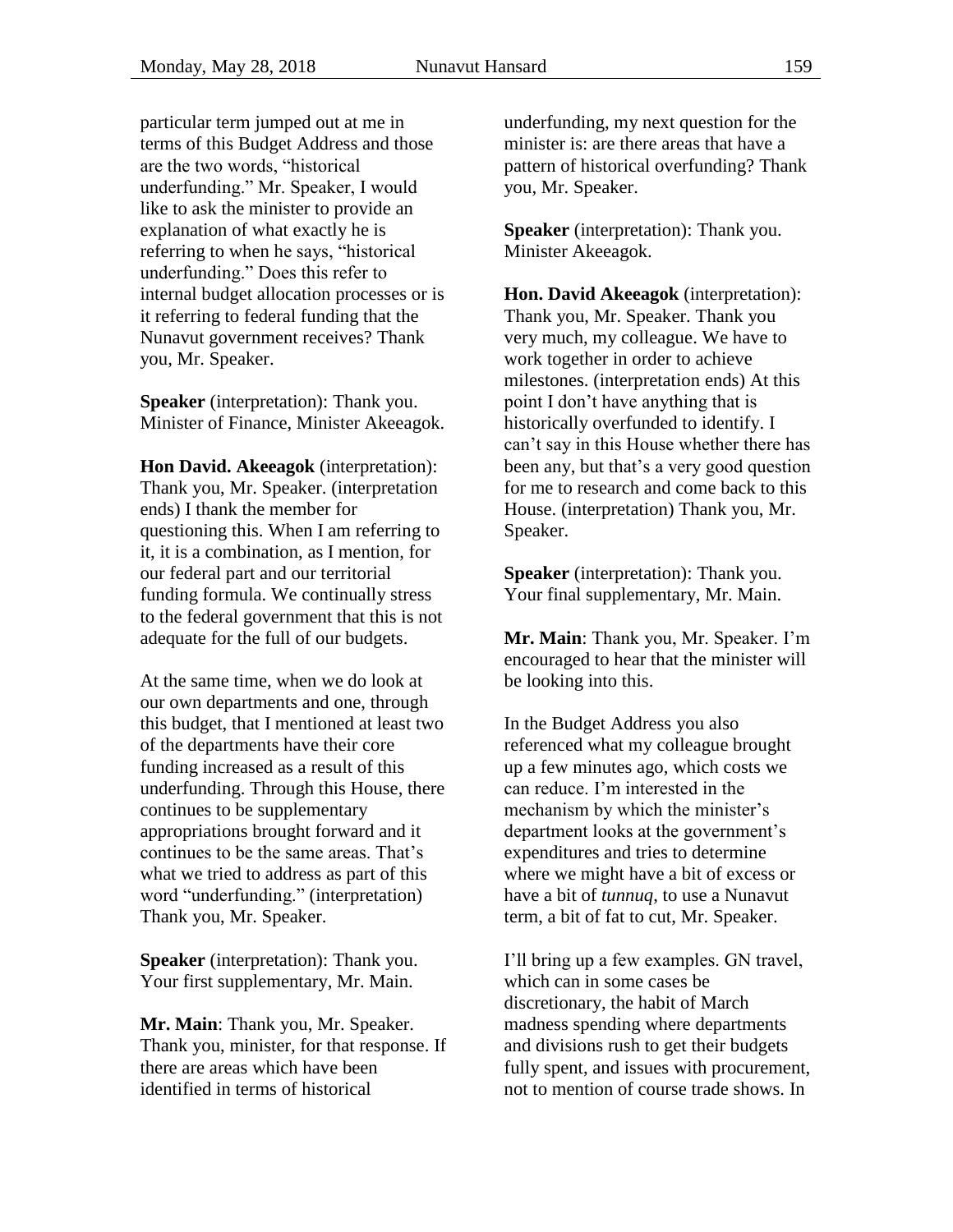terms of the mechanism within the Department of Finance, what is being done to determine whether we are wasting money as a government? Thank you, Mr. Speaker.

**Speaker** (interpretation): Thank you. Minister Akeeagok.

**Hon. David Akeeagok** (interpretation): Thank you, Mr. Speaker. (interpretation ends) There are a number of mechanisms that our government takes. Through our priority setting of *Turaaqtavut*, that's going to be the underlying mandate that we will go through.

For areas where there might be *tunnuq*, as you referenced, I wish we could have that in the Baffin because that terminology is almost lost in this part of the region.

For certain areas, to get into this in terms of the mechanisms, our government has a process that we call a three-year expenditure forecast. Through those expenditure forecasts, we call upon each department and a call letter goes out to every department. I stress that to my cabinet colleagues too in terms of which areas we will need to cut or reduce.

There are also checks and balances that are taking place right now. We constantly monitor our overtime expenditures and when there is a certain number of overtime that is taking place, we question the departments whether it's because of the underfunding, is it because of the number, or is it… . What overtime is designed to do is to go on unexpected additional work.

There are other things that we do. We do have internal audits that we go through

in each of those areas that we need to audit and there are other areas that we have checks and balances. For the purpose of the discussions on what my Budget Address is, it is going to be clearly identified in the call letter.

As you might be aware, the call letter is expected the day after the Legislative Assembly's sitting here because it takes this long. By the time we get our budgets for the next fiscal year, which we anticipate to be presented to you in March, leading up to that, June is the first call letter that we give to our departments. (interpretation) Thank you, Mr. Speaker.

**Speaker** (interpretation): Thank you. Oral Questions. Member for Pangnirtung, Ms. Nakashuk.

### <span id="page-39-0"></span>**Question 053 – 5(2): Addressing Concerns at Boarding Home**

**Ms. Nakashuk** (interpretation): Thank you, Mr. Speaker. This afternoon I would like to direct my question to the Minister of Health.

Just this past week I asked questions about security at the Tammaativvik Boarding Home, and the minister indicated that there have been additional security guards put in place at the boarding home.

The minister responded that "The concerns are put on the table and discussed by the people in charge of operations." She also indicated that it is not the Department of Health's contract. I'll say it in English. (interpretation ends) "The concerns are put on the table and discussed by the people in charge of operations. It is not our contract, but we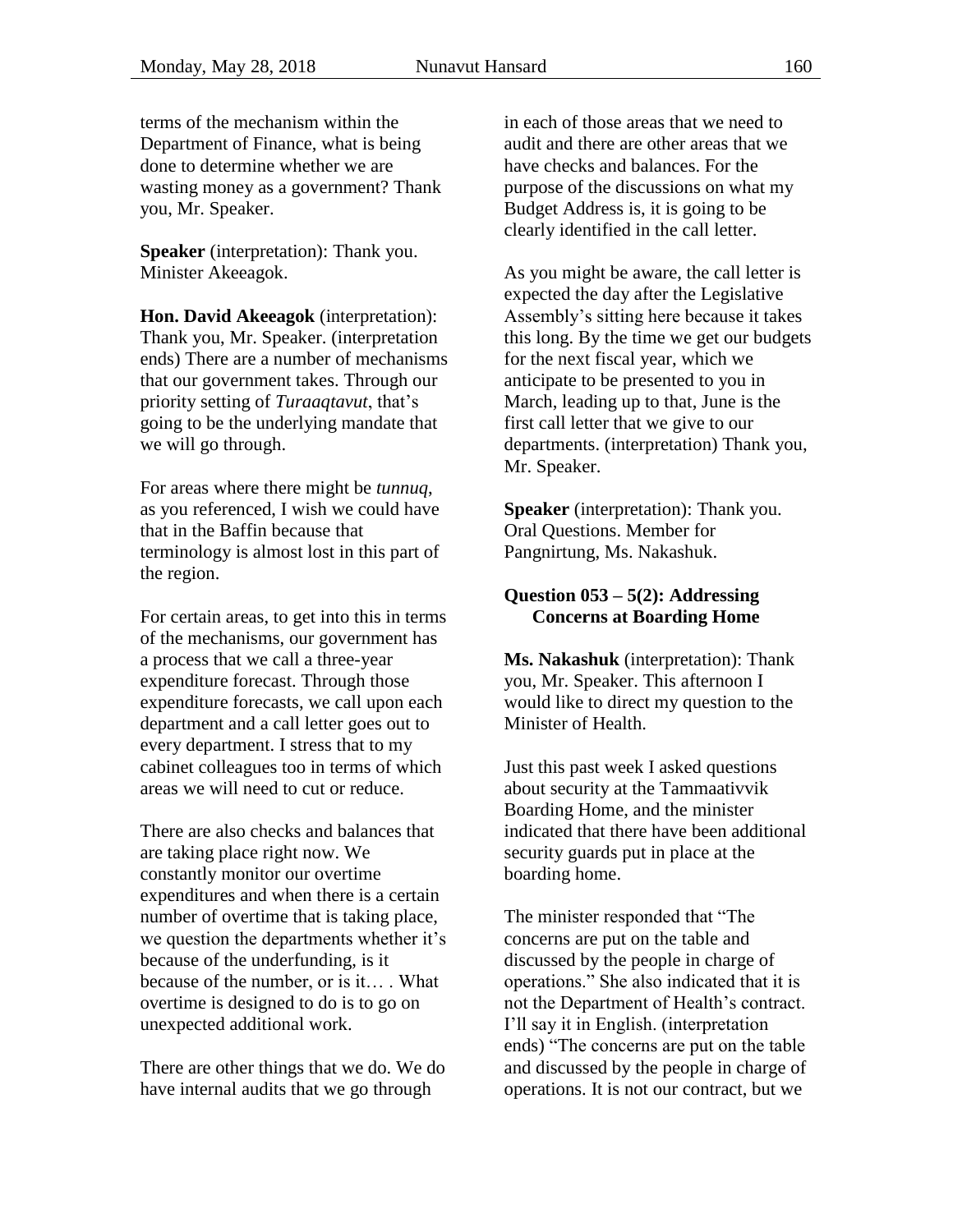do get concerns and we make sure the health contract is being adhered to."

(interpretation) Can the minister clarify for this House which specific entity holds the contract with the Tammaativvik Boarding Home? Thank you, Mr. Speaker.

**Speaker** (interpretation): Thank you. Minister of Health, Minister Angnakak.

**Hon. Pat Angnakak** (interpretation): Thank you, Mr. Speaker. The contract is (interpretation ends) between the Nova Group and Indigenous Canada. (interpretation) Thank you, Mr. Speaker.

**Speaker** (interpretation): Thank you. Your first supplementary, Ms. Nakashuk.

**Ms. Nakashuk** (interpretation): Thank you, Mr. Speaker. (interpretation ends) I appreciate your response. Also, in terms of the cost of accommodations at the boarding home, they are under the federal government's Non-Insured Health Benefits program and not out of the Government of Nunavut funds. However, the clients of the boarding home are Nunavut residents and their medical care is coordinated by the Department of Health.

Can the health minister clearly explain how she and her officials work with the people in charge of operations in the boarding home and with the contract holder to ensure the contract is being adhered to? (interpretation) Thank you, Mr. Speaker.

**Speaker** (interpretation): Thank you. Minister Angnakak.

**Hon. Pat Angnakak**: Thank you, Mr. Speaker. We do it through regular meetings. We also do it through hearing from people who bring up their concerns. It is quite often when we hear from residents that have stayed there or patients or escorts. If they have a concern, I usually hear about it and I want to because that is the only way we can address things.

We have a team within the health department that looks after Tammaativvik making sure that they are following the rules. They do that by meeting with them and bringing up these concerns. That's currently how we make sure that the rules are being followed. Now, things don't happen overnight. Things don't always happen as quickly as one wants, but it's something that we do continuously. We're always bringing up issues and discussing concerns that have been brought up to our attention. Thank you, Mr. Speaker.

**Speaker** (interpretation): Thank you. Your final supplementary, Ms. Nakashuk.

**Ms. Nakashuk** (interpretation): Thank you. (interpretation ends) Thank you, Mr. Speaker. I appreciate the work done by the staff of Nunavut's Department of Health to ensure that the best possible health services are provided to Nunavut residents.

Will the minister commit to meeting directly with the contract holder to bring forward the concerns noted by myself and fellow MLAs about the conditions at the Tammaativvik Boarding Home and reporting them back to this House on the results of her meeting? (interpretation) Thank you, Mr. Speaker.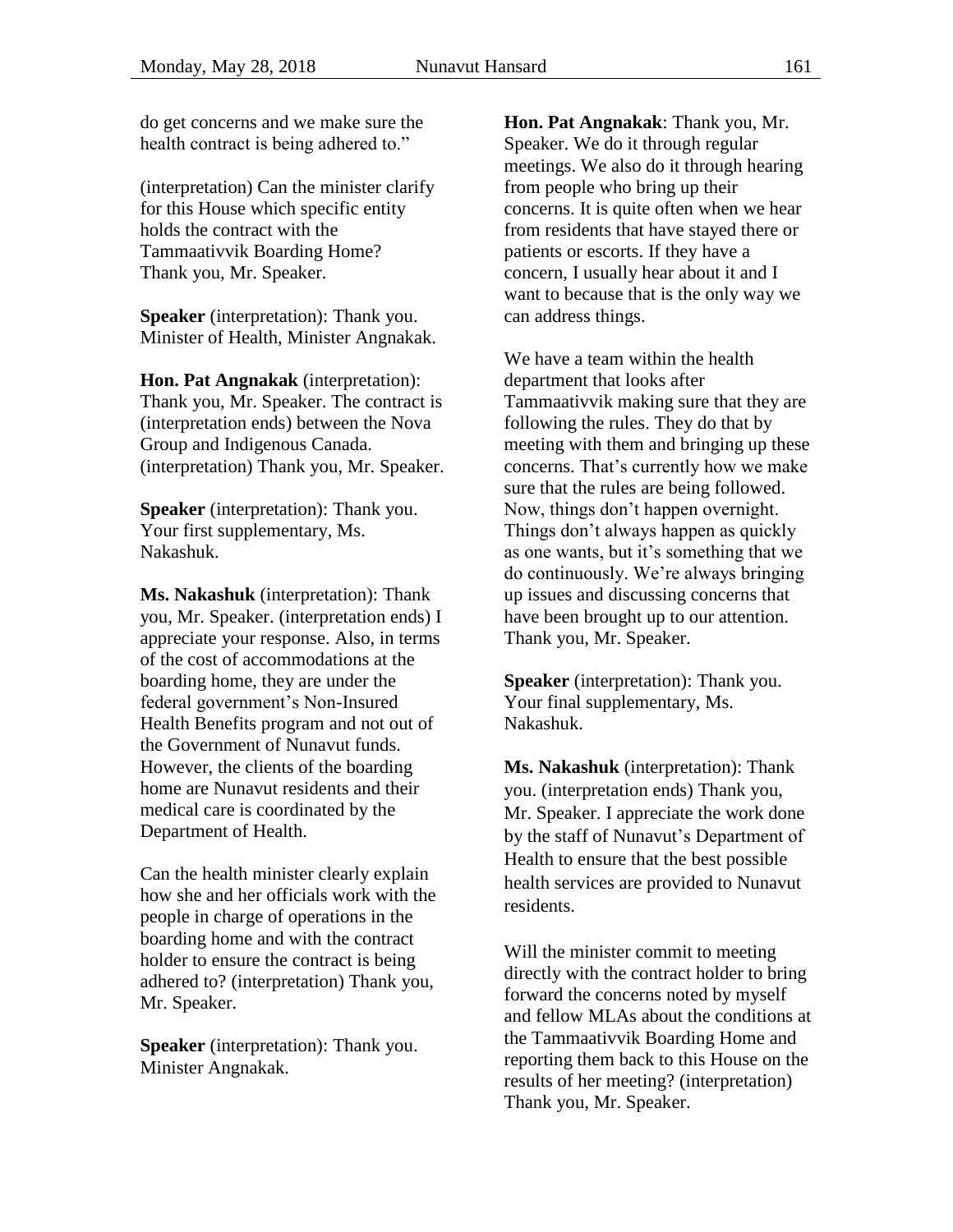**Speaker** (interpretation): Thank you. Minister Angnakak.

**Hon. Pat Angnakak**: Thank you, Mr. Speaker. Yes, I have senior staff that meet with the contractor. I don't have a problem meeting with the contractor myself. Also part of the work that I plan on doing is going to Tammaativvik, along with the hospital and other places that we cover. Yes, I can do that. That would be okay. Thank you, Mr. Speaker.

**Speaker** (interpretation): Thank you. Oral Questions. Member for Iqaluit-Manirajak, Mr. Lightstone.

### <span id="page-41-0"></span>**Question 054 – 5(2): Recruiting for Senior Positions by Southern Search Firm**

**Mr. Lightstone**: Thank you, Mr. Speaker. My questions are for the Minister of Finance.

In the government's most recent procurement activity report, the Department of Finance awarded a contract worth \$298,502 to a southern headhunting company for the purpose "…of recruitment of senior-level positions."

My question to the minister is: how many senior-level positions were advertised and how many were actually recruited as a direct result of this nearly \$300,000 contract awarded to this headhunting company? Thank you, Mr. Speaker.

**Speaker** (interpretation): Thank you. Minister of Finance, Minister Akeeagok.

**Hon. David Akeeagok** (interpretation): Thank you, Mr. Speaker. I also thank the member for that question. (interpretation ends) The contract that was awarded for that amount, I don't have that level of detail in front of me, but those contracts are done in hiring mostly the deputy ministers and in some cases there are assistant deputy ministers and very difficult positions such as in the area of health. Those are the positions that we give to firms that go and look nationwide and that help us assist and go through this. If I may, it would probably be more appropriate if I would be able to compile that information and present it to my member colleague. (interpretation) Thank you, Mr. Speaker.

**Speaker** (interpretation): Thank you. Your first supplementary, Mr. Lightstone.

**Mr. Lightstone**: Thank you, Mr. Speaker. I look forward to seeing that information from the minister. I would also ask that the minister would be able to provide us with the actual expenditures associated with this \$300,000 contract as well as the average cost to recruit senior-level positions. Thank you, Mr. Speaker.

**Speaker** (interpretation): Thank you. Minister Akeeagok.

**Hon. David Akeeagok** (interpretation): Thank you, Mr. Speaker. (interpretation ends) When I receive that information, I'll definitely review it and at the appropriate time we will be able to judge that. I'm sure that that level of detail is in our records and I should be able to look into that. (interpretation) Thank you, Mr. Speaker.

**Speaker** (interpretation): Thank you. Oral Questions. Member for Aivilik, Mr.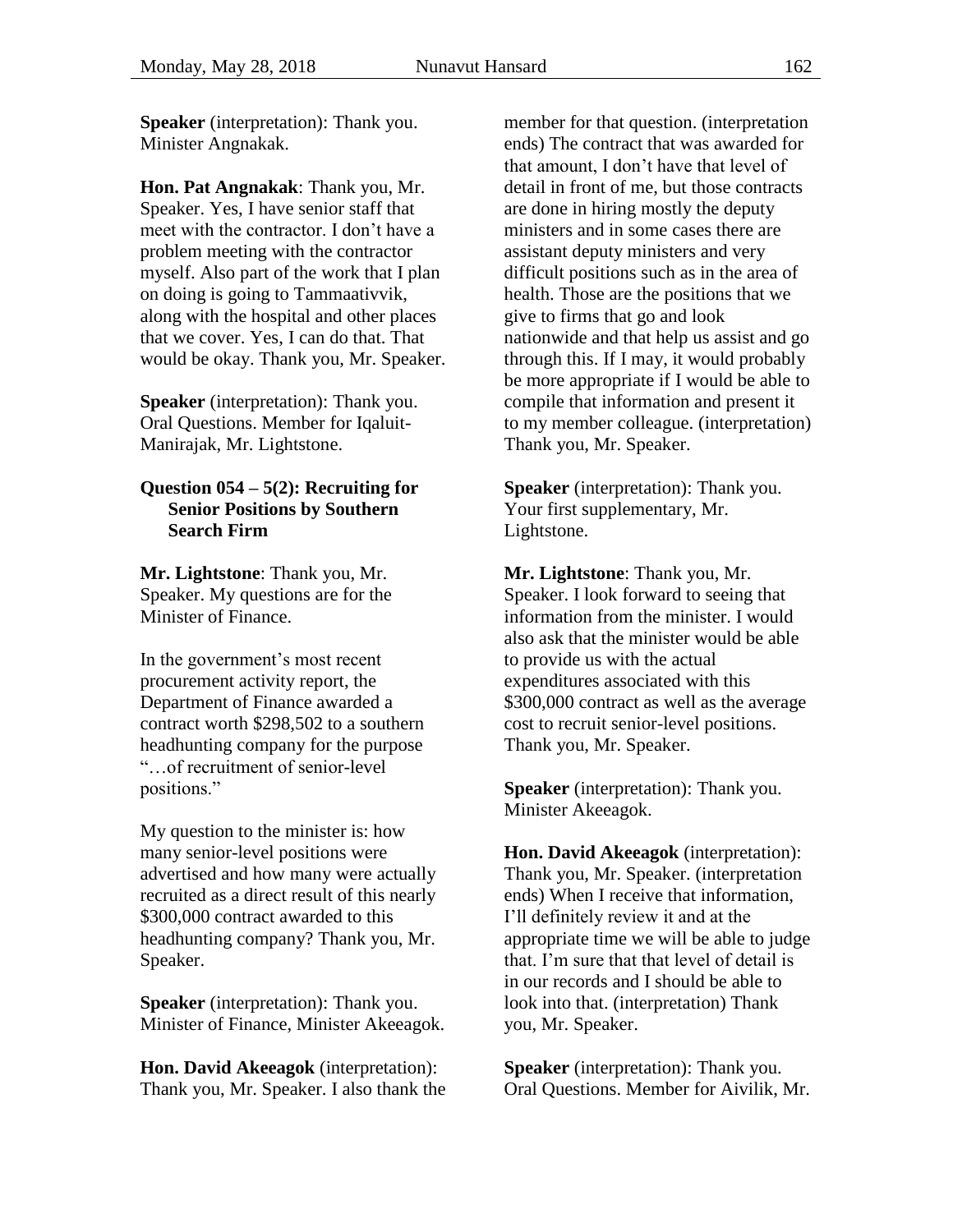Netser.

## <span id="page-42-0"></span>**Question 055 – 5(2): Requesting Funding from Regional Centre**

**Mr. Netser** (interpretation): Thank you, Mr. Speaker. My question is now for the Minister of Community and Government Services, who resides in Rankin Inlet.

I had a meeting with the Naujaat hamlet council. Usually the smaller communities apply to the regional office to apply for funding. As they don't have enough personnel, they don't know whether they should go to headquarters or whether they should go to the regional office.

We heard just now that they have awarded a contract to a headhunting firm to fill top positions in the government. I would like clarification on that from the minister today. Thank you, Mr. Speaker.

**Speaker** (interpretation): Thank you. Minister of Community and Government Services, Minister Kusugak.

**Hon. Lorne Kusugak** (interpretation): Thank you, Mr. Speaker. No, usually if you want any information or if you want to apply for funding or if you have any concerns, you will be directed to the Rankin Inlet office for the Hamlet of Naujaat. Thank you, Mr. Speaker.

**Speaker** (interpretation): Thank you. Your first supplementary, Mr. Netser.

**Mr. Netser** (interpretation): Thank you, Mr. Speaker. For the people of Naujaat or Coral Harbour who submit requests to the Rankin Inlet office, could you identify exactly who they would approach? Thank you, Mr. Speaker.

**Speaker** (interpretation): Thank you. Minister Kusugak.

**Hon. Lorne Kusugak** (interpretation): Thank you, Mr. Speaker. Thank you for that question. I will give you the information on exactly who you should approach for any concern or request. Thank you, Mr. Speaker.

**Speaker** (interpretation): Thank you. Oral Questions. Member for Amittuq, Mr. Kaernerk.

## <span id="page-42-1"></span>**Question 056 – 5(2): Authority of Head Nurses**

**Mr. Kaernerk** (interpretation): Thank you, Mr. Speaker. I would like to direct my question to the Minister of Health.

Can the minister provide information about head nurses in the smaller communities and can she inform us as to what kinds of administrative powers they have in setting up and applying policies? Thank you, Mr. Speaker.

**Speaker** (interpretation): Thank you. Minister of Health, Ms. Angnakak.

**Hon. Pat Angnakak** (interpretation): Thank you, Mr. Speaker. I didn't quite understand. I would appreciate it if he could clarify his question. Thank you, Mr. Speaker.

**Speaker** (interpretation): Thank you. Mr. Kaernerk, please clarify your question.

**Mr. Kaernerk** (interpretation): Thank you, Mr. Speaker. (interpretation ends) What authorities do head nurses have when it comes to creating a policy? (interpretation) I hope that was clearer,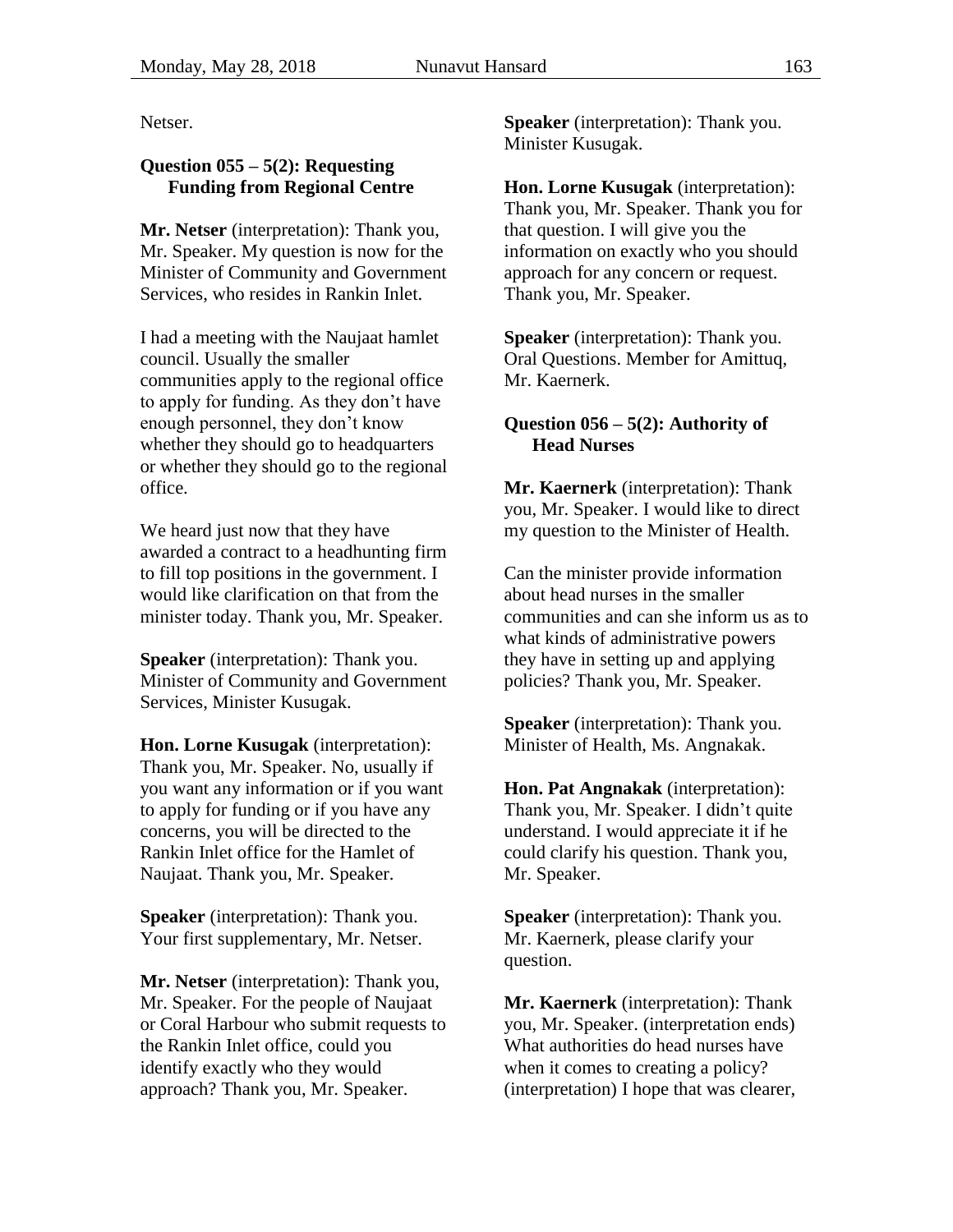Mr. Speaker. Thank you.

**Speaker** (interpretation): Thank you. Minister Angnakak.

**Hon. Pat Angnakak**: Thank you, Mr. Speaker. If there's any policy development, it would be done in conjunction with the Department of Health. Thank you, Mr. Speaker.

**Speaker** (interpretation): Thank you. Your first supplementary, Mr. Kaernerk.

**Mr. Kaernerk** (interpretation): Thank you, Mr. Speaker. In my constituency there has been a concern about some of the policies that are applied, not only by a single individual. How are polices developed for things such as hours or setting up appointments in the health centre? That's the reason why I ask who makes the policies. Do they go by population numbers or is it the head nurse who makes the policies and applies them in any given community? Thank you, Mr. Speaker.

**Speaker** (interpretation): Thank you. Minister Angnakak.

**Hon. Pat Angnakak** (interpretation): Thank you, Mr. Speaker. (interpretation ends) A nurse can't just go ahead and write a policy for their health care centre; otherwise we would have a mess. We would have different policies everywhere and health centres operating all under different policies. We have an organized way of determining what policies a health centre will use. I'm sure the head department works with the health centre. If there are policies written for appointments or the rules surrounding appointments, it wouldn't just be for one community; it would be

#### for all.

Also the other thing that would be taken into consideration is the different situations that happen at the health centre. Sometimes you can have a crisis going on; there's something going on in the community that's taking the time of the nurses away from regular appointments or we have a shortage of nurses at that given time. All of these things come into play. The head nurse, depending on what her authorities are, using the policies already in place, she would make her own decisions of what's going to happen at the health centre for that day. Thank you, Mr. Speaker.

**Speaker** (interpretation): Thank you. Your final supplementary, Mr. Kaernerk.

**Mr. Kaernerk** (interpretation): Thank you, Mr. Speaker. I also thank the minister for clarifying that. When those of us living in smaller communities are not informed of why they make certain decisions, it comes across as not seeming right. I'm not trying to make them look bad because I might eventually get sick.

### *>>Laughter*

I would want to receive adequate care from the health professionals, so I'm not trying to put them down.

Can the Department of Health consider improvements? Maybe you can include health committees in the communities more when you're developing new policies for Nunavut. Thank you, Mr. Speaker.

**Speaker** (interpretation): Thank you. Minister Angnakak.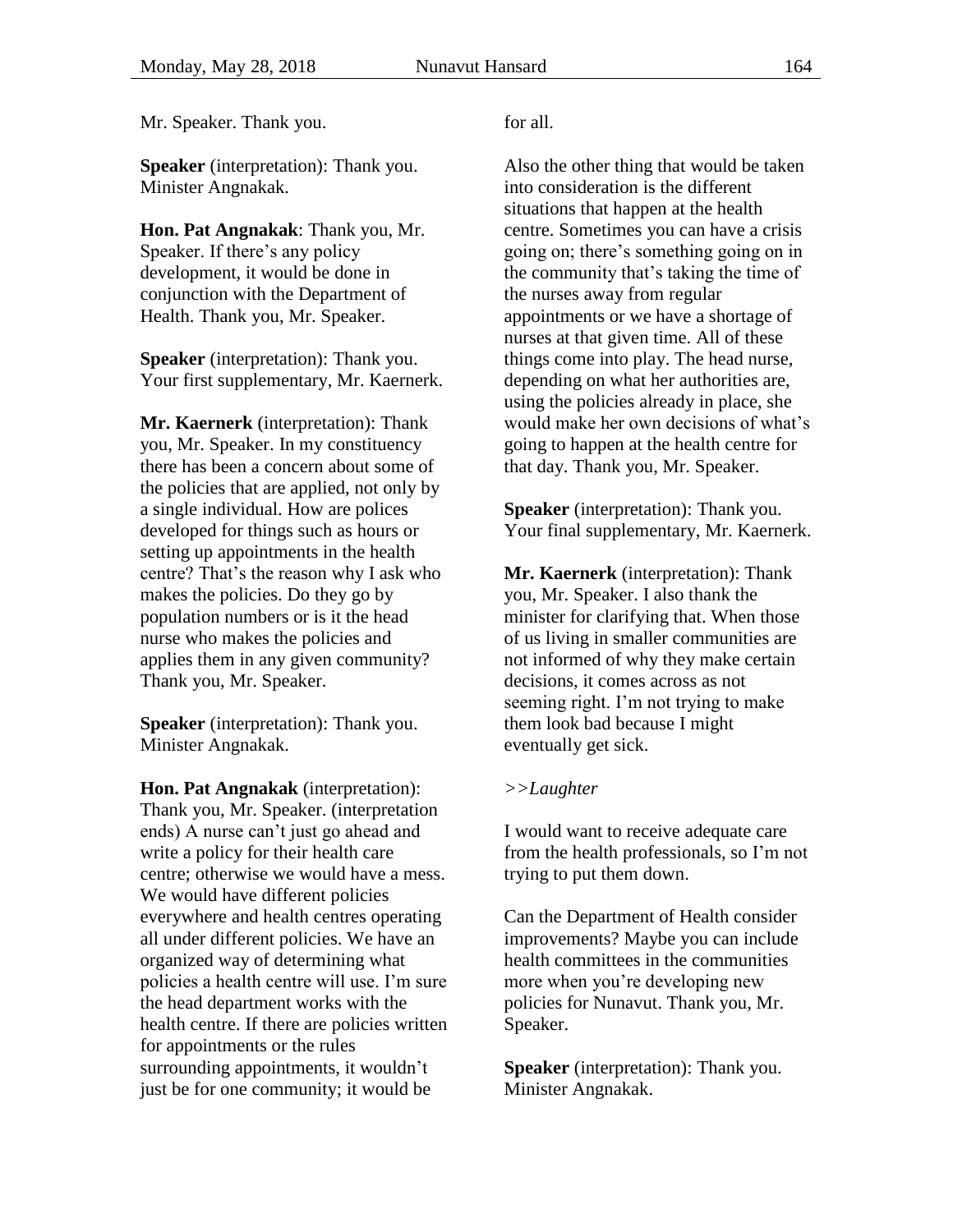**Hon. Pat Angnakak** (interpretation): Thank you, Mr. Speaker. Yes, they can be used. I think they go through the hamlets and they can definitely be utilized. I keep mentioning the (interpretation ends) Office of Patient Relations. (interpretation) Any time there are concerns, that office can be called. They're open. It's got a 1-855 toll-free number. You can call them or as an MLA, you can approach me as the minister to tell me of your concerns or problems and ask me to look into it. We're completely open because we want to improve all the time. If there's a problem, you have to try to solve it, talk about it, and suggest improvements as required. That's what we would do.

**Speaker** (interpretation): Thank you. Oral Questions. Member for Baker Lake, Mr. Mikkungwak.

Thank you, Mr. Speaker.

### <span id="page-44-0"></span>**Question 057 – 5(2): Budget Address**

**Mr. Mikkungwak** (interpretation): Thank you very much, Mr. Speaker. My questions are directed to the Minister of Finance.

In the Budget Address, the first subject he talked about on page 9, but before I speak further to it, it is good to hear that it was created. Ever since Nunavut was created until the present, our youth and elders who are bilingual are always applying for jobs. On page 9 it's good to see, as he said that Community and Government Services and Nunavut Arctic College are working in partnership and they have created new jobs. Right below that it says that this will be implemented for leadership training as the Sivuliqtiksat Internship Internment Program that was set up last

year.

With that being the case, since Nunavut was created until the present, looking at the people who are fully bilingual and casual employees, what changes are going to be made in that program? Thank you very much, Mr. Speaker.

**Speaker** (interpretation): Thank you. Minister of Finance, Minister Akeeagok.

**Hon David. Akeeagok** (interpretation): Thank you, Mr. Speaker. I thank you for asking that issue. There will be regional meetings to discuss the plans that I outlined and will be carried out by the Minister of CGS, who will be here today. Nunavut Arctic College will be here as well to provide more details about what will be worked out within that program. They have stated how our staff will provide financial reports that had been prepared, some of which were not recorded. We will be transparent with the 50 new positions and you will be able to ask about it in the House on what exactly they're doing. Thank you, Mr. Speaker.

**Speaker** (interpretation): Thank you. Your first supplementary, Mr. Mikkungwak.

**Mr. Mikkungwak** (interpretation): Thank you very much, Mr. Speaker. I also thank the minister for his response. As a Member of the Fourth Assembly, I was re-elected. The number of Inuit who hold jobs in the Government of Nunavut has never really changed much. Some people have moved further up in their positions. Looking at the total, a good example is, as you stated earlier, that the new positions being created and those people selected for those positions will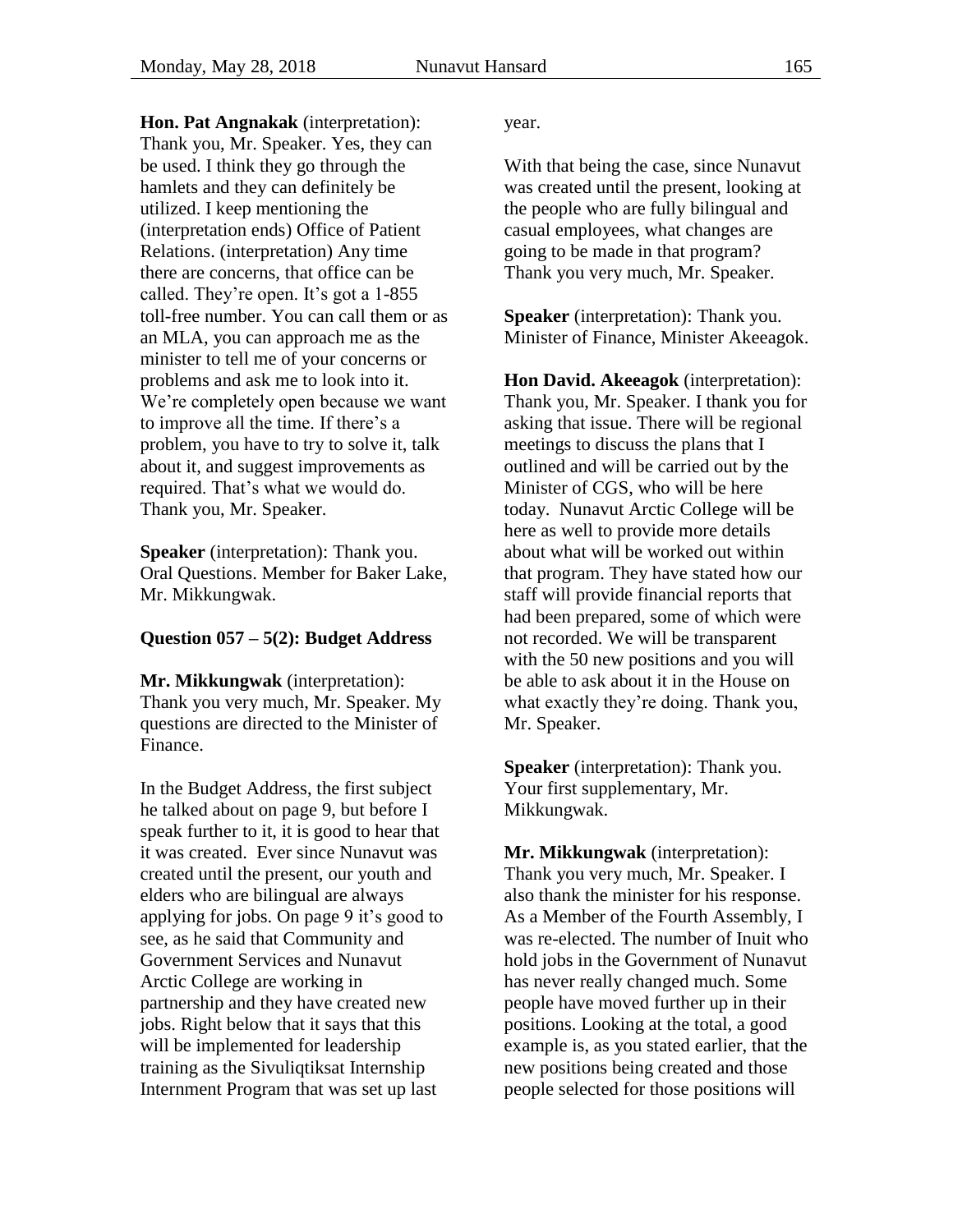have the opportunity to advance their education within their jobs.

With that being said, will this be open to all Nunavummiut or to all Nunavut beneficiaries and who can be hired for those jobs? Thank you very much, Mr. Speaker.

**Speaker** (interpretation): Thank you. Minister Akeeagok.

**Hon David. Akeeagok** (interpretation): Thank you, Mr. Speaker. There will be different positions available for Inuit employees. If they want to advance their education or if they need more training for the duties they want in their present jobs, we will make this available to them. They will be able to advance in their education. There are quite a few positions that I can tell you about that are slated toward that. As to the specific positions, the details will be worked out by the departments and they will be reporting back to the House. Thank you, Mr. Speaker.

**Speaker** (interpretation): Thank you. Your final supplementary, Mr. Mikkungwak.

**Mr. Mikkungwak** (interpretation): Thank you very much, Mr. Speaker. I also thank the minister for his response. In the Budget Address it states that EIA, the Premier's department, his officials… . I will use Baker Lake as an example. With respect to the positions that have never been filled or even created for bilingual employees, since they have never been filled or advertised, that is why people haven't applied for any of those positions. We support Nunavummiut who are looking for jobs.

With that being said, the positions that have never been advertised nor filled, in this document, will the process be improved when you are advertising those positions to be filled? Thank you very much, Mr. Speaker.

**Speaker** (interpretation): Thank you. Minister Akeeagok.

**Hon. David Akeeagok** (interpretation): Thank you, Mr. Speaker. What we are talking about here, they will be clearer in the budget. For those positions you are talking about that have never been filled, we have different positions we are always evaluating and I ask why they have never been filled and when they are going to be filled. I have been provided different answers and I tell them to look at different avenues. They listen to you when we are doing our reporting.

Positions that have been approved in the Assembly through the budget have to be re-advertised and I can report back to you on why or each department can report to you why they have not been advertised in your community. Please inform us and we are open and welcoming as ministers. Thank you, Mr. Speaker.

**Speaker** (interpretation): Thank you. Members, please note that the time for question period has expired and it cannot be extended today. We will therefore go back to the orders of the day. Written Questions. Returns to Written Questions. Replies to Opening Address. Replies to Budget Address. Petitions. Responses to Petitions. Reports of Standing and Special Committees on Bills and Other Matters. Tabling of Documents. Notices of Motions. Notices of Motions for First Reading of Bills. Motions. Member for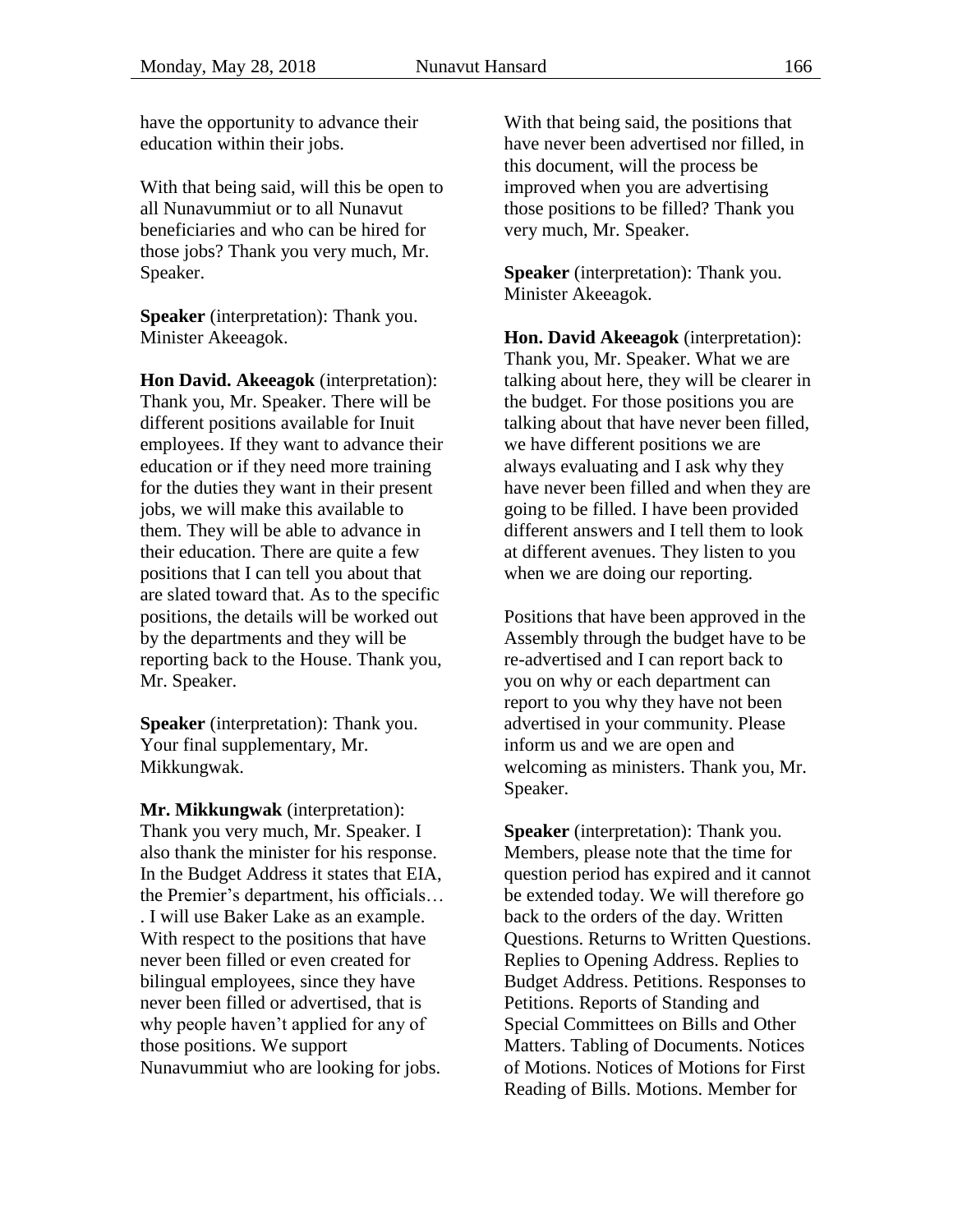<span id="page-46-0"></span>Arviat North-Whale Cove, Mr. Main.

# **Item 18: Motions**

## <span id="page-46-3"></span>**Motion 004 – 5(2): Extended Sitting Hours and Days**

**Mr. Main** (interpretation): Thank you, Mr. Speaker.

(interpretation ends) I move, seconded by the Hon. Member for Arviat South, that the Speaker be authorized to set such sitting hours and days as the Speaker deems fit to assist with the business before the House during the spring 2018 sitting of the Legislative Assembly.

(interpretation) Thank you, Mr. Speaker.

**Speaker** (interpretation): Thank you. The motion is in order. All those in favour of the motion, please raise your hand. All those opposed. The motion is carried. Thank you.

Motions. First Reading of Bills. Minister of Finance, Minister Akeeagok.

## <span id="page-46-1"></span>**Item 19: First Reading of Bills**

### <span id="page-46-4"></span>**Bill 04 – Appropriation (Operations & Maintenance) Act, 2018-2019 – First Reading**

**Hon. David Akeeagok**: Thank you, Mr. Speaker. I move, seconded by the Hon. Member for Aggu, that Bill 4, *Appropriation (Operations and Maintenance) Act, 2018-2019*, be read for the first time. Thank you, Mr. Speaker.

**Speaker** (interpretation): Thank you. The motion is in order. To the motion. **An Hon. Member** (interpretation): Question.

**Speaker** (interpretation): All those in favour of the motion, please raise your hand. All those opposed. The motion is carried and Bill 4 has been read for the first time.

First Reading of Bills. Minister Akeeagok.

### <span id="page-46-5"></span>**Bill 05 – Supplementary Appropriation (Capital) Act, No. 1, 2018-2019 – First Reading**

**Hon. David Akeeagok**: Thank you, Mr. Speaker. I move, seconded by the Hon. Member for Rankin Inlet South, that Bill 5, *Supplementary Appropriation (Capital) Act, No. 1, 2018-2019*, be read for the first time. Thank you, Mr. Speaker.

**Speaker** (interpretation): Thank you. The motion is in order. To the motion.

### **An Hon. Member**: Question.

**Speaker** (interpretation): All those in favour of the motion, please raise your hand. All those opposed. The motion is carried and Bill 5 has been read for the first time. Thank you.

First Reading of Bills. Second Reading of Bills. Minister of Finance, Minister Akeeagok.

### <span id="page-46-2"></span>**Item 20: Second Reading of Bills**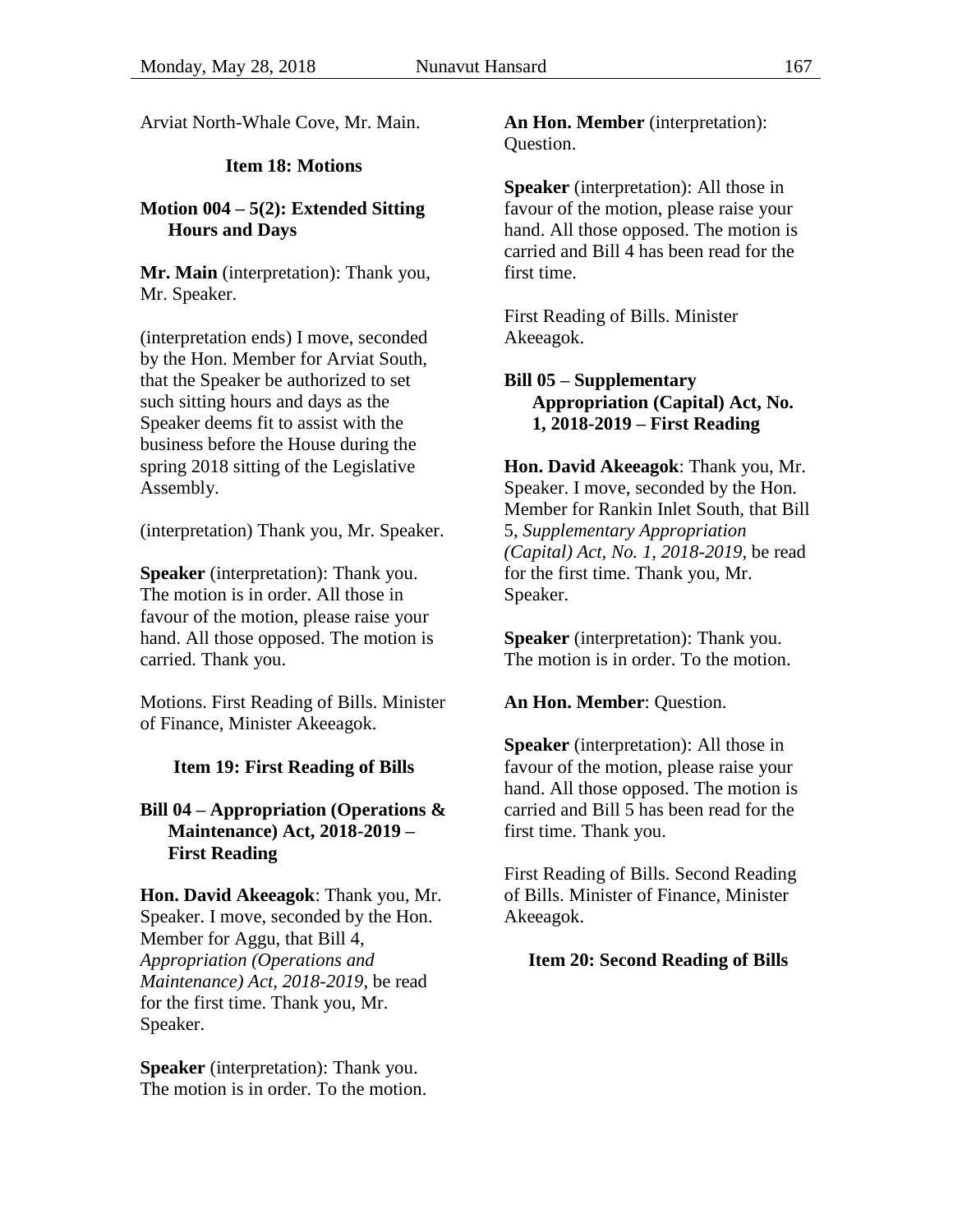### <span id="page-47-0"></span>**Bill 04 – Appropriation (Operations & Maintenance) Act, 2018-2019 – Second Reading**

**Hon. David Akeeagok** (interpretation): Thank you, Mr. Speaker. I move, seconded by the Hon. Member for Aggu, that Bill 4, *Appropriation (Operations and Maintenance) Act, 2018-2019*, be read for the second time. Thank you.

**Speaker** (interpretation): Thank you. The motion is in order. Comments to the motion. Minister Akeeagok.

**Hon. David Akeeagok**: Thank you, Mr. Speaker. This bill authorizes the Government of Nunavut to make operations and maintenance expenditures for this fiscal year ending March 31, 2019. Thank you, Mr. Speaker.

**Speaker** (interpretation): Thank you. All those in favour of the motion, please raise your hand. All those opposed. Thank you. The motion is carried and Bill 4 is referred to the Committee of the Whole.

Second Reading of Bills. Minister Akeeagok.

### <span id="page-47-1"></span>**Bill 05 – Supplementary Appropriation (Capital) Act, No. 1, 2018-2019 – Second Reading**

**Hon. David Akeeagok** (interpretation): Thank you. Sometimes we get confused about what we can do regarding our bills.

(interpretation ends) Thank you, Mr. Speaker. I move, seconded by the Hon. Member of Rankin Inlet South, that Bill 5, *Supplementary Appropriation* 

*(Capital) Act, No. 1, 2018-2019*, be read for the second time. Thank you.

**Speaker** (interpretation): Thank you. The motion is in order. Comments to the motion. Minister Akeeagok.

**Hon. David Akeeagok**: Thank you, Mr. Speaker. This bill makes supplementary appropriations to defray the capital expenditures of the Government of Nunavut for the fiscal year ending March 31, 2019. Thank you, Mr. Speaker.

**Speaker** (interpretation): Thank you. All those in favour of the motion, please raise your hand. All those opposed. The motion is carried and Bill 5 is referred to the Committee of the Whole.

Second Reading of Bills. Minister of Justice, Minister Ehaloak.

### <span id="page-47-2"></span>**Bill 06 – An Act to Amend the Judicature Act and Other Acts in Relation to Judges, 2018 – Second Reading**

**Hon. Jeannie Ehaloak** (interpretation): Thank you, Mr. Speaker. (interpretation ends) I move, seconded by the Hon. Member for Quttiktuq, that Bill 6, *An Act to Amend the Judicature Act and Acts in Relation to Judges*, be read for the second time. (interpretation) Thank you, Mr. Speaker.

**Speaker** (interpretation): Thank you. The motion is in order. Comments to the motion. Minister Ehaloak.

**Hon. Jeannie Ehaloak** (interpretation): Thank you, Mr. Speaker. (interpretation ends) This bill makes amendments to various statutes to change the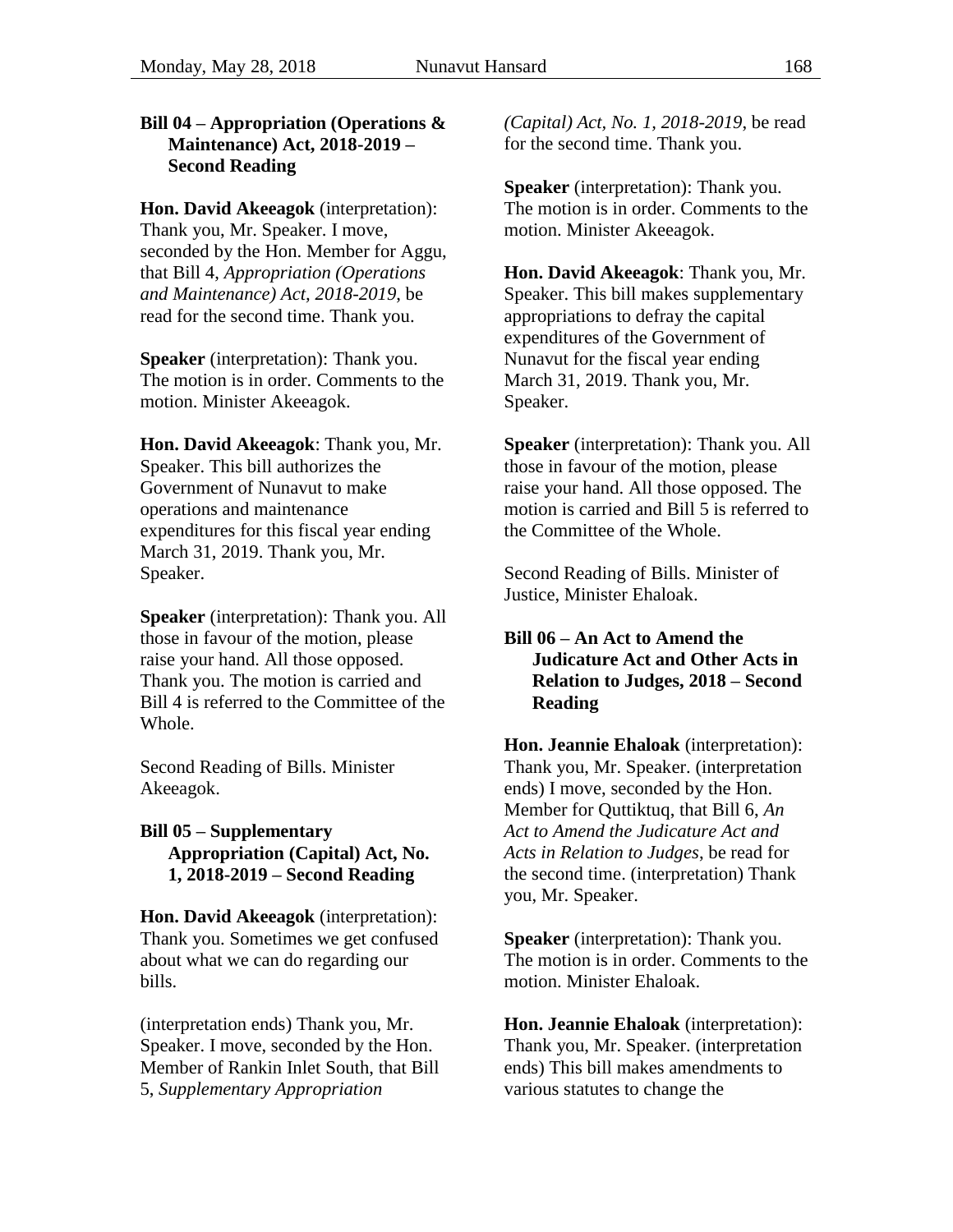designation of senior judge to chief judge. (interpretation) Thank you, Mr. Speaker.

**Speaker** (interpretation): Thank you. To the motion. All those in favour, please raise your hand. All those opposed. Thank you. The motion is carried and Bill 6 is referred to the Committee of the Whole.

Second Reading of Bills. Consideration in Committee of the Whole of Bills and Other Matters. Bills 4 and 5 with Mr. Mikkungwak in the Chair.

Before we proceed to the Committee of the Whole, we will take a 20-minute break.

Sergeant-at-Arms.

*>>House recessed at 16:52 and Committee resumed at 17:14*

### <span id="page-48-0"></span>**Item 21: Consideration in Committee of the Whole of Bills and Other Matters**

**Chairman** (Mr. Mikkungwak) (interpretation): Good day to the people of Baker Lake and Nunavut.

I would like to call the committee meeting to order. In Committee of the Whole we have the following items to deal with: Bills 4 and 5. What is the wish of the committee? Mr. Rumbolt.

**Mr. Rumbolt**: Thank you, Mr. Chairman. Good afternoon, members.

Mr. Chairman, we wish to commence with the review of Bill 4, starting with the Department of Community and Government Services. Thank you, Mr. Chairman.

**Chairman** (interpretation): Thank you very much, Mr. Rumbolt. Does the committee agree that we first deal with Bill 4? Agreed?

**Some Members**: Agreed.

### <span id="page-48-1"></span>**Bill 04 – Appropriation (Operations & Maintenance) Act, 2018-2019 – Community and Government Services – Consideration in Committee**

**Chairman** (interpretation): We will begin with Bill 4. I would first like to welcome Minister Kusugak. I would now like to ask him to begin his opening comments on the Department of Community and Government Services. Mr. Kusugak.

**Hon. Lorne Kusugak** (interpretation): Thank you, Mr. Chairman. Thank you, my colleagues, for giving me the opportunity to make my opening comments on the O&M budget of the Department of Community and Government Services.

(interpretation ends) Mr. Chairman, the Department of Community and Government Services continues to manage programs and services for local government, petroleum products, procurement and logistics, emergency management, information management/information technology, property and asset management, and sport and recreation, to name a few.

Our projected budget includes a net increase of \$10,301,000 over [last] year's main estimates.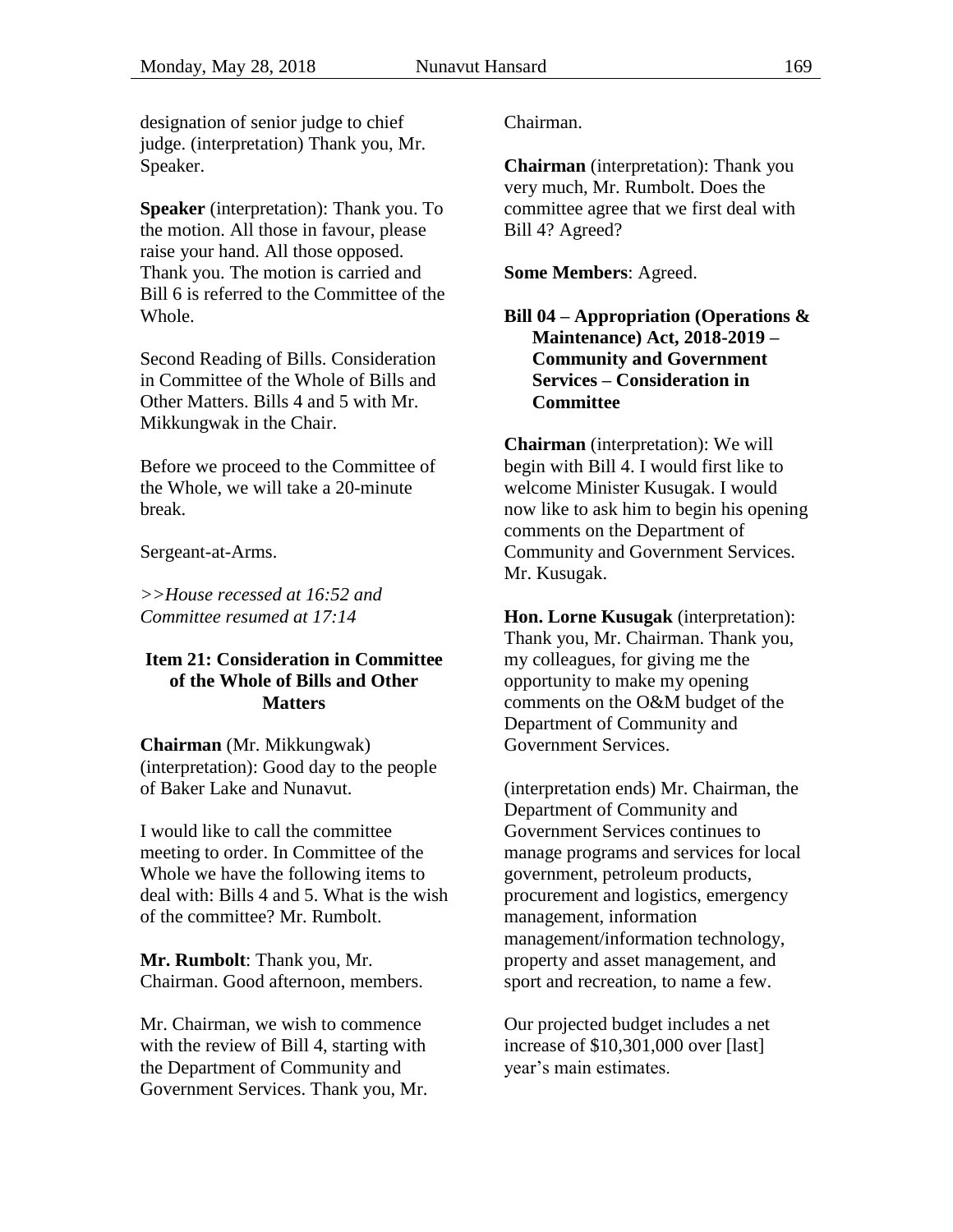The Petroleum Products Division continues to manage the fuel provision mandate for the GN. While PPD has no immediate plans to adjust retail fuel prices, the division is actively monitoring markets to secure product for the 2018 delivery season. Despite steadily increasing market prices, PPD's goal is to avoid increasing retail prices.

CGS continues to strongly support and fund the activities of the Municipal Training Organization. MTO has been providing much-needed training for municipal employees for over 10 years now. The training provided by MTO allows municipal employees to gain skills that assist them in delivering services to residents with training costs that are low and affordable to municipalities.

Our Sport and Recreation Division recently completed its support activities for Team Nunavut's participation at the 2018 Arctic Winter Games. Team Nunavut consisted of 246 athletes, cultural and support staff participating in 14 sports and the cultural program. Team Nunavut finished seventh of nine participating units with a total of 55 ulus (15 gold, 17 silver, and 23 bronze).

#### *>>Applause*

In the same vein of increasing support for our municipalities, the Community Infrastructure Division has successfully delivered its second annual SAO capital planning workshop, funded through the Gas Tax Building Capacity Fund, to assist communities in building their long-term planning capacity. This workshop lays the groundwork for the annual community integrated community sustainability planning tours to follow up in the summer. The combination of workshop and community tours provides a strong platform to reinforce the capacity building exercise established with SAOs with each municipal council.

The Community Development Division is currently leading a review, in collaboration with NAM, of the Municipal Funding Formula and the Water and Sewer Subsidy Program. These two programs support essential municipal operations and have not undergone substantial revision in more than a decade.

Our Property and Asset Management Division continues to pursue process improvements to ensure that the GN's preventative maintenance and lifecycle renewal initiatives will support higherperforming and longer-lasting buildings.

Mr. Chairman, CGS continues to invest in government operations by increasing funding to support our IT infrastructure. The number and types of devices that users need to work and communicate continues to increase and evolve with new technology. CGS is committed and continues to strive to improve telecommunications for all Nunavummiut.

Mr. Chairman, the department's Emergency Management Division has been working hard to improve search and rescue response available to the public. In 2017 there were 218 searches, 42 of which were triggered by SPOT devices. We continue to promote the use of SPOT devices and increase awareness of safety preparedness measures for all individuals going out on the land or water.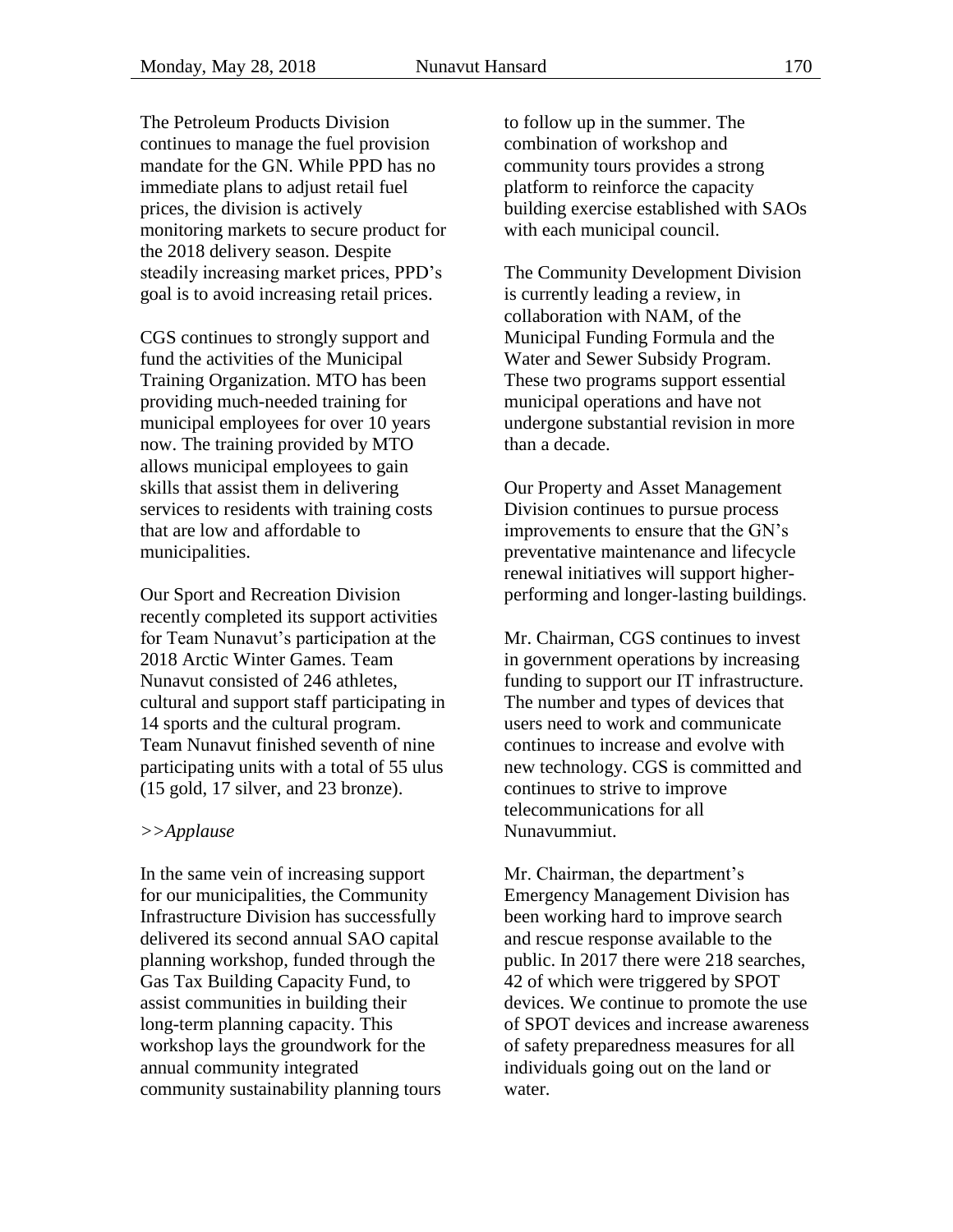Mr. Chairman, I hope my comments give an appreciation of the progress that my department is making in addressing the goals of this government. CGS is a service-based department and we will strive to improve our service to all of our clients. We will work collaboratively with all departments and our municipal government partners to meet the goals of *Turaaqtavut* as we work together in building Nunavut. Thank you, Mr. Chairman.

**Chairman** (interpretation): Thank you very much, Mr. Kusugak. You may now proceed with the standing committee's opening comments, Ms. Towtongie.

**Ms. Towtongie** (interpretation): Thank you, Mr. Chairman. Member Simeon Mikkungwak, I thank you.

I am pleased to provide opening comments on behalf of the Standing Committee on Community and Economic Development. I would like to note that I am the co-chair. Our chair, Allan Rumbolt, was unable to preside over the meetings, so I was the co-chair. We reviewed the proposed 2018-19 Main Estimates and 2018-2021 Business Plan of the Department of Community and Government Services.

The department's proposed 2018-19 operations and maintenance budget of \$251,600,000 (interpretation ends) represents a 4.3 percent increase from its 2017-18 main estimates. The number of positions in the department has increased by 33.0 PYs to [45.20] PYs, which represents a [7.3] percent increase from its 2017-18 main estimates. (interpretation) It is the standing committee's understanding that a significant proportion of this increase is

accounted for by the transfer of a number of community settlement maintainer positions to the department.

During the minister's recent appearance before the standing committee, members took the opportunity to raise a number of issues and concerns.

Amendments to the *Consumer Protection Act* were passed by the Legislative Assembly in 2017. These amendments addressed the issue of cheque-cashing fees for (interpretation ends) government cheques (interpretation) and other matters. Regulations prescribing (interpretation ends) cheque-cashing (interpretation) fees for government (interpretation ends) cheques (interpretation) were published in the January 2018 edition of Part II of the *Nunavut Gazette.* The standing committee encourages the department to actively communicate these changes to retailers and other cheque-cashing institutions in the territory.

(interpretation ends) The department's draft 2018-2021 business plan indicates that one of its priorities for the 2018-19 fiscal year is to "…continue to work on improvements to the Government of Nunavut's capital planning process" in collaboration with the Department of Finance.

(interpretation) The department's draft business plan also indicates that one of the priorities of the Local Government Services Branch during the 2018-19 fiscal year is to continue to "Work collaboratively with Municipalities to identify options to improve the integration of community infrastructure needs in the GN's capital planning framework." The standing committee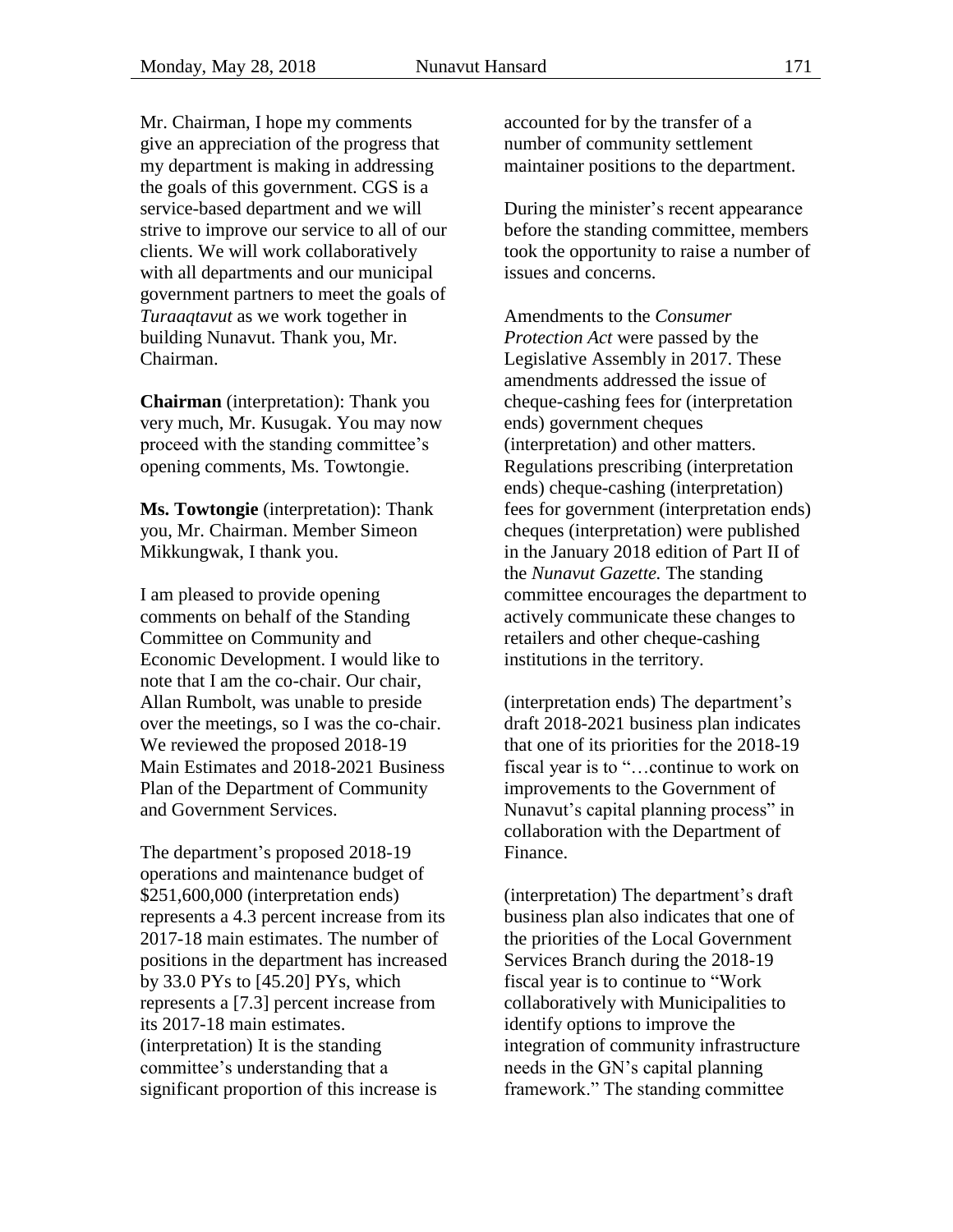looks forward to the public release of the government's updated *Capital Planning Process Handbook.*

The department's proposed 2018-19 main estimates include \$59,515,000 in contribution funding for a number of core programs that directly support municipalities, including the Municipal Funding Program, the Water and Sewage Funding Program, and the Mobile Equipment Block Funding Program.

However, the standing committee notes that a number of the department's policies that govern the administration of these programs appear to have expired. These include the *Municipal Funding Program Policy*, the *Water and Sewage Services Subsidy Policy*, the *Sports and Recreation Grants and Contribution Policy*, (interpretation ends) the *NAMIX Grants and Contributions Funding Policy*, the *Nunavut Association of Municipalities Contribution Policy*, and the *Minor Capital Block Funding Policy*. The standing committee also notes that the department's Grants in Lieu of Property Taxes Program Policy also appears to have expired.

(interpretation) Nunavut's current territorial *Emergency Measures Act* was passed by the Legislative Assembly in [2007.] Sections 5 to 9 of the legislation provide for the preparation of emergency management programs on the part of government institutions and municipal councils. However, it has been over a decade since the legislation was passed and these provisions have still not been brought into force.

The standing committee notes that the department's draft 2018-[2021] business plan indicates that one of the

department's priorities for the 2018-19 fiscal year is to "Work collaboratively with GN departments to develop GN Departmental Emergency Preparedness Plans." The standing committee looks forward to monitoring progress in this area.

(interpretation ends) One of the department's priorities for the 2015-16 fiscal year was to "Develop strategies to address upgrades to core municipal infrastructure (water, wastewater, and solid waste) to ensure compliance with environmental regulations and municipal water licenses." The department's draft 2018-2021 business plan indicates that it has "received and distributed for review among relevant regulators, stakeholders, and communities, its findings regarding the feasibility of evidence based options for appropriate water and wastewater regulations for Nunavut, and will continue to work with stakeholders to incorporate findings into the development of an overall water security strategy." (interpretation) The department's draft 2018-2021 business plan also indicates that one of its priorities for the 2018-19 fiscal year is to "Initiate the development of a drinking water strategy framework." The standing committee looks forward to monitoring progress in this area.

The department's proposed budgets for its telecommunications and information technology programs are projected to increase by a total of \$5,411,000 for the 2018-19 fiscal year, which represents an increase of 16.5 percent from the 2017- 18 fiscal year. (interpretation ends) One of the department's priorities has been to "Continue to work on developing a broadband and telecommunications strategy, including funding agreements,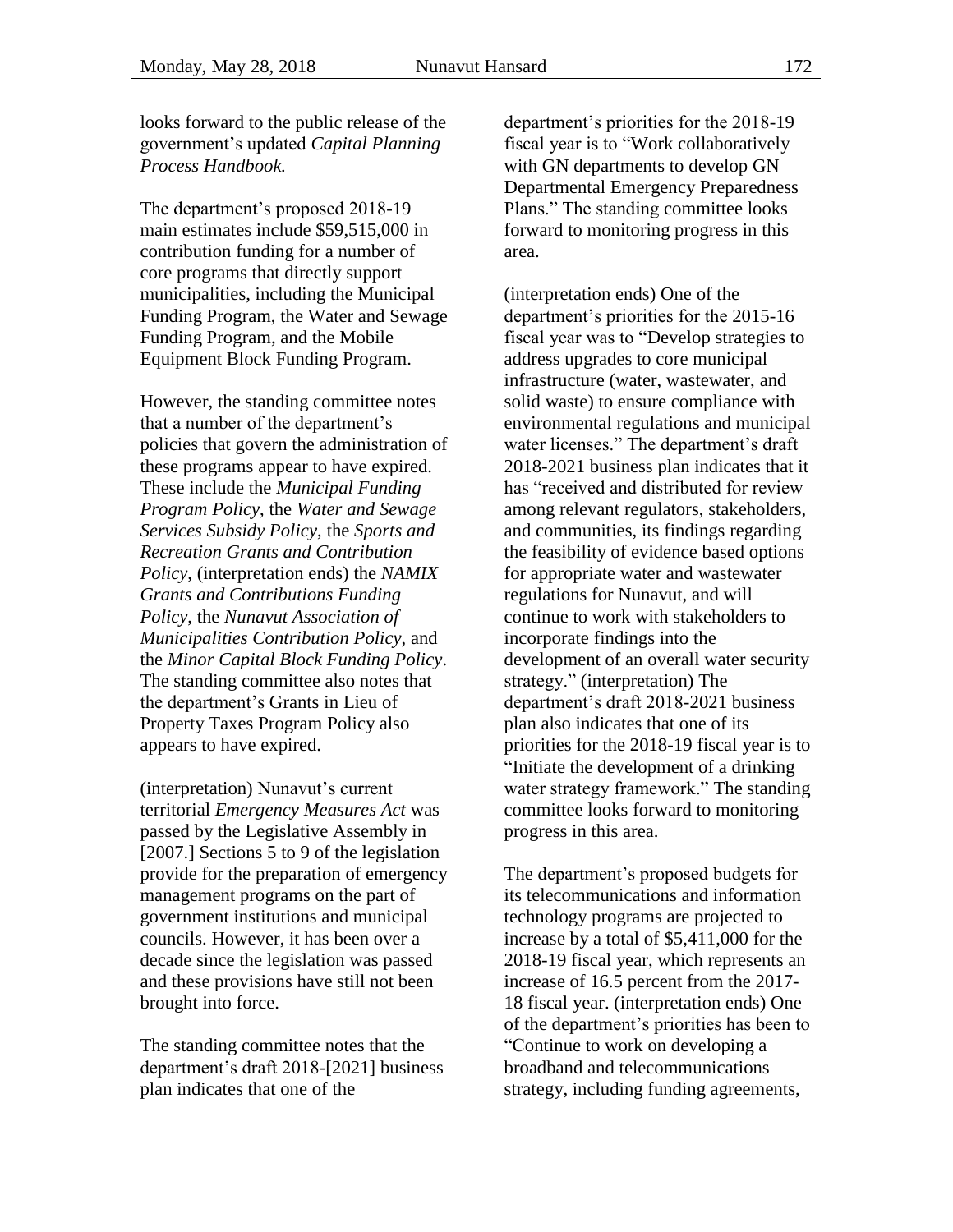collaboration models, and strategic partnerships to continue to evolve and update territorial connectivity." The standing committee looks forward to monitoring progress in this area.

(interpretation) CGS' proposal for funding telecommunication systems is expected to increase by \$5,411,000 in 2018-19. Notes included in the Government of Nunavut's 2016-17 public accounts indicate that the Petroleum Products Division of the Department of Community and Government Services "received Environmental Protection Compliance Orders (EPCOs) from Environment Canada related to contraventions of regulations for storage tank systems for petroleum products at selected facilities in Rankin Inlet, Whale Cove, Iqaluit and Sanikiluaq. Those regulations provide for penalties for continued contravention by failure to address EPCOs. The Iqaluit, Rankin Inlet and Sanikiluaq projects were completed in the fall of 2016. (interpretation ends) Compliance with the regulations at the Government's remaining storage tank farm facilities is expected to be completed over the years 2016 to 2021. Environment Canada has agreed to postpone further enforcement action pending satisfactory completion of the work as scheduled."

The standing committee strongly encourages the Minister of Community and Government Services to table an annual report in the Legislative Assembly concerning the operations of the Petroleum Products Division of the department. (interpretation) The standing committee recommends that this report include detailed information concerning the department's actions in response to Environmental Protection Compliance

Orders, as well as such operational issues as rates of fuel evaporation, (interpretation ends) shrinkage, (interpretation) spillage, and theft in Nunavut communities, in addition to detailed information concerning inventory management practices and innovations.

Mr. Chairman, that concludes my opening comments on the proposed 2018-19 Main Estimates and 2018-2021 Business Plan of the Department of Community and Government Services. Thank you.

**Chairman** (interpretation): Thank you very much, Ms. Towtongie. What is the wish of the committee? Mr. Rumbolt.

**Mr. Rumbolt**: Thank you, Mr. Chairman. I would like to make a motion to report progress at this time. Thank you, Mr. Chairman.

**Chairman**: We have a motion on the floor to report progress and the motion is not debatable. All those in favour of the motion. All those opposed. The motion is carried. I will now rise to report progress.

**Speaker** (interpretation): Thank you, Sergeant-at-Arms. Going back to the orders of the day. Report of the Committee of the Whole. Mr. Mikkungwak.

#### <span id="page-52-0"></span>**Item 22: Report of the Committee of the Whole**

**Mr. Mikkungwak** (interpretation): Mr. Speaker, your committee has been considering Bill 4 and the main estimates and would like to report progress. Also, Mr. Speaker, I move that